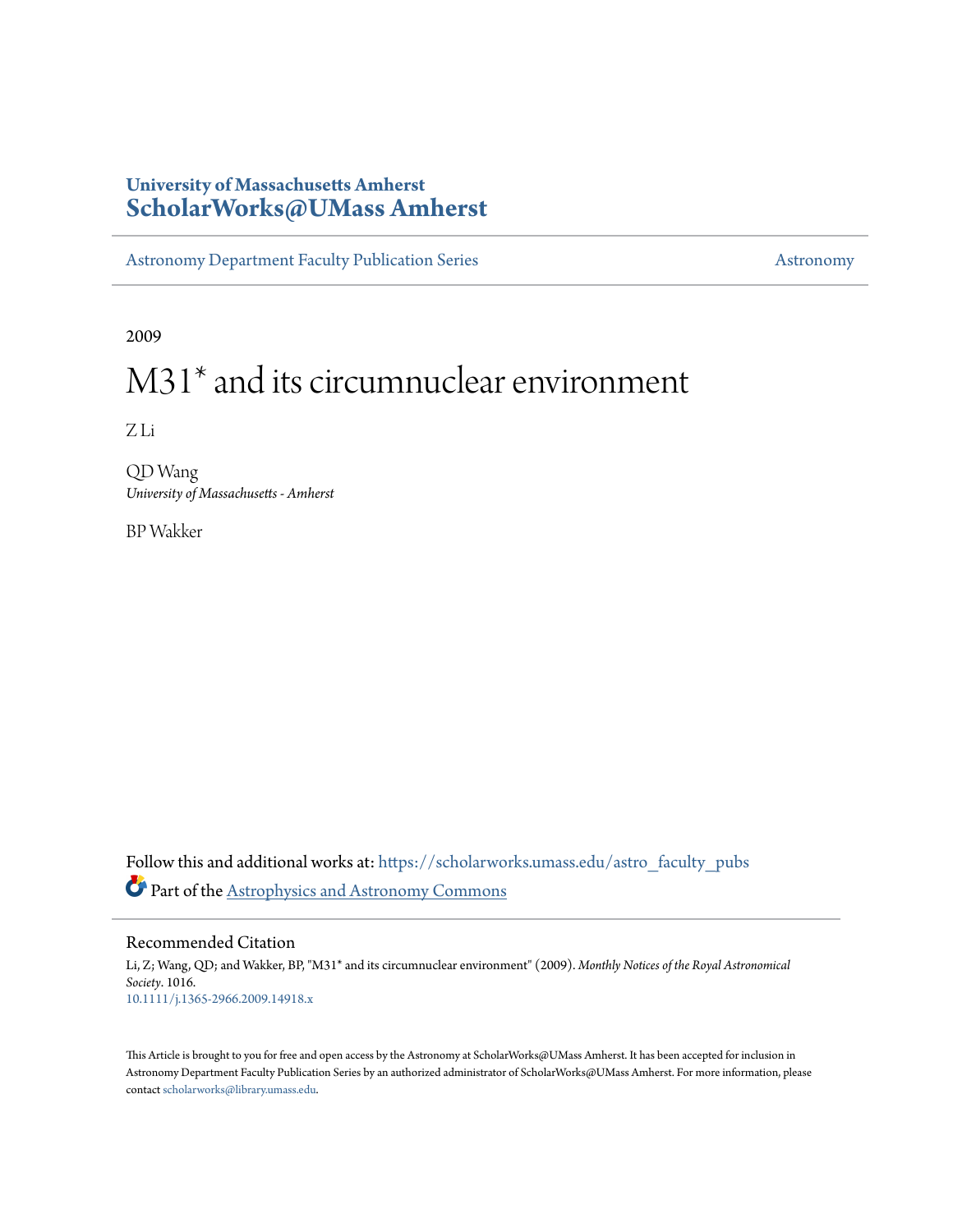# M31<sup>∗</sup> and its circumnuclear environment

Zhiyuan Li<sup>1,2</sup>, Q. Daniel Wang<sup>1</sup>, Bart P. Wakker<sup>3</sup>

# ABSTRACT

We present a multiwavelength investigation of the circumnuclear environment of the Andromeda Galaxy (M31), utilizing archival Chandra, FUSE, GALEX, HST and Spitzer data as well as ground-based observations. Based on the Chandra/ACIS data, we tightly constrain the X-ray luminosity of M31<sup>∗</sup> , the central supermassive black hole (SMBH) of the galaxy, to be  $L_{0.3-7 \text{ keV}} \lesssim 1.2 \times 10^{36} \text{ ergs s}^{-1}$ , approximately one part per  $10^{10}$  of the Eddington luminosity. From the diffuse X-ray emission, we characterize the circumnuclear hot gas with a temperature of  $\sim 0.3$  keV and a density of  $\sim 0.1$  cm<sup>-3</sup>. In the absence of an active SMBH and recent star formation, the most likely heating source for the hot gas is Type Ia supernovae (SNe). The presence of cooler, dusty gas residing in a nuclear spiral has long been known in terms of optical line emission and extinction. We further reveal the infrared emission of the nuclear spiral and evaluate the relative importance of various possible ionizing sources. We show evidence for interaction between the nuclear spiral and the hot gas, probably via thermal evaporation. This mechanism lends natural understandings to 1) the inactivity of M31<sup>∗</sup> , in spite of a probably continuous supply of gas from outer disk regions and 2) the launch of a bulge outflow of hot gas, primarily mass-loaded from the circumnuclear regions. One particular prediction of such a scenario is the presence of gas with intermediate temperatures arising from the conductive interfaces. The FUSE observations do show strong O VIλ1032 and λ1038 absorption lines against the bulge starlight, but the effective column density,  $N_{\rm OVI} \sim 4 \times 10^{14}$  cm<sup>-2</sup>, may be attributed to foreground gas located in the bulge and/or the highly inclined disk of M31, leaving the amount of circumnuclear gas with intermediate temperatures largely uncertain. Our study strongly argues that stellar feedback, particularly in the form of energy release from SNe Ia, may play an important role in regulating the evolution of SMBHs and the interstellar medium (ISM) in galactic bulges.

Subject headings: galaxies: general — galaxies: individual  $(M31)$  – galaxies: spiral — X-rays: general

<sup>1</sup>Department of Astronomy, University of Massachusetts, 710 North Pleasant Street, Amherst, MA 01003, U.S.A.; zyli@head.cfa.harvard.edu, wqd@astro.umass.edu

<sup>2</sup>Harvard-Smithsonian Center for Astrophysics, 60 Garden Street, MS-67, Cambridge, MA 02138, U.S.A.

<sup>3</sup>Department of Astronomy, University of Wisconsin-Madison, 475 North Charter Street, Madison, WI 53705, U.S.A.; wakker@astro.wisc.edu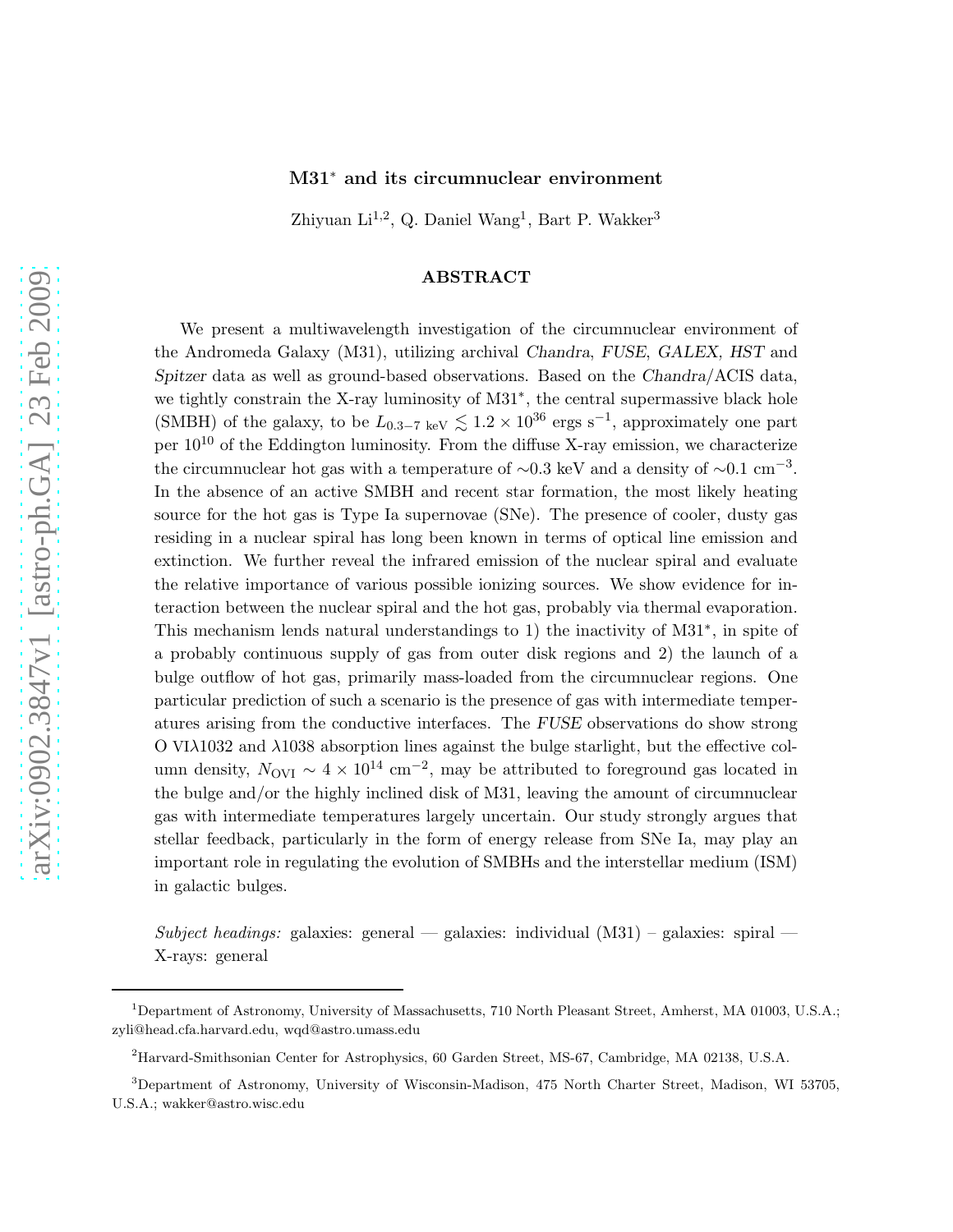Galactic circumnuclear environments, in which stars and the ISM are present in a dense state, are of vast astrophysical interest. The circumnuclear ISM, generally thought to be composed of externally acquired material and local stellar ejecta, is the neccesary fuel for the SMBH to become an active galactic nucleus (AGN). Theoretically, how the fuel is transported to the SMBH is not fully understood (see a recent review by Wada 2004). Observationally, direct links between nuclear activities and the properties of the ISM remain to be uncovered. Timescales of both dynamical and thermal processes are relatively short in circumnuclear regions. Thus a passive accumulation of the multi-phase (e.g., neutral and ionized) ISM there would inevitably lead to an interaction among its various components, and possibly to an enhanced nuclear and/or star-forming activity (e.g., Ho, Filippenko & Sargent 1997; Sarzi et al. 2007). That different phases of the ISM often coexist in galactic circumnuclear regions, some showing organized morphologies (e.g., van Dokkum & Franx 1995; Macchetto et al. 1996; Knapen et al. 2005), suggests that there are certain mechanisms regulating the dynamics and energetics of the ISM, which remain to be understood. Furthermore, the global evolution of the ISM, one of the fundamental issues on galaxy evolution, can not be fully assessed without understanding its role in circumnuclear regions.

Owing to its proximity (d ~780 kpc; 1′ = 0.23 kpc), the Andromeda Galaxy (M31) provides an ideal testbed for studing a galactic circumnuclear environment. Indeed, the inner few hundred parsecs of M31 have received vast observational attention, from radio to X-ray, tracing all phases of the ISM and various types of stars in the region. As we will further discuss in later sections, it is clear that the SMBH of M31 (i.e., M31<sup>∗</sup> ) is currently inactive and thus brings minimal disturbance to its environment, in which there is also little indication for recent star formation. Without the confusion from such activities, this environment offers a unique "quiescent" close-up of possible relationships among the various interstellar and stellar components as well as the nucleus. In this work we aim to probe and to understand such relationships.

Studying the ISM against a high stellar radiation background is by no means straightforward at any wavelength. In particular, it is practically difficult to isolate the X-ray emission of truly diffuse hot gas from the collective emission of individually unresolved stars. In a recent study of the M31 bulge with Chandra observations (Li & Wang 2007; hereafter LW07), we have managed to account for the collective X-ray emissivity of faint, unresovled stars (see also Revnivtsev et al. 2007; Bogdán & Gilfanov 2008) according to the near-infrared (NIR) K-band light distribution, and thus revealed the presence of diffuse hot gas on kpc-scales (LW07; Fig. [1a](#page-6-0)). This procedure in turn allows us to advance the high-resolution study of hot gas in the circumnuclear regions.

The rich observational knowledge in the literature on M31<sup>∗</sup> and its surrounding matter (except for the hot gas yet to be studied) deserves a selected summary in § [2,](#page-3-0) which in turn serves as a necessary guide for subsequent analyses and discussions. The preparation of multiwavelength data used in this work is brifely described in  $\S 3$ . We present our analyses in  $\S 4$ , particularly including quantifications of the X-ray emission from M31<sup>∗</sup> and of the hot gas, an analysis of O VI absorption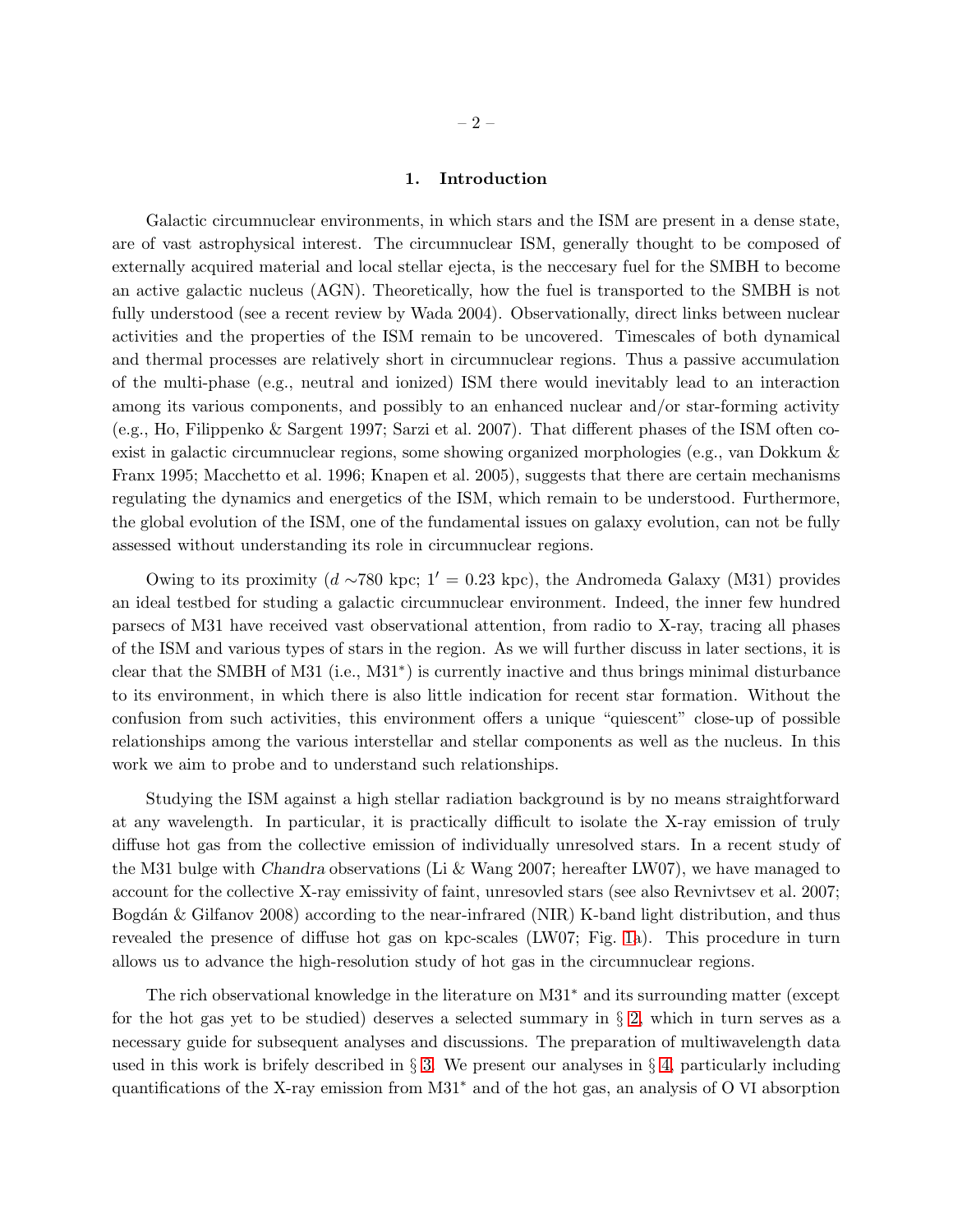<span id="page-3-0"></span>lines against the bulge starlight, and an examination of the circumnuclear dust emission. We discuss the results in  $\S$  [5](#page-20-0) and summarize our study in  $\S$  [6.](#page-28-0)

# 2. Observational knowledge on M31<sup>∗</sup> and its environment

# • Nucleus

In the optical M31 hosts the well known double nuclei (so-called P1 and P2; Lauer et al. 1993) peaking at an angular separation of about half-arcsec from each other, which are interpreted to be an eccentric disk of typically K-type stars with a total mass of  $\sim$ 2 × 10<sup>7</sup> M<sub>☉</sub> (Tremaine 1995). P2 is fainter than P1 in V- and B-bands but brighter in U-band and in the UV, consistent with an addition of a 200 Myr-old starburst embedded in P2 (called a third nucleus, P3; Bender et al. 2005). The SMBH is embedded in P2/P3, with an inferred dynamical mass of  $\sim$ 1.4 × 10<sup>8</sup> M<sub>☉</sub> (Bender et al. 2005).

Crane, Dickel & Cowan (1992) reported the possible detection of M31<sup>∗</sup> in VLA 3.6 cm observations, giving a flux density of 28  $\mu$ Jy. Based on a 50 ks Chandra/HRC observation, Garcia et al. (2005; hereafter G05) claimed a 2.5  $\sigma$  detection of M31<sup>\*</sup> with a 0.3-7 keV intrinsic luminosity of  $\sim 9 \times 10^{35}$  ergs s<sup>-1</sup>.

# • Stars

The photometry in NIR (Beaton et al. 2007) and optical (Walterbos & Kennicutt 1998) bands shows little color gradient in the inner bulge. The colors are typical of an old, metalrich stellar population, equivalent to type G5 III or K0 V. The  $Mg_2$  index of 0.324 measured from the central ∼30′′ (Burstein et al. 1988) indicates a metallicity of [Fe/H]∼0.3 (Buzzoni, Gariboldi & Mantegazza 1992). For reference, the K-band luminosity within the central 1' is  $4.7\times10^9$  L<sub>⊙,K</sub>, which, according to the color-dependent (here a B – V color of 0.95 is adopted) mass-to-light ratio of Bell & de Jong (2001), corresponds to a stellar mass of  $4.0\times10^9$  M<sub>⊙</sub>.

Using N-body simulations, Athanassoula  $&$  Beaton (2006) showed that a classical bulge plus a bar-like structure is able to reproduce the observed NIR light distribution. This strongly argues for the presence of a stellar bar in M31, which is otherwise difficult to recognize due to its high inclination.

There is little evidence for any recent massive star formation in the circumnuclear regions. No massive (i.e., O and B-types) stars have been detected (King et al. 1992; Brown et al. 1998); the far- to near-ultraviolet  $(FUV - NUV)$  color in the inner bulge suggests a stellar age over 300 Myr (Thilker et al. 2005); while a small amount of ionized gas is indeed present, it shows optical line intensity ratios atypical of conventional HII regions (Rubin & Ford 1971; del Burgo, Mediavilla & Arribas 2000; see below).

# • Atomic gas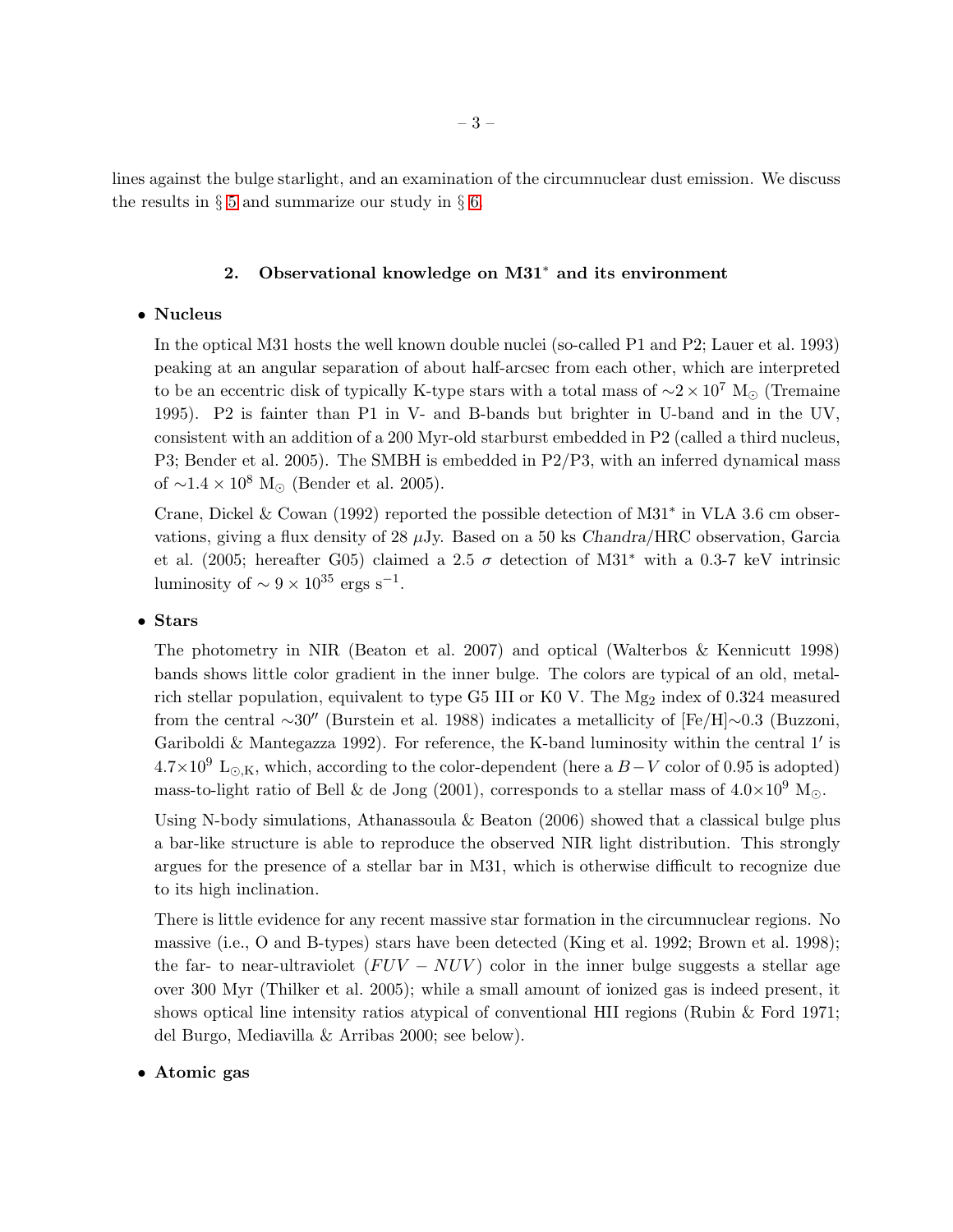So far there is no reported detection of atomic hydrogen in the central 500 pc; an upper lmit of  $10^6$  M<sub>☉</sub> is set on the HI mass (Brinks 1984).

# • Warm ionized gas

The existence of ionized gas has long been known through the detection of [O II], [O III],  $\text{H}\alpha$ , [N II] and [S II] emission lines in the spectra of the inner bulge (Münch 1960; Rubin & Ford 1971). Later narrow-band imaging observations (Jacoby, Ford & Ciardullo 1985; Ciardullo et al. 1988; Devereux et al. 1994) further revealed that the gas is apparently located in a thin plane, showing filamental and spiral-like patterns, across the central few arcmins (so-called a nuclear spiral; Fig. [1b](#page-6-0)). The electron density of the ionized gas, inferred from the intensity ratio of [S II] lines, is  $\sim$ 10<sup>2</sup>-10<sup>4</sup> cm<sup>-3</sup> within the central arcmin, generally decreasing outward from the center (Ciardullo et al. 1988). The gas is estimated to have a mass of  $\sim 10^3$  M<sub>☉</sub>, an  $H\alpha+[N II]$  luminosity of a few  $10^{39}$  ergs s<sup>-1</sup>, and a very low volume filling factor consistent with its filamental morphology (Jacoby et al. 1985). The relatively high intensity ratio of [N II]/Hα, ranging from ∼1.3-3 in different regions (Rubin & Ford 1971; Ciardullo et al. 1988), is similar to the typical values found in the bulge/halo of early-type galaxies (e.g., Macchetto et al. 1996) rather than in conventional HII regions (where typically [N II]/H $\alpha \sim 0.5$ ). The kinematics of the gas is rather complex. A major component of the velocity field apparently comes from circular rotation, whereas the residuals indicate both radial and vertical motions (Rubin & Ford 1971).

That the stellar disk of M31 is probably barred offers a natural formation mechanism for the nuclear spiral: an inflow of gas from the outer disk driven by bar-induced gravitational purterbations to form organized patterns (e.g., Englmaier & Shlosman 2000; Maciejewski 2004). Indeed, by modelling the gas dynamics in a bar-induced potential Stark & Binney (1994) obtained a satisfactory fit to the observed position-velocity diagram of the ionized and neutral gas in the central ∼2 ′ . Another possible driver of gas is a recent head-on collision between M31 and its companion galaxy, most likely M32 (Block et al. 2006). Although details remain to be studied, it seems certain that an asymmetric gravitational potential is responsible for the formation and maintenance of the nuclear spiral in M31, and perhaps so for similar gaseous structures found in the inner regions of disk galaxies (e.g., Regan & Mulchaey 1999). The ionizing source of the nuclear spiral remains uncertain, however, especially in view of the lack of massive stars in situ. We discuss possible ionizing sources in  $\S 5$ .

#### • Dust and molecular gas

Probing circumnuclear dust in M31 via optical extinction has a long history (e.g., Johnson & Hanna 1972; Bacon et al. 1994; Sofue et al. 1994). Spitzer observations now provide the highest-resolution MIR/FIR view toward the circumnuclear regions. We show below  $(\S 4.4)$  $(\S 4.4)$ that these observations reveal the presence of interstellar dust and its remarkable association with the nuclear spiral, as pointed out by Sofue et al. (1994) among others.

Detection of CO closest to the galactic center (~1'.3 away) points to a prominent dust complex,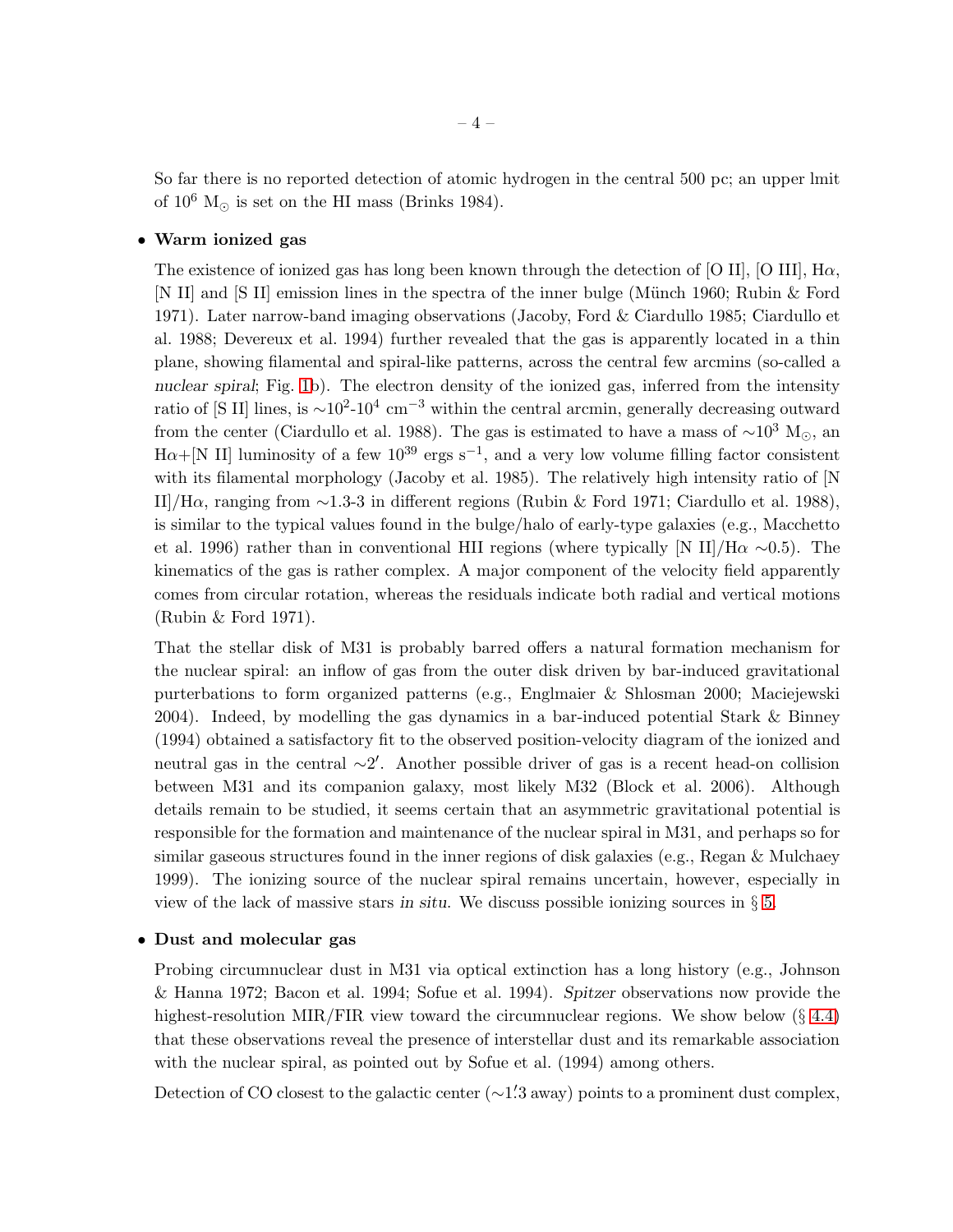D395A/393/384, with an estimated molecular gas mass of  $1.5\times10^4$  M<sub>☉</sub> (Melchior et al. 2000). This 100 pc-wide feature is also seen in the MIR/FIR emission (see § [4.4\)](#page-14-0).

# • Magnetic field and high energy particles

At  $10''-30''$  resolution the radio continuum emission shows filamentary patterns apparently associated with the H $\alpha$  emission, i.e., the nuclear spiral (Walterbos & Grave 1985; Hoernes, Beck & Berkhuijsen 1998). The average power-law spectral index of  $\alpha \sim 0.75$  ( $S_{\nu} \propto \nu^{\alpha}$ ) throughout the 2.8-73.5 cm wavelength range indicates that the bulk emission is non-thermal (Walterbos & Grave 1985). Hoernes et al. (1998) reported that the regular magnetic field appears to be oriented along the filaments. Assuming energy equipartition and a volume filling factor  $f \sim 1$ , Hjellming & Smarr (1982) estimated an energy density of ~0.5 eV cm<sup>-3</sup> for the energetic particles within the central  $30''$ .

#### 3. Data preparation

<span id="page-5-0"></span>This work involves a variety of high-resolution data from IR to X-ray. Procedures of combining the archival Chandra/ACIS-I observations and spatially isolating the diffuse X-ray emission in the M31 bulge have been described in LW07. The same X-ray data set is used in this work to study the circumnuclear regions, for which an effective exposure of ∼90 ks is available. In order to maximize the counting statistics to constrain the X-ray emission of M31<sup>∗</sup> , we added to the data set a 38 ks ACIS-S observation (Obs.ID 1575; PI: S. Murray). This observation unfortunately appears to be contaminated by a low-level, long-duration flare of cosmic-rays, hence we do not include it for the analysis of the diffuse emission, which requires a more stringent background filtering. For the spectral analysis  $(\S 4.2)$  $(\S 4.2)$ , spectra extracted from individual observations were combined into a single spectrum. The considered energy range is restricted to 0.5-4 keV to minimize contamination by residual flares. A "stowed background" was subtracted to remove the quiescent instrumental signals. Although we do not have a precise knowledge of the sky background (LW07), its contribution to the analyzed spectra is negligible.

It is known that a bright X-ray source is located at ~0".<sup>7</sup>5 from the position of M31<sup>∗</sup> (G05; see  $\S$  [4.1\)](#page-7-1). Thus it is a challenge for the ACIS image, with its 0. 49 pixel size and typical PSF FWHM of 0"6-0". Therefore the optical axis, to isolate the emission from M31<sup>\*</sup>. Therefore we have followed the "sub-pixel event repositioning" technique (Tsunemi et al. 2001; Li et al. 2003) to take advantage of sub-pixel information from the dithering of the ACIS observations. The resultant "super-resolution" ACIS image has a PSF FWHM of  $\sim$ 0".5.

To trace the warm ionized gas we rely on the  $H\alpha + [N \text{ II}]$  image of Devereux et al. (1994) with  $\sim$ 2" resolution. For simplicity, in the following we refer to this image as the H $\alpha$  emission unless the [N II] component is explicitly specified. We also obtained the Spitzer/IRAC (Program ID 99; PI: M. Rich), Spitzer/MIPS (Program ID 3400; PI: G. Rieke), 2MASS K-band (Jarrett et al. 2003), HST/ACS F330W (Propos.ID 10571; PI: T. Lauer) and GALEX NUV/FUV (Gil de Paz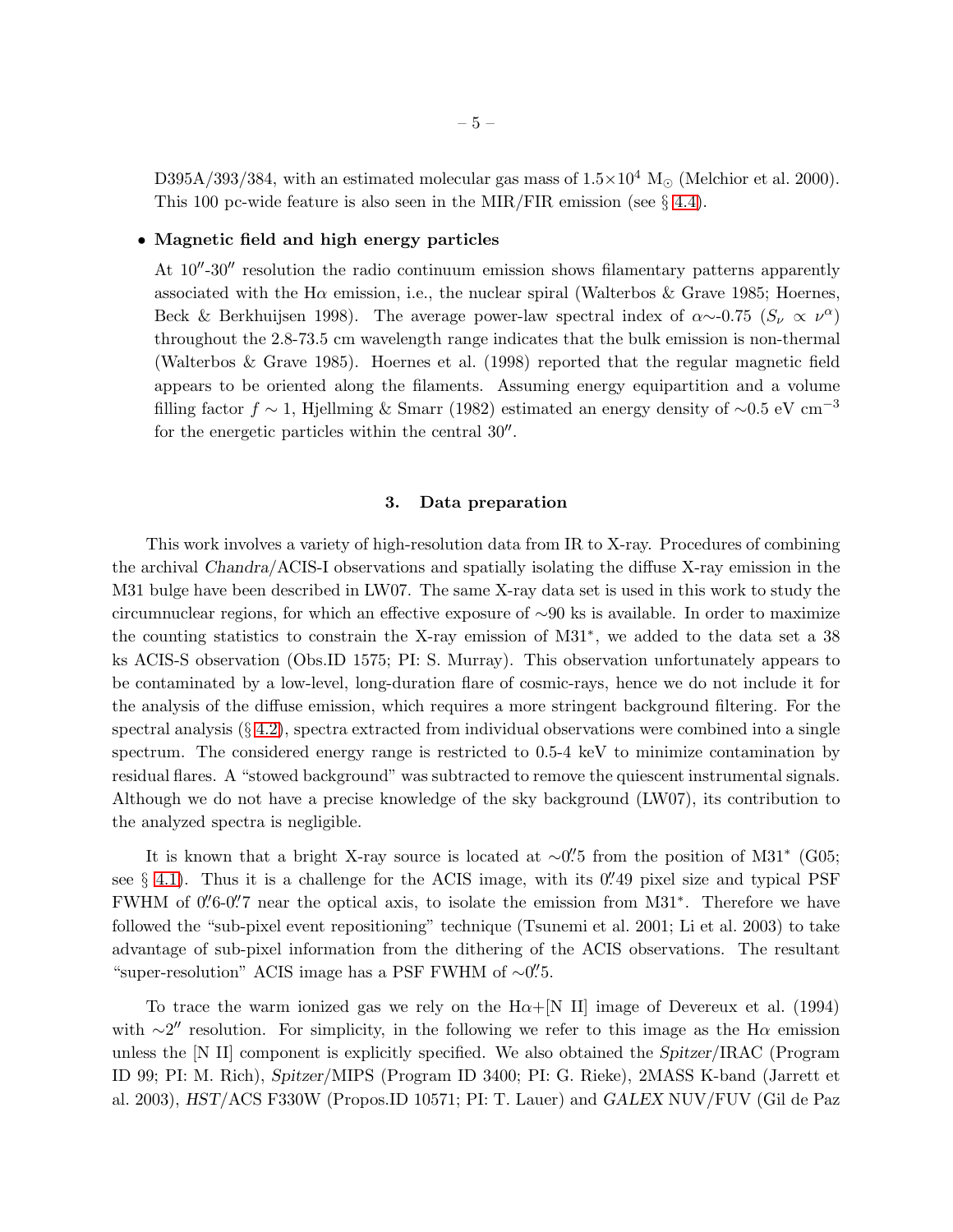

<span id="page-6-0"></span>Fig.  $1$ — (a) Tri-color image of the central 30' by 30' (6.8 kpc by 6.8 kpc) of M31. Red: Spitzer/MIPS 24  $\mu$ m emission; Green: 2MASS K-band emission; Blue: Chandra/ACIS 0.5-2 keV emission of diffuse hot gas (LW07). The dashed box outlines the central 6' by 6', a region further shown in (b) and Fig [6.](#page-16-0) (b) Smoothed intensity contours of the 0.5-2 keV diffuse emission overlaid on the H $\alpha$  emission. The contours are at 5, 10, 19, 27, 35, 45, and 55  $\times 10^{-3}$  cts s<sup>-1</sup> arcmin<sup>-2</sup>. The plus sign marks the M31 center.

et al. 2007) images of M31 from public archives, in order to provide a multiwavelength, co-spatial view of the various stellar and interstellar components. In particular, the Spitzer MIR/FIR images offer unprecedented information on how the interstellar dust, and thus the cold neutral gas to some extent, is distributed across the circumnuclear regions. We note that, while the bulk of the FIR emission presumably arises from interstellar dust, a substantial fraction of the MIR emission from the inner bulge comes from stellar objects, i.e., emission of the circumstellar envelopes around asymptotic giant branch (AGB) stars (e.g., Bressan, Granato & Silva 1998), the spatial distribution of which closely follows the bulge starlight (e.g., Barmby et al. 2006; Gordon et al. 2006). Therefore we have subtracted a normalized K-band image from the IRAC 8  $\mu$ m and MIPS 24  $\mu$ m images, respectively, to remove the stellar contribution. To do so, we first constructed the radial (8  $\mu m-K$ ) and  $(24 \mu m - K)$  color profiles from consecutive annuli. Within each annulus the intensity of each band was chosen to be the median (instead of azimuthally-averaged) value to minimize fluctuation introduced by the interstellar component. Both profiles show little  $(\leq 10\%)$  radial variation within the central  $\sim$ 3' and thus represent the (8  $\mu$ m − K) and (24  $\mu$ m − K) flux ratios of the stellar component, which were then adopted as normalization factors for the K-band image. The  $\leq 10\%$ uncertainty indroduced by the subtraction is expected to have little effect on the interpretation of subsequent analysis. Hereafter the 8 and 24  $\mu$ m emission refer to the interstellar component only.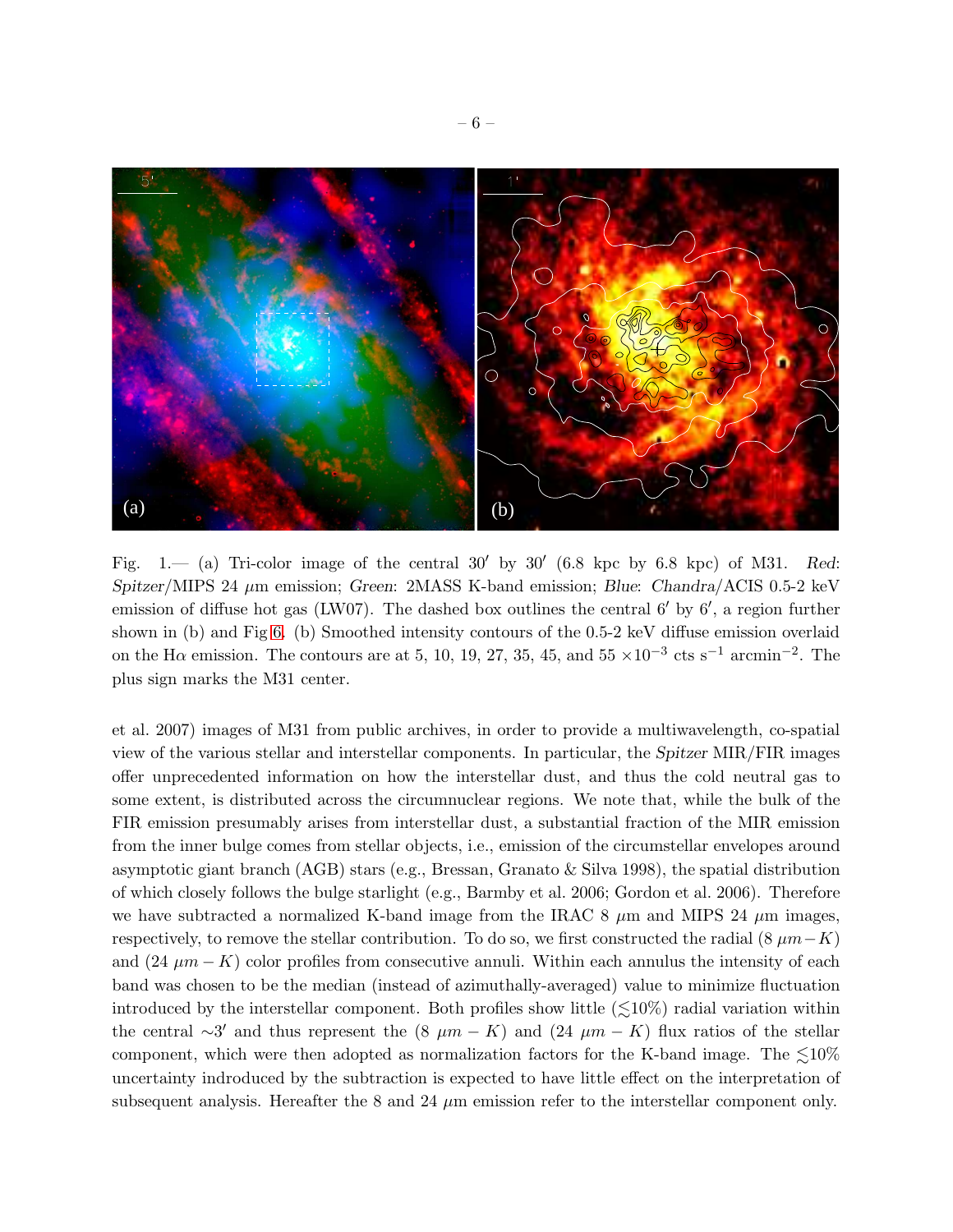To probe the presence of gas with intermediate temperatures (a few  $10^5$  K), we utilized FUSE spectroscopic observations toward the center of M31, which is part of a program (Program ID C128; PI T. Brown) aimed at understanding the stellar populations in the cores of elliptical galaxies. Four exposures were taken covering the central  $30''$  by  $30''$ , with a total useful exposure of 49 ks. The reduction and calibration of the FUSE spectra were described in detail by Wakker et al. (2003) and Wakker (2006).

## 4. Analysis and results

<span id="page-7-0"></span>Our mining of the multiwavelength data is presented in this section. First we attempt to constrain the amount of X-ray emission from M31<sup>∗</sup> , with much improved counting statistics compared to that achieved by G05. Next we study the physical properties of the diffuse hot gas that, as we shall show below, fills the bulk of the circumnuclear volume. This volume-filling gas may naturally play a crucial role in regulating the mass and energy flows in the region. From the multiwavelength view we then seek clues about physical relations among the various ISM components.

# 4.1. X-rays from M31<sup>∗</sup>

<span id="page-7-1"></span>Fig. [2](#page-8-0) shows the distribution of 0.5-8 keV ACIS counts detected from the central  $3'' \times 3''$  region, along with an HST/ACS F330W image showing the double nuclei P1 and P2. Dominating the Xray emission are the two known bright sources with luminosities of  $\sim 10^{37}$  ergs s<sup>-1</sup>: a super-soft source (SSS; partly shown in Fig. [2\)](#page-8-0) is located at  $\sim 2''$  south to the nuclei; the other source (named N1 by G05) is positionally coincident with P1, the presence of which severely hampers the isolation of the X-ray emission from M31<sup>∗</sup> .

We assume that the X-ray source N1 is indeed embedded in P1. By fixing the angular displacement between N1 and the yet unresolved M31<sup>∗</sup> as that between the two optical nuclei, i.e., 0''<sub>5</sub> (Lauer et al. 1998, Fig. 8 therein), we perform a 2-d fit to the ACIS image by adopting a model consisting of three delta functions convolved with the local PSF, respectively respresenting SSS, N1 and M31<sup>∗</sup>, and a constant representing the background "diffuse" emission. The local PSF is mimicked by stacking seven bright sources detected within the central 30′′. The centroids of SSS and N1, the amplitudes of all three sources and the background constant are determined by the fit, while the relative location of N1 and M31<sup>∗</sup> is fixed as assumed. The best-fit is achieved with an amplitude of 210 $\pm$ 50 (1  $\sigma$ ) cts for M31<sup>\*</sup>. Corrected for the difference of effective area between ACIS-S3 and ACIS-I, the best-fit infers a 0.5-8 keV ACIS-I count rate of  $1.4\times10^{-3}$  cts s<sup>-1</sup>, corresponding to a 0.3-7 keV intrinsic luminosity of  $1.2 \times 10^{36}$  ergs s<sup>-1</sup> (assuming an absorbed power-law spectrum with  $N_H \sim 7 \times 10^{20}$  cm<sup>-2</sup>, the Galactic foreground absorption column, and a photon-index of 1.7), which is consistent with the 2.5  $\sigma$  detection of  $9\times10^{35}$  ergs s<sup>-1</sup> for M31<sup>\*</sup> reported by G05 (based on ∼10 Chandra/HRC counts). We have also tried to probe flux variation by examing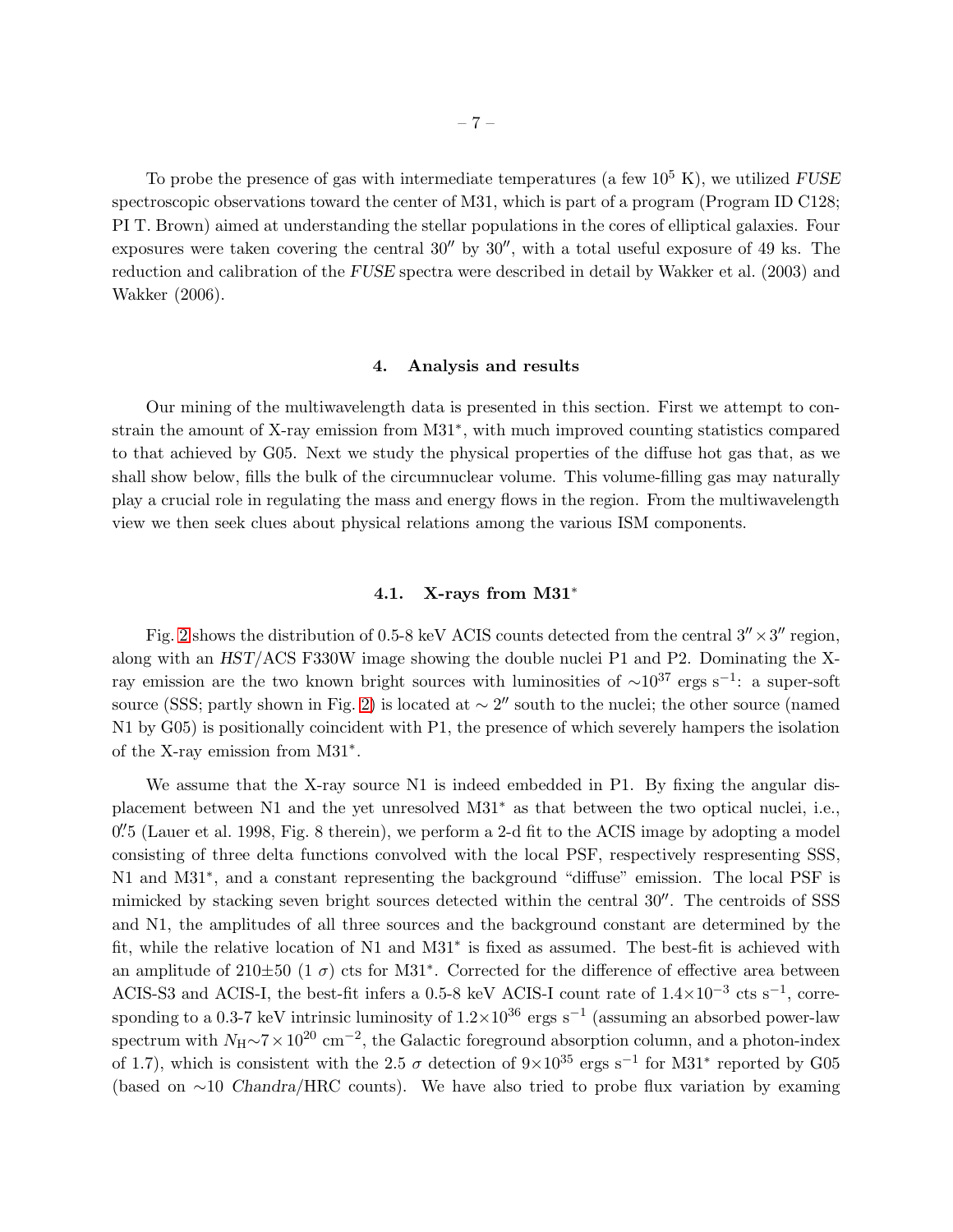the detected count rate of the 0". 25 by 0" 25 square enclosing M31<sup>\*</sup> from individual observations of typically 5 ks long. We find no statistically significant variation over a factor of 2 from observation to observation as well as from within the 38 ks ACIS-S observation.



<span id="page-8-0"></span>Fig. 2.— A super-resolution 0.5-8 keV ACIS counts image  $(\S 3)$  $(\S 3)$  in 0. 125 pixels, with the HST/ACS F330W intensity contours showing the double nuclei P1 and P2. The greyscale linearly ranges from 0 to 40 cts/pixel. The '+' signs mark the fitted centroids of P1 and P2. The displacement between P1 and P2 in X-ray is assumed to be same as in the optical. Part of the SSS appears at the bottom of the field.

Our constraint for the X-ray emission of M31<sup>∗</sup> relies on the assumption that the bright X-ray source N1 is embedded in P1 instead of being an interloper. In galactic bulges the most likely interlopers are low-mass X-ray binaries (LMXBs). Gilfanov (2004) derived an empirical relation between the number of LMXBs with luminosites over  $10^{37}$  ergs s<sup>-1</sup> and the stellar mass of the host galaxies, being  $N_{\rm LMXB} \approx 14$  sources per  $10^{10}$  M<sub>☉</sub>. Along the line of sight through the central arcsec, the observed K-band light infers a stellar mass of few  $10^7$  M<sub> $\odot$ </sub>. Accordingly, the expected number of LMXBs along this line is  $\leq 0.05$ . Hence the probability that we have detected N1 as an interloper is small. Moreover, stellar mass BHs and neutron stars (NS) formed in the central cusp of the bulge are predicted to sink into the close vicinity (few parsecs) of the SMBH, due to dynamical friction on less massive background stars (Morris 1993). Such migrators thus have a chance to compete with the SMBH on the consumption of surrounding gas to become bright X-ray sources. Nayakshin & Sunyaev (2007) modeled such a process and found that the collective X-ray luminosity of the migrated compact objects can be higher than that of the SMBH by up to two orders of magnitude, dependent on the mass of the common accretion disk. This scenario lends further support to the above procedure of pinning N1 on the position of P1, in a sense that N1 is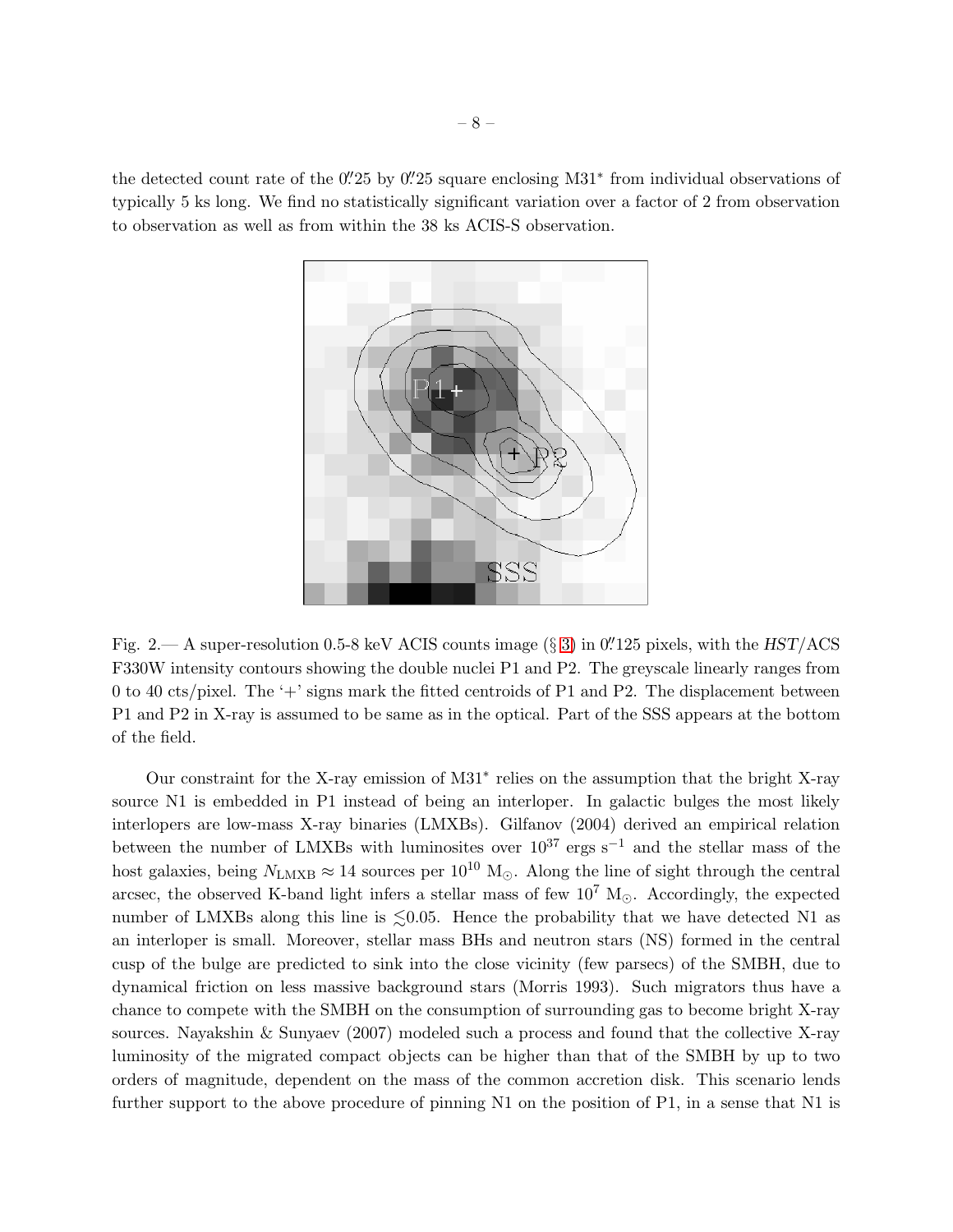the appearance of one or a few accreting stellar mass BHs, being about ten times brighter than M31<sup>∗</sup>. In regard of the common origin of P1 and P2 (i.e., an eccentric stellar disk), it is possible that the X-ray signals detected from the position of P2, which we have considered as originated from M31<sup>\*</sup>, also arise from stellar mass BHs. The marginal flux variation detected does not offer much help in distinguishing between a stellar mass BH origin and a SMBH origin. It is worth to note that, at the position of P1, which is the apocenter of the eccentric orbits, BHs (and stars) have small velocities and hence a greater chance to capture the surrounding gas at large accretion rates. The situation is likely opposite at the position of P2. In conclusion, the assumed source positions are physically plausible.

#### 4.2. Diffuse hot gas

<span id="page-9-0"></span>Fig. [1a](#page-6-0) shows the large-scale 0.5-2 keV diffuse X-ray emission in the M31 bulge (LW07). The emission, showing an elongated morphology along the minor-axis and shadows cast by the outermost spiral arm and the prominent star-forming ring (e.g., Gordon et al. 2006) on the near (northwestern) side of the tilted disk, has led LW07 to suggest that the hot gas is in the form of a bi-polar outflow. Fig. [1b](#page-6-0) shows this emission in the circumnuclear regions, along with the  $H\alpha$ emission tracing the nuclear spiral. As is the case on large-scales, the X-ray emission appears i) elongated approximately along the minor-axis, and ii) fainter at the northwestern side beyond the central arcmin, presumably due to absorption by some cold ISM located in front of the hot gas. These suggest that the bi-polar outflow is launched primarily in the very inner bulge.



<span id="page-9-1"></span>Fig. 3.— 0.5-2 keV diffuse X-ray intensity profiles along the minor-axis (a), the major-axis (b) and the radius (c). The vertical profiles are averaged within slices of 2′ in width. A position angle of 40◦ is adopted. In each panel, the dashed curve shows the corresponding K-band intensity profile with a normalization,  $2.5 \times 10^{-5}$ cts s<sup>-1</sup> arcmin<sup>-2</sup>/MJy sr<sup>-1</sup>, representing the already subtracted contribution of unresolved X-ray sources (LW07), whereas the solid curve is the corresponding  $H\alpha$ intensity profile with an arbitrary normalization.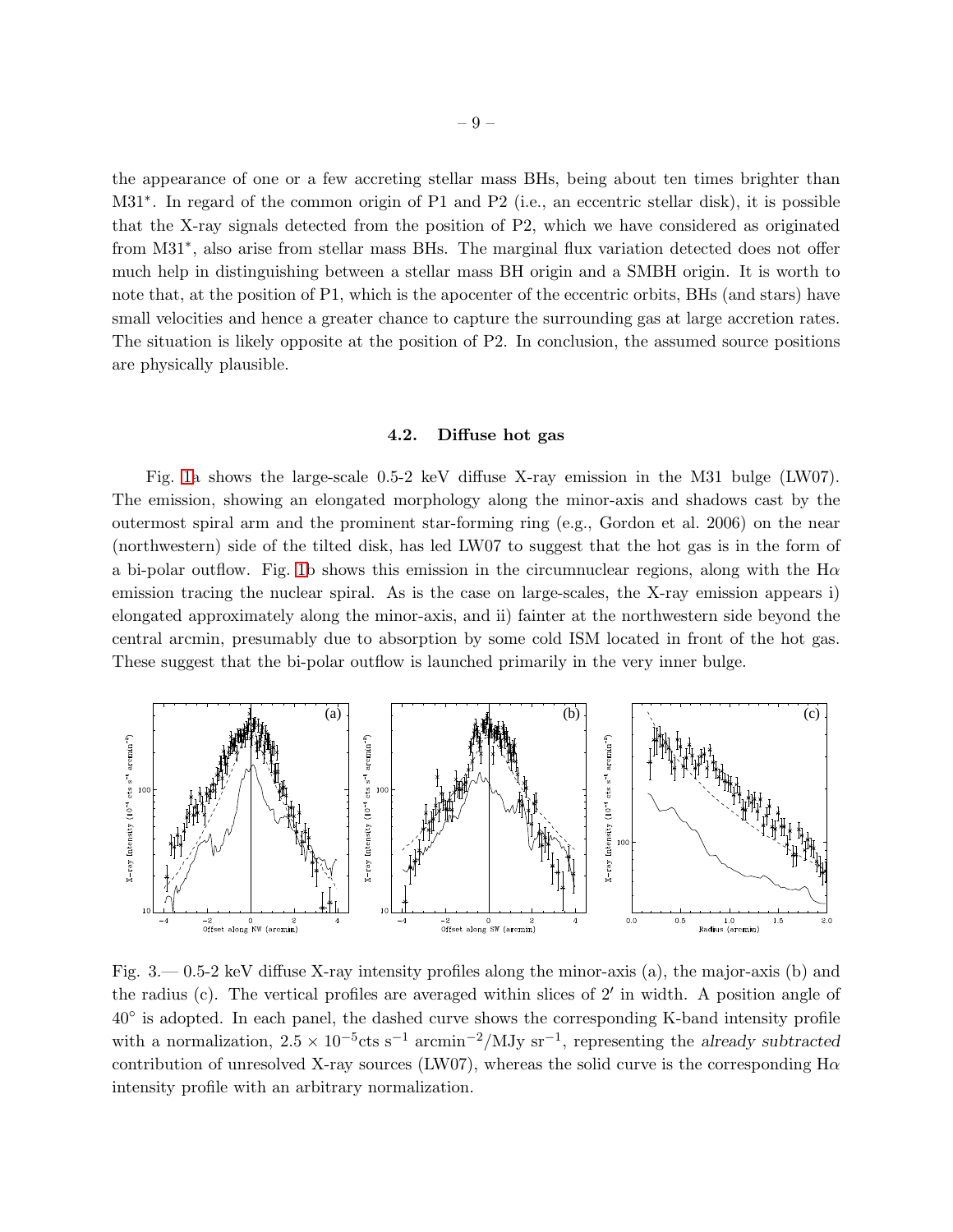A more quantitative view of the diffuse X-ray emission is shown in Fig. [3](#page-9-1) for the 0.5-2 keV intensity profiles along the minor (NW) and major (SW) axes and the radius. The intensity i) has a slightly steeper drop along the major-axis than along the minor-axis, and ii) is lower at the northwestern side along the minor-axis; these are fully consistent with the morphology shown in Fig. [1b](#page-6-0). The major-axis profile has a "cap" shape in the central 1', where the intensity is more than two times higher than in the adjacent regions. Accordingly, the radial profile exhibits a flattening towards the center (Fig. [3c](#page-9-1)). These apparently result from the clumpy X-ray emission positionally coincident with the nuclear spiral in the central arcmin (Fig. [1b](#page-6-0)), indicating a relation between the two ISM components, although the X-ray intensity profile does not show a strict correlation with the  $H\alpha$  intensity profile (solid curve in Fig. [3b](#page-9-1)). Compared to the steep decline of the K-band light (dashed curve in Fig. [3b](#page-9-1)), the "cap" also indicates a source of hot gas in addition to the stellar ejecta. A more detailed comparison of the multiwavelength emission will be given in § [4.4.](#page-14-0)

To quantify the properties of the hot gas, we extract a representative spectrum of the total unresolved X-ray emission (i.e., from both the gas and unresolved stellar objects) from the cen-tral 1' (Fig. [4\)](#page-11-0). The unresolved stellar objects, with individual luminosities below  $10^{35}$  ergs s<sup>-1</sup>, are predominantly cataclysmic variables and coronally active binaries (CVs and ABs; Sazonov et al. 2006), the average spectrum of which unfortunately can not be determined in the M31 bulge due to the presence of hot gas. Instead, we rely on the spectral information derived from the dwarf elliptical galaxy, M32, which essentially lacks diffuse hot gas (Revnivtsev et al. 2007). In agreement with Revnivtsev et al. (2007), we find that the spectrum of the unresolved X-ray emission from M32 can be characterized by a combination of two thermal plasma emission components (MEKAL in XSPEC), with temperatures of ∼0.4 and ∼4.6 keV and a solar abundance. The low- and hightemperature components are dominated by the emission of ABs and CVs, respectively. We adopt these two components to account for the stellar contribution in the M31 spectrum, fixing the temperatures and abundance and having the normalizations scaled according to the underlying K-band light. As shown in Fig. [4,](#page-11-0) the adopted model accounts well for the observed spectrum at energies above ∼1.5 keV. At lower energies, there is an indication that the stellar emissivity inferred for the M31 bulge is ∼1.5 times higher than that for M32 (LW07). We note that neglecting this difference has little effect on subsequent fit results, as the gas component dominates the 0.5-1.5 keV emission.

We then introduce a third thermal component (VMEKAL in XSPEC) to characterize the emission of hot gas, allowing the abundance, if other than solar as required by the fit, to be different among heavy elements. This component is subject to possible absorption by the cold ISM in the circumnuclear regions (see  $\S$  [4.4\)](#page-14-0). The fit is initiated with the abundance of all elements fixed at solar, giving a fitted temperature of ∼0.3 keV. Such a fit is poor, however. In particular, it fails to account for a prominent line feature present at ∼1.33 keV, most likely due to Mg XI Kα, given a gas temperature of ∼0.3 keV. Therefore, we let the abundance of Mg be determined in a fit. The abundance of Fe is also allowed to vary in the fit to account for the Fe L-shell lines dominating energies of ∼0.8-1 keV. The resultant fit, with  $Z_{\text{Mg}} \sim 2$  and  $Z_{\text{Fe}} \sim 1$ , still shows considerable discrepancies at energies below 0.7 keV, where lines of O VII and O VIII dominate.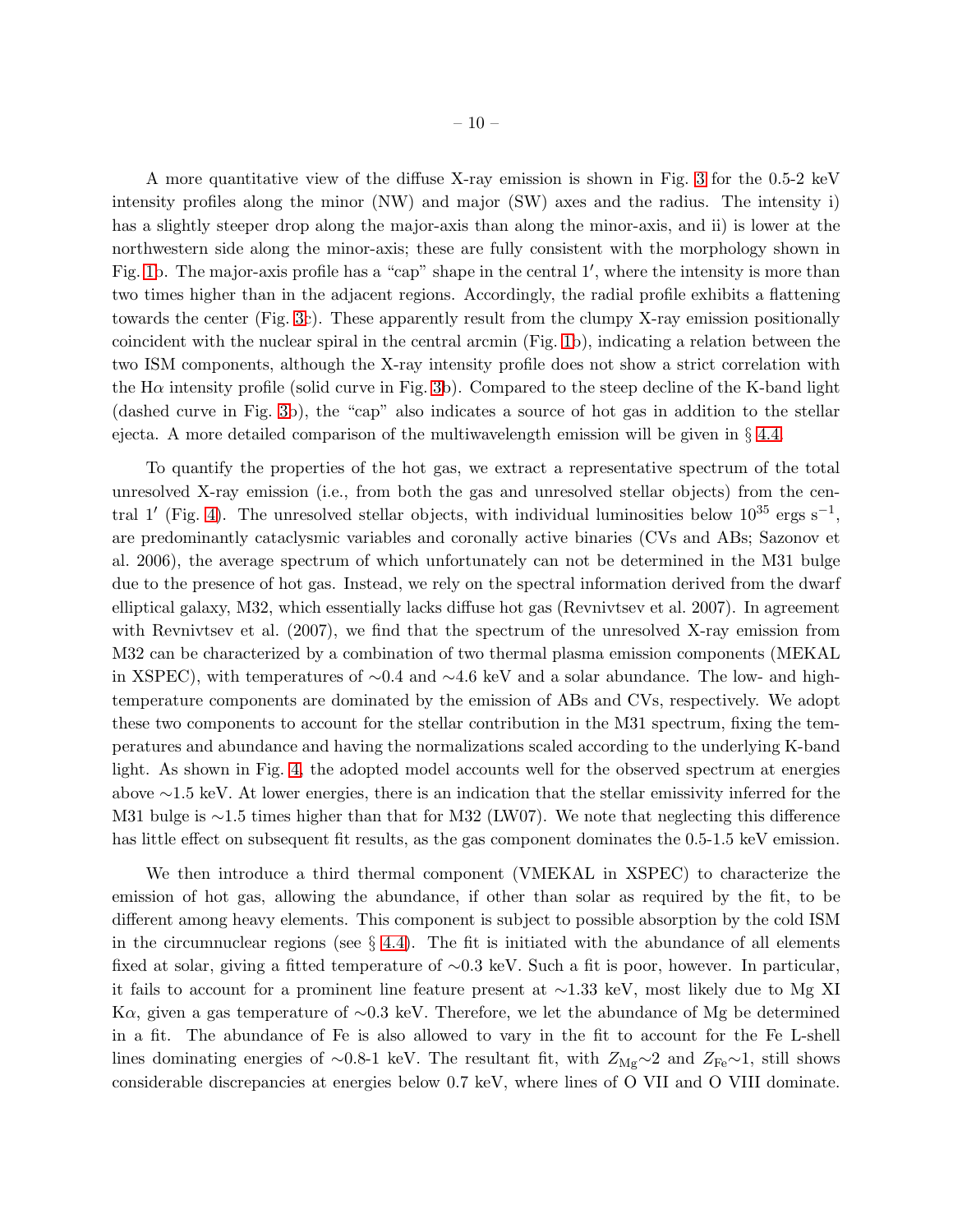

<span id="page-11-0"></span>Fig. 4. Spectrum of the central 1', fitted by a three-component model: VMEKAL (gas; red  $curve$ ) + MEKAL (ABs; green curve) + MEKAL (CVs; blue curve). See text for details.

Finally an acceptable fit is achieved with a fitted  $Z<sub>O</sub> \sim 0.4$ . The various fit results are summerized in Table [1.](#page-15-0) We infer from the best-fit an electron density of 0.08 cm−<sup>3</sup> and a 0.5-8 keV unabsorbed flux of  $1.0 \times 10^{-12}$  ergs cm<sup>-2</sup> s<sup>-1</sup> for the hot gas.

The clumpiness of the circumnuclear X-ray emission (Fig. [1b](#page-6-0)) implies that the hot gas is inhomogeneous, in particular, the gas could have more than one temperature. To try to account for this, we fit the spectrum with the CEVMAL model in XSPEC. The model assumes a continuous distribution of emission measure  $(EM)$  such that  $S_{\nu} = \int_{T_{\min}}^{T_{\max}} N \Lambda_{\nu}(T, Z) (T/T_{\max})^{\alpha} dT/T$  (Singh, White & Drake 1996), where  $S_{\nu}$  is the intrinsic spectrum,  $\Lambda_{\nu}$  the volume emissivity provided by the MEKAL model, and N the normalization. The maximum temperature  $T_{\text{max}}$  is fixed at 3.6 keV, the reason for which will become clear below (see § [5.2\)](#page-22-0). Due to the degeneracy between  $T_{\text{max}}$  and  $\alpha$ , the exact choice of  $T_{\text{max}}$  is not critical for the fit and its implications. The minimum temperature  $T_{\rm min}$  is effectively 0.08 keV in the implementation of MEKAL. While the fit is not as satisfatory as the single-temperature fit, the resultant value of  $\alpha$ , being negative (∼-2.7), implies that hightemperature gas, if it exists, only makes a minor contribution to the total emission. If we further assume that the density and fractional volume of gas are power-law functions of temperature:  $n \propto T^{\alpha_n}$ ,  $dV/dT \propto T^{\alpha_V}$ , from  $S_{\nu} \equiv \int \Lambda_{\nu}(T, Z) n^2 dV$  we have  $\alpha = 2\alpha_n + \alpha_V + 1$ . In the case of thermal pressure balance,  $\alpha_n = -1$  and  $\alpha_V = -1.7$ , it can be shown that the volume-weighted temperature is ∼0.4 keV. This value is close to the single temperature of 0.3 keV derived from the spectral fit, i.e., emission weighted, suggesting that the diffuse X-ray emission arises from such a gas filling the bulk of the circumnuclear volume.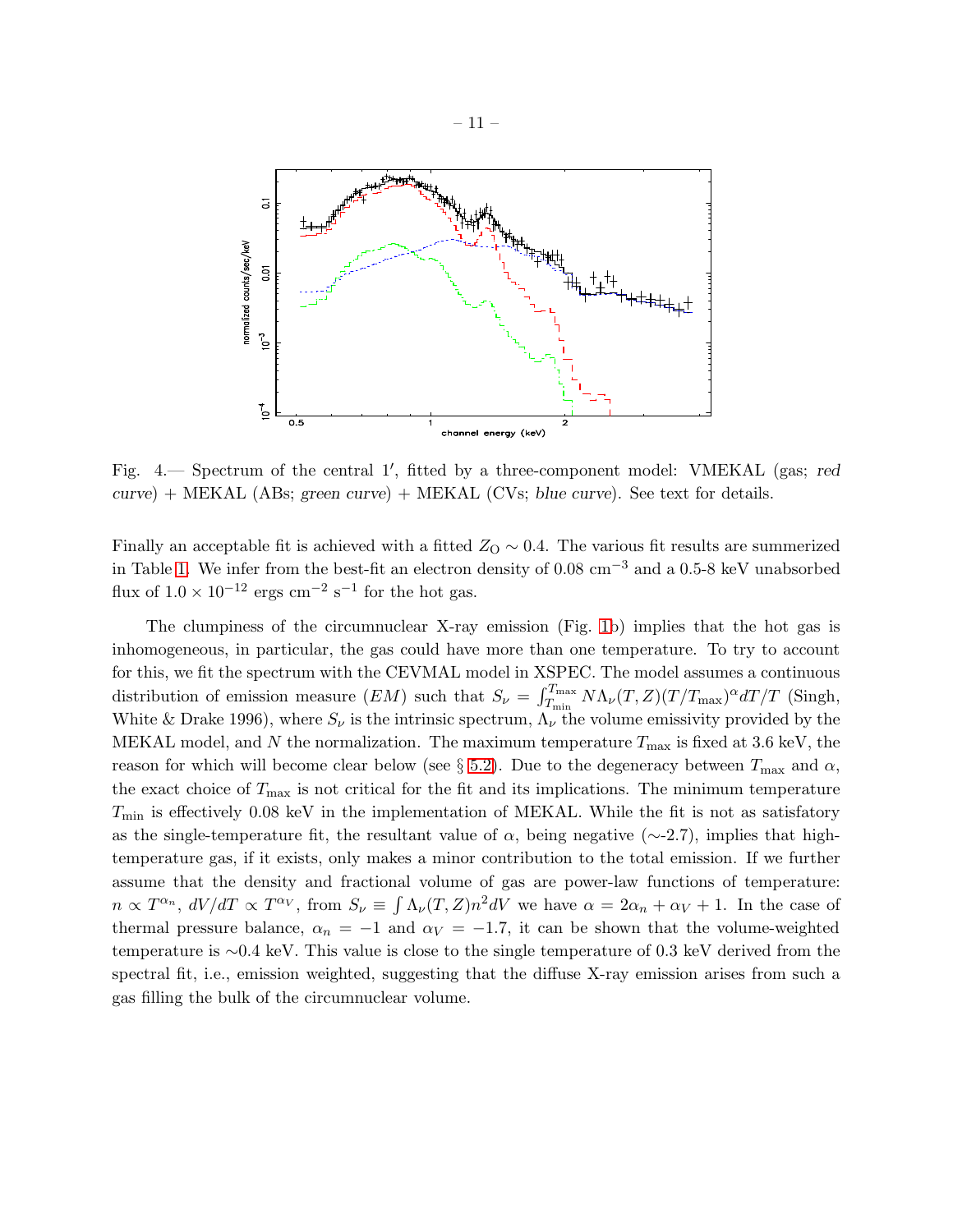# 4.3. Detection of O VI absorption

<span id="page-12-0"></span>Of course the above idea of the temperature distribution is just a simplification. That gas of lower temperatures is more emission measure-weighted, as implied by the negative value of  $\alpha$ , is not necessarily true but reflects the deficiency of our knowledge for emission at energies below  $~\sim 0.5$  keV. Nevertheless, gas with intermediate temperatures, i.e.,  $~\sim 10^5 - 10^6$  K, may be traced by its emission or absorption against the background UV emission. It is known that the UV emission in the central few arcmins of M31 shows a bulge-like morphology and hence most likely arises from evolved stars (King et al. 1992; Thilker et al. 2005). In particular, the FUSE spectrum  $(\S 3)$  $(\S 3)$ , covering ∼900-1200 Å, is interpreted to be arising from hot subdwarf stars that are generally thought to be responsible for the so-called UV upturn (Brown 2004; see § [5.3\)](#page-24-0) typically observed in elliptical galaxies, as evidenced by the presence of the prominent photospheric Ly $\beta$  and C III $\lambda$ 1175 absorption features (Brown et al. 1996). On the other hand, O VI λ1032 and λ1038 absorption lines, not characteristic of the photospheric spectral energy distribution (SED) of hot subdwarfs, are clearly present, implying an interstellar origin.

We determine the continuum across the O VI doublet by fitting a second-order polynomial through absorption-line-free regions between  $1028$  and  $1047 \text{ Å}$ . The resultant signal-to-noise ratio is 9.3 near the O VI  $\lambda$ 1032 line, with a flux of  $1.9\times10^{-14}$  ergs cm<sup>-2</sup> s<sup>-1</sup> Å<sup>-1</sup>. We also measure the  $H_2$  column density, using the method described by Wakker (2006).  $H_2$  is detected both in the Milky Way and in M31. For the Milky Way we find  $\log N(\text{H}_2) = 18.78$ , centered at a velocity of 1 km s<sup>-1</sup>, while for M31 we find  $\log N(\text{H}_2)$ =15.19, centered at -300 km s<sup>-1</sup>. Fig. [5](#page-13-0) shows the resulting data (histogram) and continuum fit (continuous line). The Galactic O VIλ1032 absorption is relatively weak, being  $\log N_{\rm OVI} = 13.76 \pm 0.17 \pm 0.04$ , as is the case for other sightlines in this part of the sky (Wakker et al. 2003). Here the first error is the statistical error associated with the noise in the data and the uncertainty in the placement of the continuum, while the second error is the systematic error associated with fixed-pattern noise and a 10 km s<sup>-1</sup> uncertainty in the choice of the velocity limits of the integration (cf. Wakker et al. 2003 for details).

The O VI $\lambda$ 1032 associated with M31 is contaminated by Galactic H<sub>2</sub> LP(3) 6-0  $\lambda$ 1031.191, while the O VI $\lambda$ 1038 line is contaminated by H<sub>2</sub> LR(1) 5-0  $\lambda$ 1037.149 and LR(0) 5-0  $\lambda$ 1036.545. After correcting for the H<sub>2</sub> line, we find an equivalent width for the M31 O VI $\lambda$ 1032 line of 392 $\pm$ 26 $\pm$ 10 mÅ. The absorption profile can be converted into an apparent optical depth profile:  $N_a(v) = 2.76 \times 10^{12}$  $log(\text{continuum}/\text{flux})$ . By comparing the apparent optical depth profiles of the two O VI lines it is possible to assess whether the line is saturated. We show the apparent optical depth profiles of the two lines in the right two panels of Fig. [5,](#page-13-0) with the caveat that the O VIλ1038 line can be trusted only in a narrow range in velocities between −280 and −220 km s−<sup>1</sup> . In this velocity range, the apparent column densities of the two O VI lines match, showing that the O VIλ1032 line is not saturated. Then, integrating from  $-370$  to  $-140 \text{ km s}^{-1}$ , we find an effective O VI column density of  $\log N_{\rm OVI} = 14.75 \pm 0.06 \pm 0.03$ . Fitting the line with a Gaussian profile gives a centroid velocity of  $-270 \text{ km s}^{-1}$  and a Doppler parameter of 70 km s<sup>-1</sup>.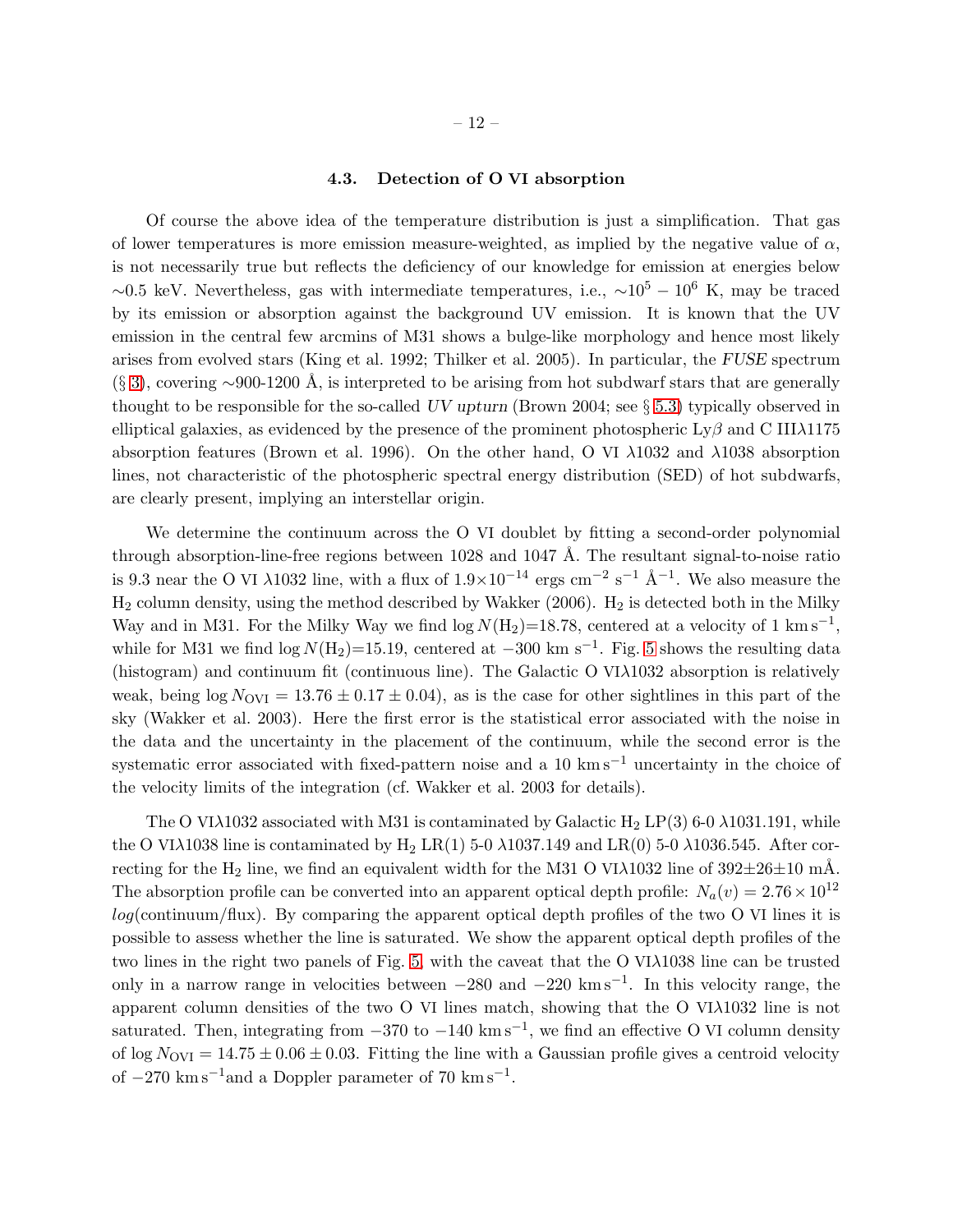

<span id="page-13-0"></span>Fig. 5.— FUSE spectra of the  $OVI\lambda\lambda1031.926$ , 1037.617 absorption lines. Left panels: flux; right panels: apparent column density. Top panels: O VI λ1031.926; bottom panels: O VI λ1037.617. The solid histograms show the data, and the lines give the continuum fit, which include a model for the  $H_2$  absorption lines. The R1, R2, R3, and R4 labels indicate the rest wavelengths of  $H_2$  lines. The vertical line gives the systemic velocity of M31. In the right panels the dotted lines show the velocity range over which the profile was integrated to derive the value of the O VI column density that is shown. The cross-hatched region in the bottom right panel shows the velocity range where the apparent column density profile of the O VI  $\lambda$ 1037.617 line is contaminated by other absorption lines.

It is not a priori clear that all of this O VI absorption is associated with M31. In almost all sightlines in the region of sky within about  $40^{\circ}$  from M31 there are two high-negative velocity O VI absorption components, centered at about −300 and −150 km s−<sup>1</sup> . Sembach et al. (2003) associated the former with a possible extension of the Magellanic Stream, while the latter may represent gas distributed through Local Group, although this is a tentative interpretation. Braun & Thilker (2004) later discovered that there is faint HI emission in this part of the sky, with velocities that are continuous with those of the Magellanic Stream. The O VI column density in the −300 km s−<sup>1</sup> component is  $log N_{\text{OVI}} = 14.22 \pm 0.05$  in a sightline about 1.9 from the M31 center (toward the QSO RX J0048.3+3941), which is at the high end of O VI column densities found for this component. Therefore, it is likely that some fraction of the O VI column density seen toward the M31 nucleus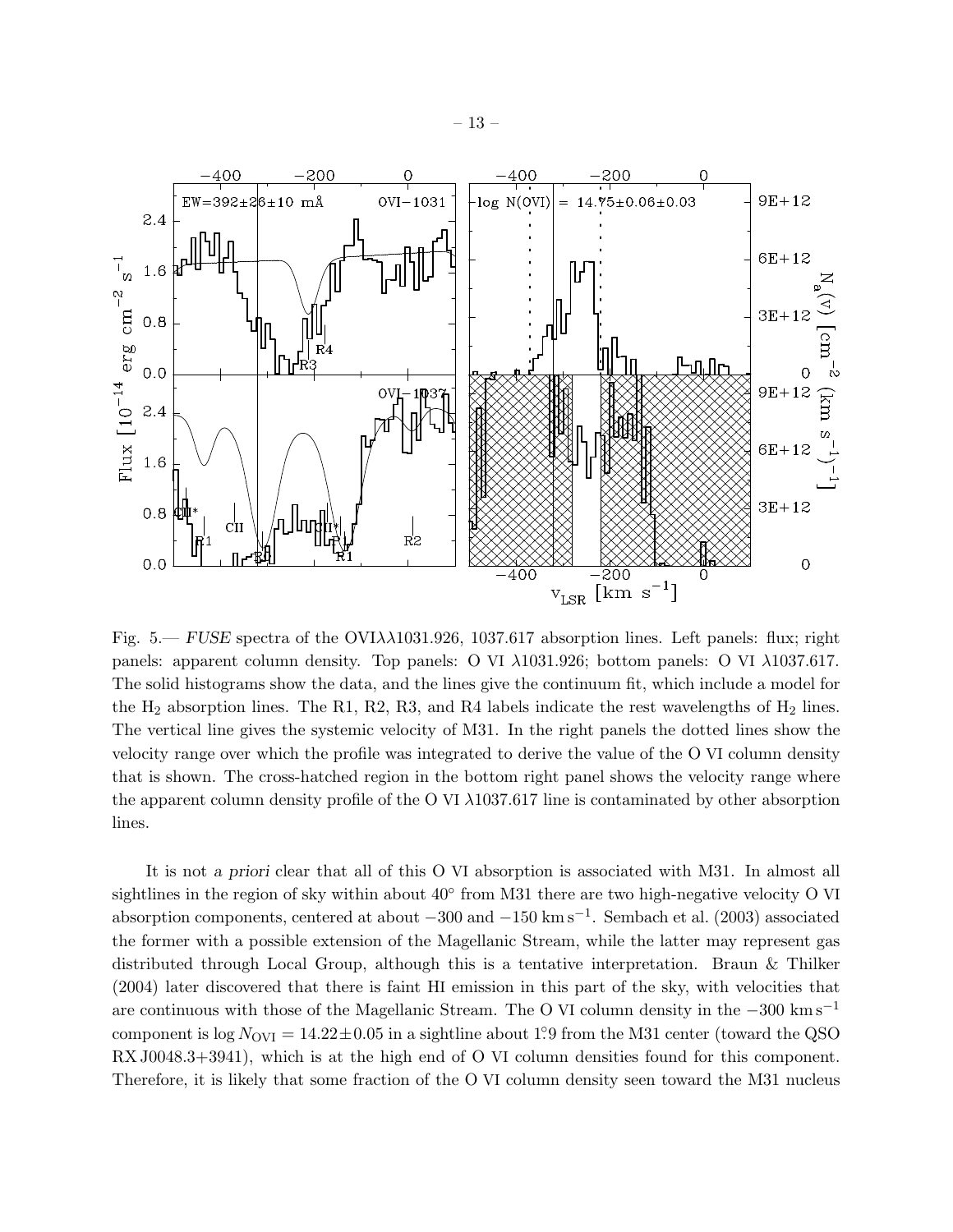originates in the Magellanic Stream and between the Milky Way and M31. However, even if these contribute as much as  $\log N_{\text{OVI}} = 14.20 \ (1.6 \times 10^{14} \ \text{cm}^{-2})$ , the remainder  $(4 \times 10^{14} \ \text{cm}^{-2})$  is likely associated with M31, implying the presence of gas with temperatures of a few  $10^5$  K. The next questions to address are how this gas is distributed within M31 and what is its possible origin. We shall discuss these issues in § [5.](#page-20-0)

#### 4.4. The circumnuclear regions in multiwavelength

<span id="page-14-0"></span>Fig. [1a](#page-6-0) illustrates that structures of dusty gas are present in the inner disk regions. The distributions of circumnuclear MIR and FIR emission are further shown in Fig. [6,](#page-16-0) along with the  $H\alpha$ emission. A morphological similarity among the MIR, FIR and  $H\alpha$  emission is evident, indicating that the interstellar dust is associated with the ionized gas, i.e., they are both concentrated in the nuclear spiral. Apart from this overall similarity, region-to-region intensity contrasts among the MIR, FIR and H $\alpha$  emission are also apparent. This is not unexpected, as both the strength of ionizing/heating sources and the density of the dusty gas could vary significantly across the circumnuclear regions.

We examine the multi-band intensity contrasts for several representative regions (Fig. [6c](#page-16-0)), named as follows according to their positions and appearances. The "Outer Arm" is vertically present at  $\sim$ 2.<sup>2</sup>5 east of the M31 center. Outward, it spirals a winding angle of about  $\pi/2$  and is rooted at the outermost spiral arm at northwest (Fig. [1a](#page-6-0)); inward, it turns northwestward and peaks in all the bands where it approximately intersects the major-axis at southwest, and we refer to this region as the "SW Arm". The clump showing CO emission  $(\S 2)$  $(\S 2)$  is prominent in all the bands and is called the "CO Clump". Finally, an arcmin-long filament appears coherent at northwest to the center and is referred to as the "Inner Arm". The multi-band intensities, defined as  $\nu I_{\nu}$ , of the four regions are measured from the images and summarized in Table 2. We further show in Fig. [7a](#page-17-0) for the individual regions various intensity ratios versus the FIR intensity,  $(\nu I_{\nu})_{\text{FIR}} \equiv (\nu I_{\nu})_{70} + (\nu I_{\nu})_{160}$ . Although limited in number, the selected regions well sample the FIR intensity at values above  $2.0\times10^{-3}$  ergs cm<sup>-2</sup> s<sup>-1</sup> sr<sup>-1</sup>. The ratio of  $(\nu I_{\nu})_{70}/(\nu I_{\nu})_{160}$  increases with  $(\nu I_{\nu})_{\rm FIR}$ , implying that the stronger FIR emission is more weighted by warmer dust. Furthermore, both  $(\nu I_{\nu})_{70}/(\nu I_{\nu})_{160}$ and  $(\nu I_{\nu})_{\text{FIR}}$  show the lowest (highest) value at the Outer (Inner) Arm, i.e., they generally increase with decreasing distances from the center. Such a trend is consistent with the bulge stellar radiation field, which is presumably responsible for heating the dust, being stronger at smaller galactocentric radii.

The ratio of  $(\nu I_{\nu})_{24}/(\nu I_{\nu})_{\text{FIR}}$ , on the other hand, varies little among the different regions. It can be shown that in each region the MIPS intensity ratios are inconsistent with a single dust temperature. A full accounting of the broadband IR SED requires a physical model of interstellar dust (e.g., Li & Draine 2001), which is beyond the scope of the present study. Instead, we simply assume that the observed MIR/FIR emission can be reproduced by two distinct dust components, each characterized by the color temperature of a diluted blackbody, i.e., a  $\lambda^{-1}$  emissivity law.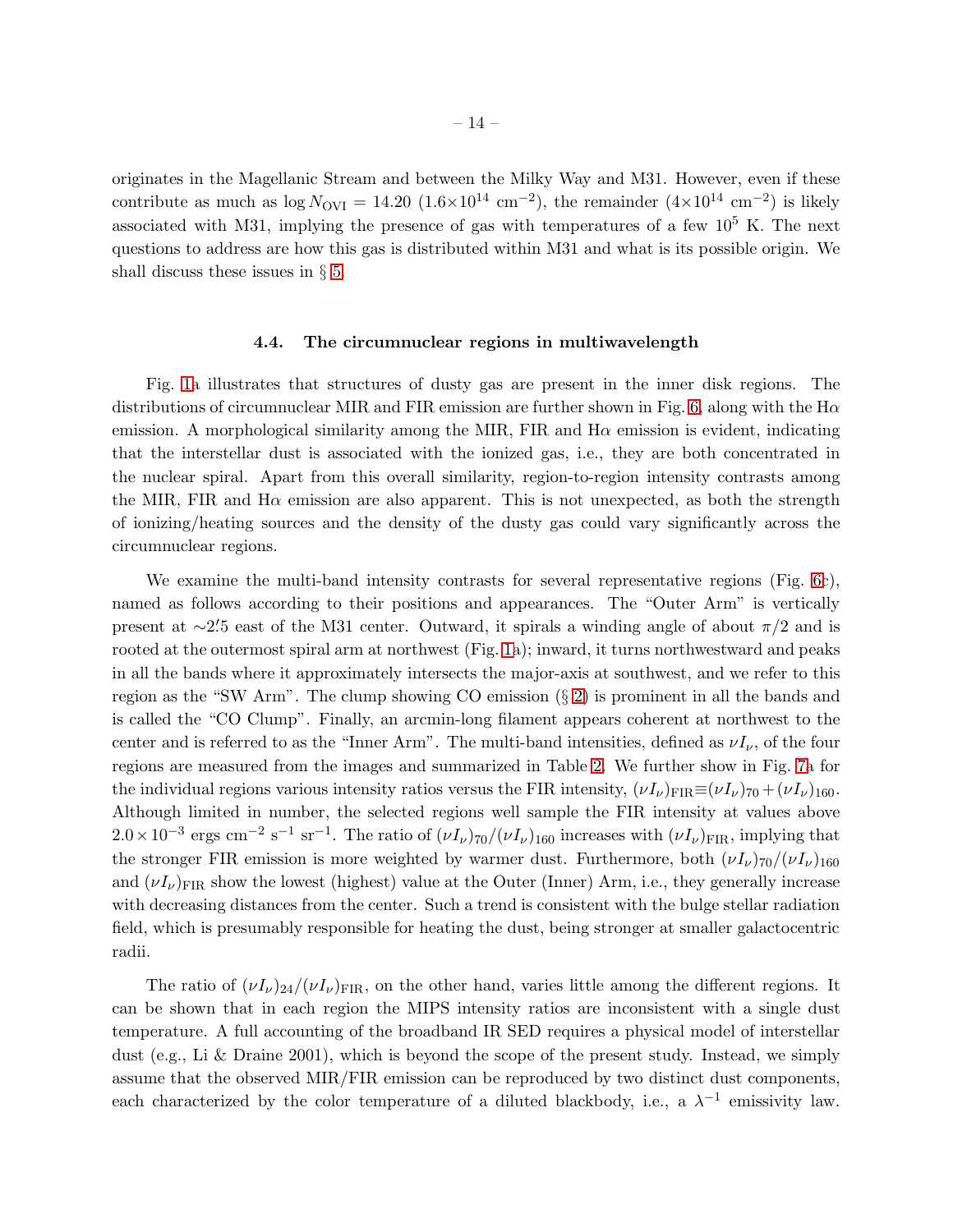| Model                                                            | $N_{\rm H}{}^a$<br>$10^{20}$ cm <sup>-2</sup>              | $\tau$<br>keV                                                                                  | $\alpha$             | $Z_O^b$             | $Z_{\mathrm{Fe}}{}^{b}$                                                            | $Z_{{\rm Mg}}^{\phantom{A}b}$                                  | EМ<br>$\rm cm^{-6}~pc$                                                                | $\chi^2$ /d.o.f.                            |
|------------------------------------------------------------------|------------------------------------------------------------|------------------------------------------------------------------------------------------------|----------------------|---------------------|------------------------------------------------------------------------------------|----------------------------------------------------------------|---------------------------------------------------------------------------------------|---------------------------------------------|
| <b>VMEKAL</b><br><b>VMEKAL</b><br><b>VMEKAL</b><br><b>CEVMAL</b> | $21^{+5}_{-8}$<br>$19^{+8}_{-9}$<br>$14^{+23}_{-14}$<br>15 | $0.28^{+0.03}_{-0.03}$<br>$0.28^{+0.04}_{-0.04}$<br>$0.25^{+0.06}_{-0.07}$<br>3.3 <sup>c</sup> | $-2.7^{+0.2}_{-0.2}$ | $0.4^{+0.1}_{-0.2}$ | $0.9^{+1.0}_{-0.4}$<br>$0.2^{+0.2}_{-0.1}$ $1.7^{+0.4}_{-0.3}$ $2.2^{+0.7}_{-0.6}$ | $1.1^{+0.3}_{-0.2}$ $1.7^{+0.5}_{-0.5}$<br>$2.0^{+0.6}_{-0.5}$ | $2.0^{+0.9}_{-0.8}$<br>$1.8^{+1.2}_{-0.7}$<br>$2.8^{+3.0}_{-1.7}$<br>$40^{+39}_{-23}$ | 112.5/85<br>107.1/83<br>89.1/82<br>106.0/83 |

Table 1. Fits to the spectrum of diffuse X-ray emission from the central arcmin

Note. — The quoted errors are at the 90% confidence level. Values without errors are fixed in the fits. See text for details. "Including the Galactic foreground absorption. "Abundance standard of Grevesse & Sauval (1998) is applied. <sup>c</sup>For  $T_{\text{max}}$ .

<span id="page-15-0"></span>Table 2. Multiwavelength properties of the nuclear spiral in selected regions

| Region<br>$\left(1\right)$ | Position<br>$\left( 2\right)$ | Size<br>(3)         | $(\nu I_{\nu})_8$<br>(4) | $(\nu I_{\nu})_{24}$<br>(5) | $(\nu I_{\nu})_{70}$<br>(6) | $(\nu I_{\nu})_{160}$<br>(7) | $(\nu I_{\nu})_{\rm H_{\infty}}$<br>(8) | $T_{h}$<br>(9) | $M_d$<br>(10) |
|----------------------------|-------------------------------|---------------------|--------------------------|-----------------------------|-----------------------------|------------------------------|-----------------------------------------|----------------|---------------|
| Outer Arm                  | (-136′′ . -16′′ )             | $80'' \times 192''$ | $5.0 \pm 0.6$            | $0.9 + 0.1$                 | $12+1.2$                    | $9.8 + 1.0$                  | $11\pm2.3$                              | 50             | 28            |
| SW Arm                     | (24'', 80'')                  | $80'' \times 48''$  | $3.6 + 0.8$              | $0.6 + 0.2$                 | $18 + 1.8$                  | $8.3 \pm 0.8$                | $25 + 5.0$                              | 45             | 3.9           |
| CO Clump                   | (16'', 72'')                  | $32'' \times 32''$  | $7.2 + 1.0$              | $1.2 + 0.2$                 | $21 + 2.1$                  | $9.3 \pm 0.9$                | $35 \pm 6.9$                            | 48             | 1.3           |
| Inner Arm                  | $(-32'', 32'')$               | $48'' \times 80''$  | $4.7 + 1.4$              | $1.4 + 0.4$                 | $26 + 2.6$                  | $9.2 + 0.9$                  | $46 + 9.2$                              | 48             | 3.7           |

Note.  $-$  (1)-(3): Rectangular regions as defined in § [4.4,](#page-14-0) their centroid positions with respect to the M31 center, and sizes; (4)-(8): Multiwavelength intensities in units of  $10^{-4}$  ergs cm<sup>-2</sup> s<sup>-1</sup> sr<sup>-1</sup>. The quoted errors account for a 10% calibration uncertainty for the MIR/FIR intensities and a 20% for the Hα intensity. A 5-10% uncertainty due to the removal of stellar contribution in the 8 and 24  $\mu$ m emission is also propagated into the quoted errors; (9) Temperature of the warm dust component, in units of K; (10) Dust mass, in units of  $10^3$  M<sub> $\odot$ </sub>.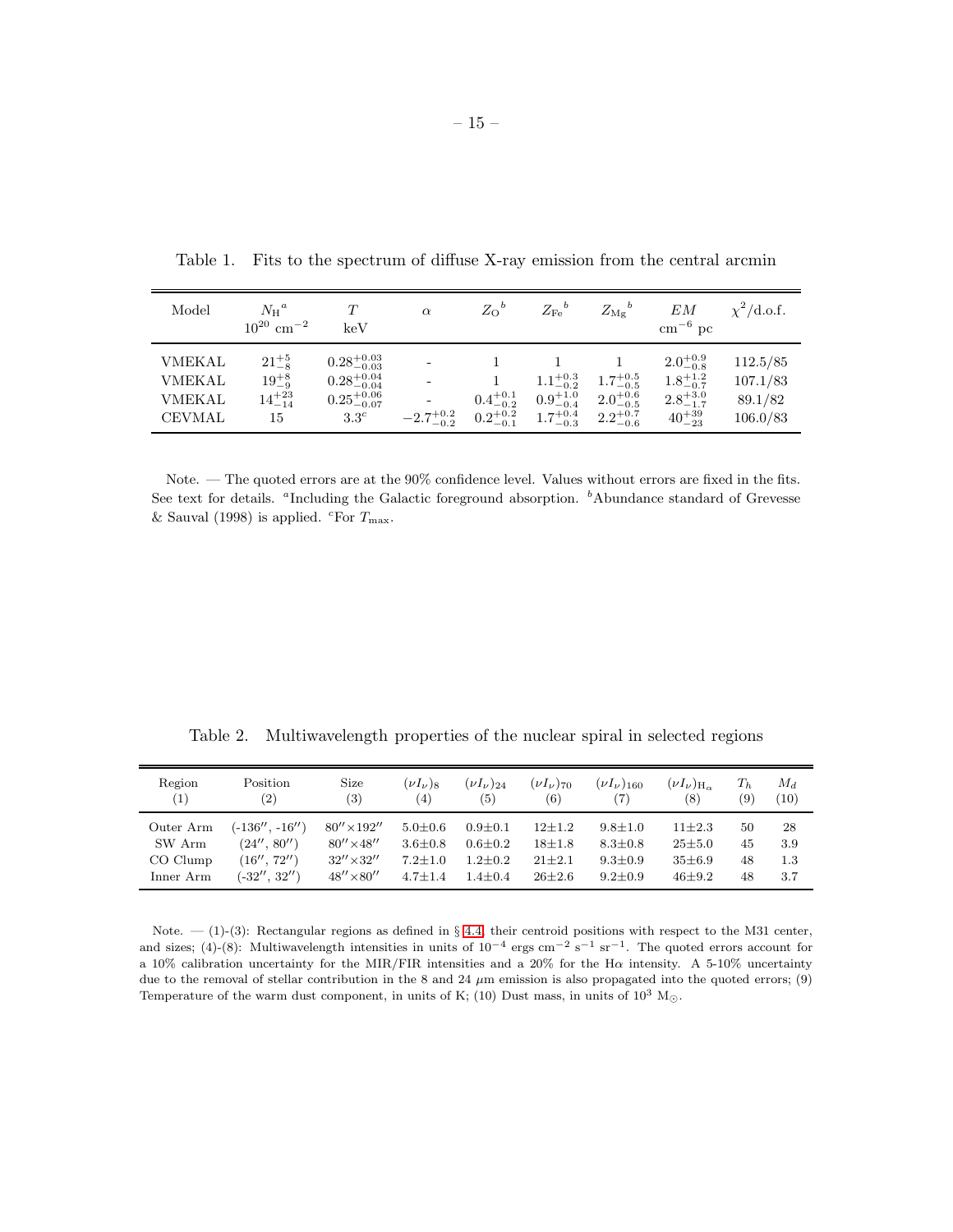

<span id="page-16-0"></span>Fig. 6.— Contours of (a) 8  $\mu$ m, (b) 24  $\mu$ m, (c) 70  $\mu$ m and (d) 160  $\mu$ m emission overlaid on the H $\alpha$  image of the central 6' by 6' region, in arbitrary units. The dashed rectangles marked in (c) outline the selected regions for examination of multiwavelength correlations. See text for details.

Therefore in each region, the MIPS intensities can be expressed by (e.g., Goudfrooij & de Jong 1995):

<span id="page-16-1"></span>
$$
I_{\nu} = K_l \lambda_{\mu}^{-4} [e^{1.44 \times 10^4/(\lambda_{\mu} T_l)} - 1]^{-1} + K_h \lambda_{\mu}^{-4} [e^{1.44 \times 10^4/(\lambda_{\mu} T_h)} - 1]^{-1}, \tag{1}
$$

where  $\lambda_{\mu}$  (= 24, 70, 160) and  $I_{\nu}$  are in units of  $\mu$ m and MJy sr<sup>-1</sup>, respectively. The 8  $\mu$ m emission, presumably arising from line emission of PAH particles, is not considered here. Since the four unknowns in Eq. [1](#page-16-1) can not be completely determined with the three MIPS bands, we further assume  $T_l = 20$  K for the cold dust component. The presence of cooler dust is possible, but its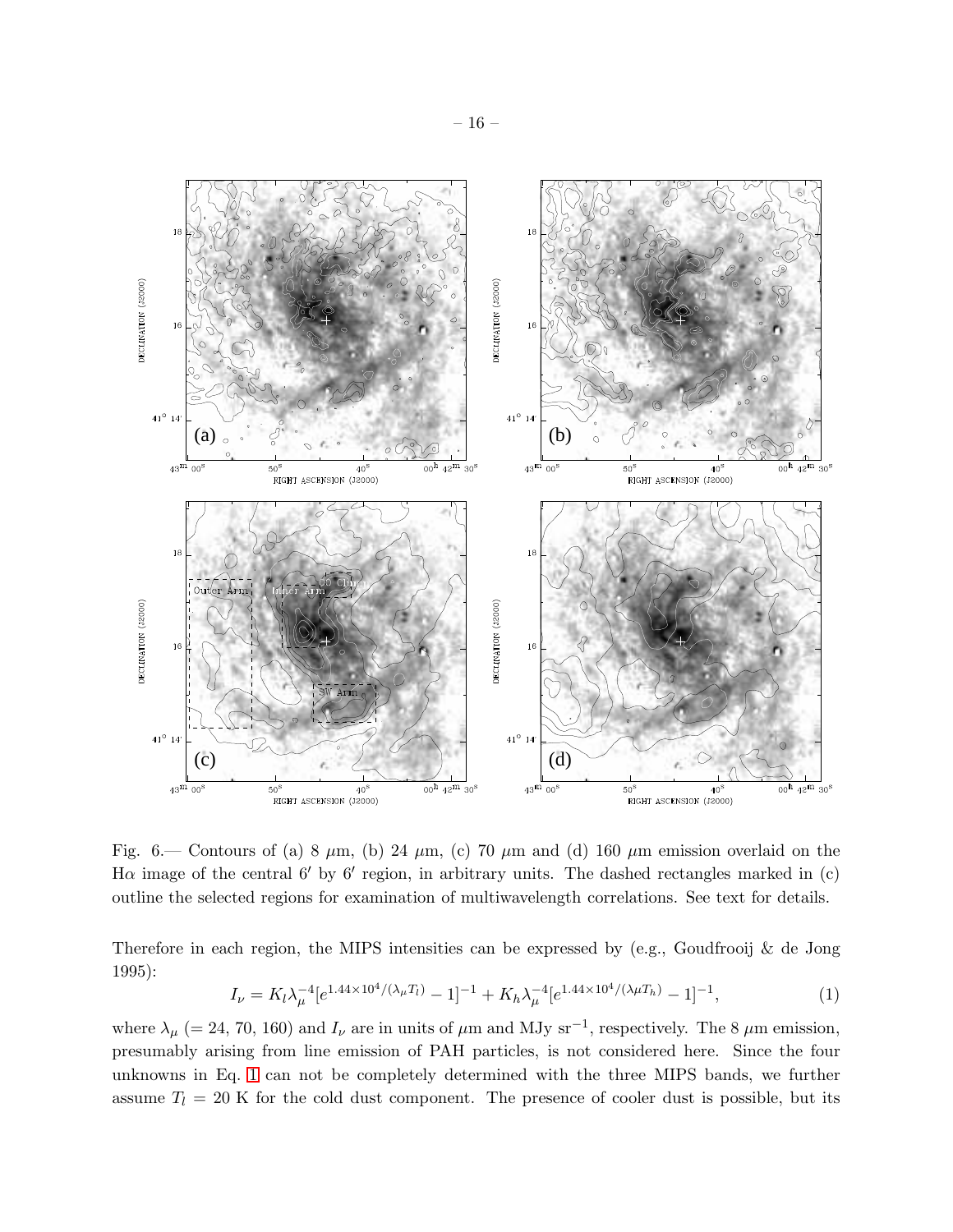

<span id="page-17-0"></span>Fig. 7.— (a) Intensity ratios as a function of the FIR intensity for selected circumnuclear regions. (b) The MIPS 24, 70 and 160  $\mu$ m intensities characterized by a two-component dust emission model (solid curves). The low- and high- temperature components are represented by the dotted and dash curves, respectively. See text for details.

emission would be largely beyond the wavelength coverage of the MIPS. The remaining unknowns can then be solved for individual regions. The results (Table 2) indicate that the temperature of the warm dust component,  $T_h$ , falls in the range of 45-50 K, and that the relative contribution of this component to the 70  $\mu$ m emission increases from 88% at the Outer Arm to 97% at the Inner Arm (Fig. [6b](#page-16-0)). We further estimate the dust mass according to  $M_d = 5.1 \times 10^{-2} d^2 (K_l + K_h) \text{ M}_\odot$ (Goudfrooij & de Jong 1995), where  $d = 0.78$  is the distance of M31 in Mpc. In particular, a dust mass of  $1.3 \times 10^3$  M<sub>☉</sub>, or a gas mass of  $1.3 \times 10^5$  M<sub>☉</sub> (assuming a dust-to-gas mass ratio of 0.01), is inferred for the CO Clump. Corrected for the considered area, this value is about four times higher than that derived from optical extinction (Melchior et al. 2000). Such a discrepancy, often encountered in the determination of dust mass in elliptical galaxies (e.g., Goudfrooij & de Jong 1995), does not necessarily cast serious doubt on our results, in view of the disadvantage of an extinction study to probe a diffusely distributed component of dust. On the other hand, it is worth noting that the estimated mass is largely weighted by the low-temperature component and thus dependent on the less certain value of  $T_l$ . An adoption of  $T_l = 25$  K, for instance, would result in typically 50% less mass. The equivalent hydrogen column density is inferred to be  $(1-2) \times 10^{21}$  cm<sup>-2</sup> for the four regions, consistent with the value inferred from the X-ray spectral fit (Table [1\)](#page-15-0).

A zoom-in view of cross-correlations among the 24  $\mu$ m, H $\alpha$ , UV and X-ray emission in the central 3′ by 3′ region is presented in Fig. [8.](#page-18-0) The FIR emission, limited in spatial resolution in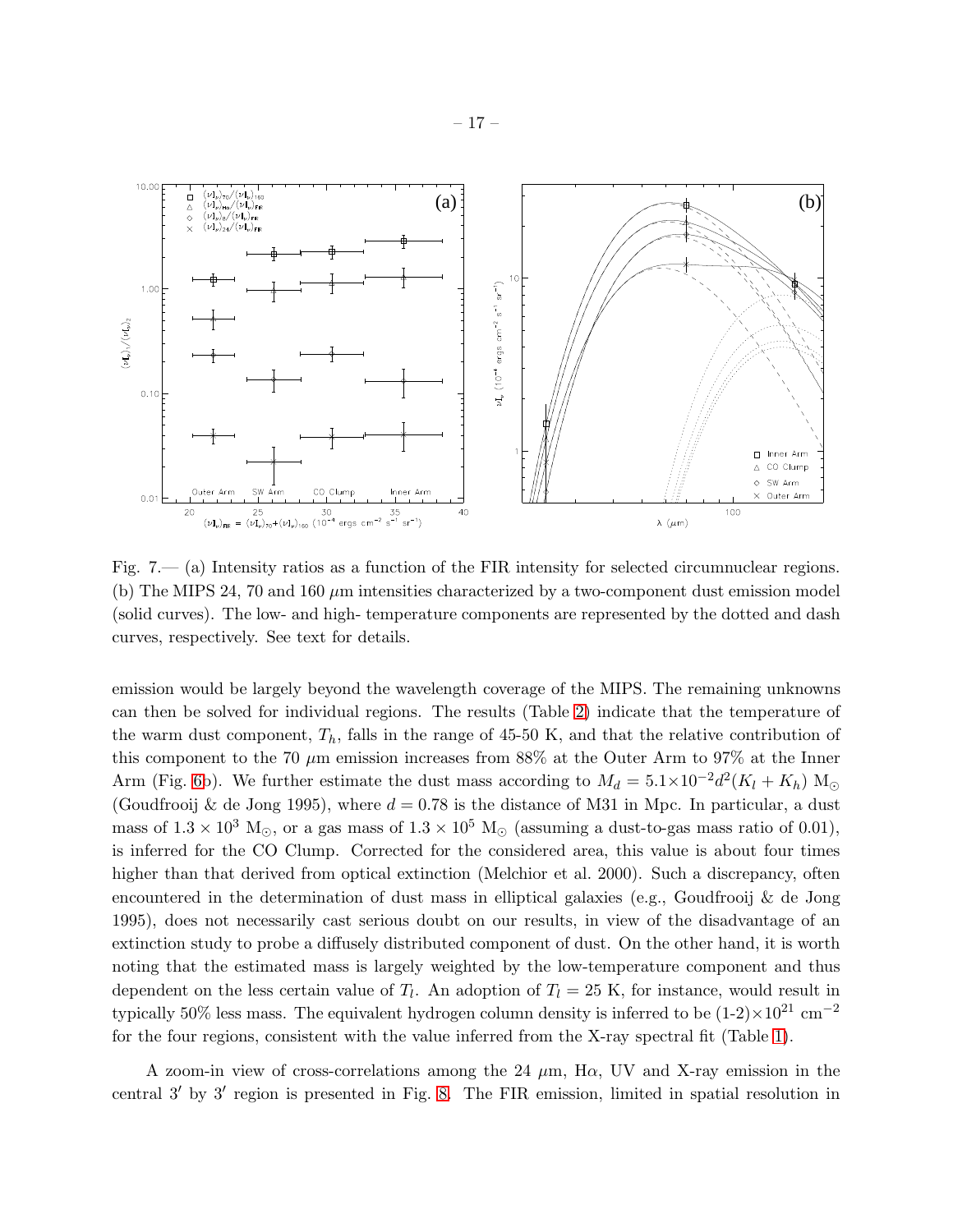

<span id="page-18-0"></span>Fig. 8.— A multiwavelength view of the central 3' by 3' region. (a) Contours of 24  $\mu$ m emission overlaid on the H $\alpha$  image. (b) Contours of 0.5-2 keV diffuse X-ray emission overlaid on the H $\alpha$ image. (c) Contours of 0.5-2 keV diffuse X-ray emission overlaid on the X-ray hardness ratio map. (d) Contours of H $\alpha$  emission overlaid on the  $(NUV - FUV)$  color map.

this region, is expected to be represented by the 24  $\mu$ m emission. Within the central ∼1', both the H $\alpha$  and 24  $\mu$ m emission appear filamentary at the resolution of few arcseconds (Fig. [8a](#page-18-0)). It is now clear that the CO Clump is part of an arm-like filament. Inward, this filament joins the Inner Arm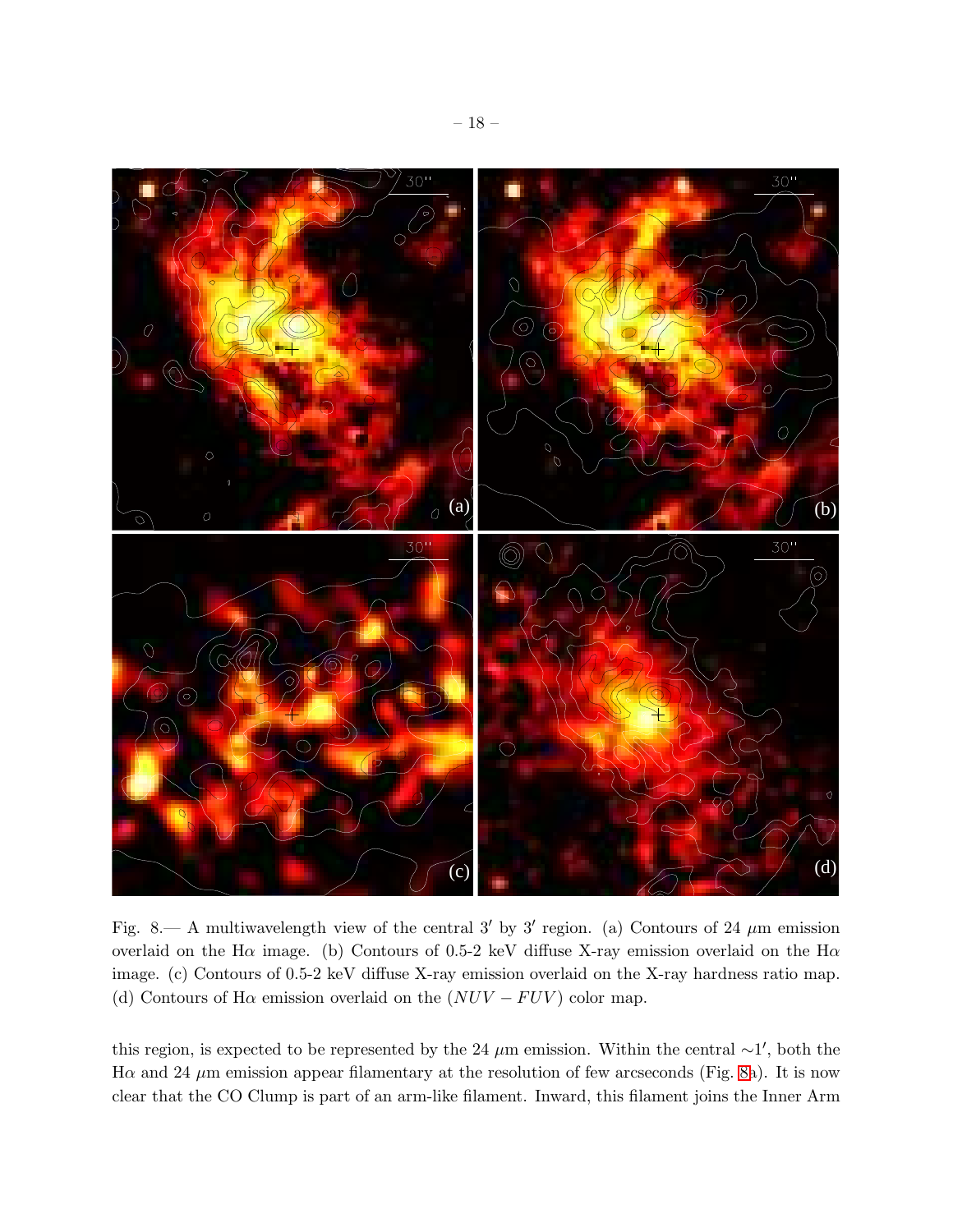at ∼30′′ east of the center, where the 24 µm emission peaks, and further extends southwestward across the minor-axis. The association between the H $\alpha$  and 24  $\mu$ m emission along these features is evident. There is no further trace of coherent 24  $\mu$ m emission, however, on the southwestern side of the center, where the nuclear spiral is still prominent in  $H\alpha$  emission. Except for its presence at a bright knot located ∼15′′ north of the center, the 24 µm emission is also largely absent towards the very central regions, consistent with the distribution of optical extinction (Bacon et al. 1994; Melchior et al. 2000). We note that this knot exhibits optical line emission as well, positionally coincident with "cloud F" designated by de Burgo et al. (2000) among their detection of several isolated features (clouds) of ionized gas within the central ∼15″. Interestingly, the H $\alpha$  emission, wherever it is seen associated with the 24  $\mu$ m emission, appears brighter on the side facing the galactic center.

In the region near the nuclear spiral, the diffuse X-ray emission appears clumpy and enhanced with respect to the overall elongated morphology along the minor-axis (Fig. [8b](#page-18-0)). The emission also shows a sign of flattening toward the galactic center, as implied in Fig. [3c](#page-9-1). As shown in Fig. [8c](#page-18-0), there is no clear correlation between the X-ray intensity and the hardness ratio, defined as  $(I_{1-2 \text{ keV}} - I_{0.5-1 \text{ keV}})/(I_{1-2 \text{ keV}} + I_{0.5-1 \text{ keV}})$ , indicating that the X-ray clumpiness is not merely a result of spatially varying obscuration. Rather, the observed X-ray enhancement close to the nuclear spiral, albeit a picture complicated by projection effects, suggests a physical relation between the hot and cooler gas.

It is evident from the radial intensity distributions that the FUV emission increases more steeply toward the center than the NUV emission does (Thilker et al. 2005), suggesting a gradual change of the stellar UV SED. Such a trend is illustrated in Fig. [8d](#page-18-0), where the 2-D distribution of  $(m_{\text{NUV}} - m_{\text{FUV}})$  is shown along with the H $\alpha$  emission. For reference, the color,  $m_{\text{NUV}} - m_{\text{FUV}}$ , has a mean value of ∼−0.95 within the central 30′′, about 0.2 higher than that in the regions immediately beyond. Most surprisingly, the overall morphology of the  $(NUV - FUV)$  color is similar to that of the nuclear spiral rather than that of the bulge, indicating that the apparent rise of the FUV emission relative to the NUV emission is not simply due to a radial change in the stellar SED. In principle, the excess could be the result of differential extinction introduced by the cold ISM residing in the nuclear spiral. Quantitatively, adopting  $A_{\text{FUV}}/E(B-V) = 8.376$ ,  $A_{\text{NUV}}/E(B-V) = 8.741$  (Wyder et al. 2005; based on the extinction law of Cardelli, Clayton & Mathis 1989),  $N_H/E(B - V) = 6 \times 10^{21}$  atom cm<sup>-2</sup> mag<sup>-1</sup> and an equivalent hydrogen column of 10<sup>21</sup> cm<sup>-2</sup>, the differential extinction is estimated to be  $A_{\text{NUV}} - A_{\text{FUV}} \approx 0.06$  and not able to fully account for the observed color excess. That there is no color excess seen at the position of the CO Clump also indicates that differential extinction has a minor effect. Alternatively, the color excess could be due to intrinsic FUV emission associated with the nuclear spiral, a possibility to be further discussed below.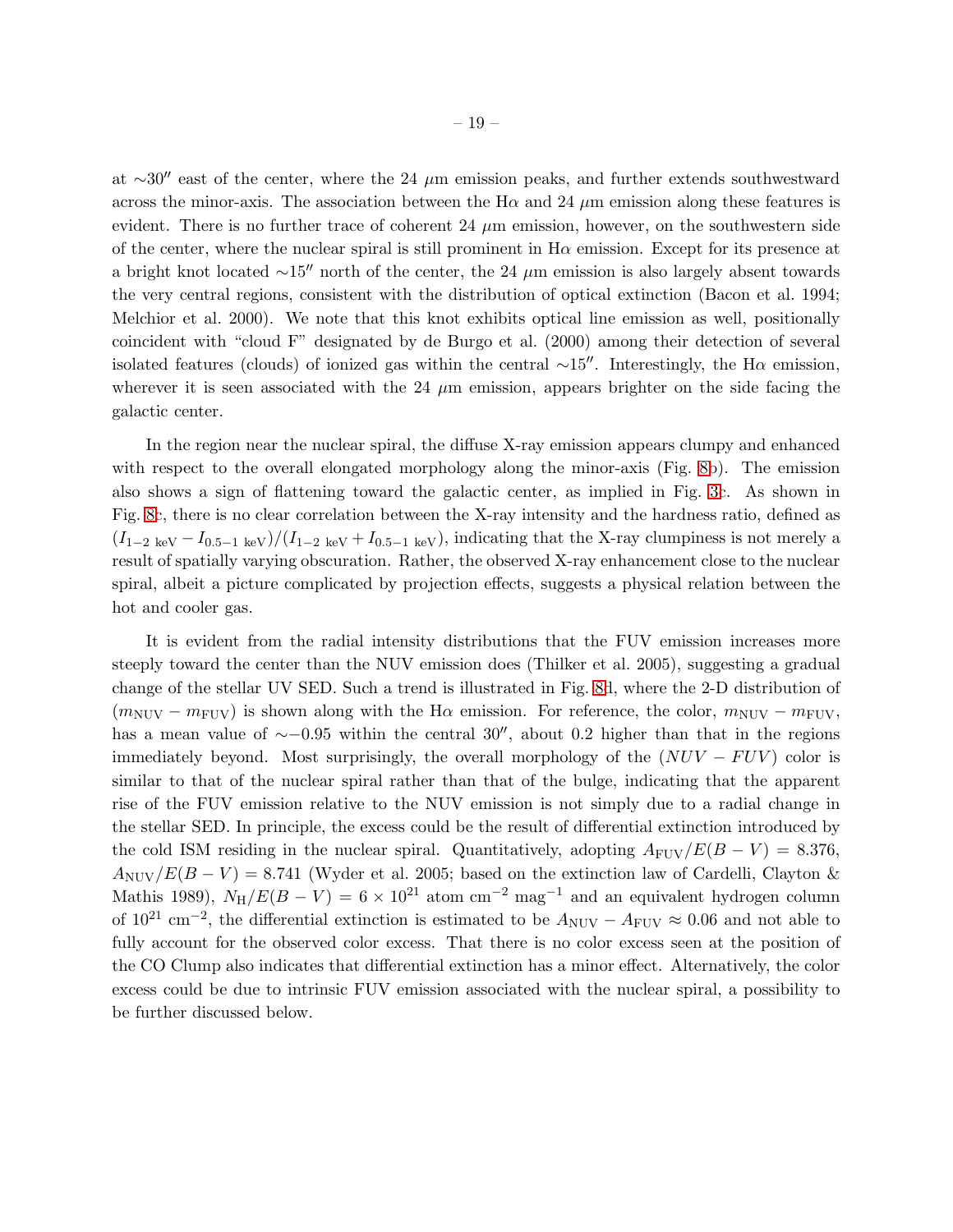#### 5. Discussion

<span id="page-20-0"></span>Based on the multiwavelength analyses above, we now explore the physical nature of various phenomena and processes in the M31 circumnuclear regions. In the central few hundred parsecs, the ISM consists of two dynamically distinct components. One is the nuclear spiral with a low volume filling factor, consisting of cold dusty gas, traced by the MIR and FIR emission, and warm ionized gas, traced by optical recombination lines. The nuclear spiral is thought to be formed by bar-induced gravitational perturbations with a possibly continuous supply of gas from the outer disk regions. Connections between the nuclear spiral and the major spiral arms in the outer disk are evident in Fig. [1a](#page-6-0) (see also Gordon et al. 2006). The other component is a corona of volumefilling hot gas, traced by the diffuse X-ray emission. This hot corona has a bi-polar extent of at least several kpc away from the midplane (LW07). While young massive stars are essentially absent, embedded in the hot corona is an old stellar population with a total mass of  $\sim 10^{10}$  M<sub>☉</sub>, which is primarily responsible for the gravitational potential and probably for the energetics of the ISM. Finally, there is the inactive SMBH possibly manifesting itself in radio and X-ray to date. Both the circular speed ( $v_c \sim 270 \text{ km s}^{-1}$  at  $r \approx 230 \text{ pc}$ ) and the sound speed of the hot gas  $(c_s \sim 280 \text{ km s}^{-1}$  at a temperature of 0.3 keV) imply a relatively short dynamical timescale of  $~\sim$ 10<sup>6</sup> yr. Unless our multiwavelength view is a highly transient one, which is unlikely, there ought to be certain physical processes regulating the behavior of the multi-phase ISM as well as that of the SMBH. In the following discussion we aim primarily to propose a self-consistent scenario for this regulation.

For ease of quantification, we adopt fiducial values of the hot and warm ionized gas in the central 1' (~230 pc) as:  $n_h = 0.1 \text{ cm}^{-3}$ ,  $T_h = 4 \times 10^6 \text{ K}$ ,  $n_w = 200 \text{ cm}^{-3}$ ,  $T_w = 10^4 \text{ K}$ , respectively.  $n_h$  and  $T_h$  are inferred from the X-ray spectral fit (§ [4.2\)](#page-9-0), while  $n_w$  is roughly the volume-weighted average value inferred from [S II] line ratios (Ciardullo et al. 1988), given the canonical value of  $T_w$  for ionized gas. For both phases the notation of density is for hydrogen and, as assumed for simplicity, equally for electrons. The density and temperature of the cold gas are less certain, and we adopt  $n_c = 10^4$  cm<sup>-3</sup> and  $T_c = 100$  K so that  $n_cT_c \sim 2n_hT_h$ , the case of thermal pressure balance. The slightly higher pressure of the warm gas can be understood if this phase represents an interface between the hot and cold phases (see  $\S 5.2$ ). Because of the high pressure environment, the bulk of hydrogen in the cold phase is likely in molecular form (Wolfire et al. 1995), which is also suggested by the estimated mass ( $\sim$ 5 × 10<sup>6</sup> M<sub>☉</sub>) of cold gas in the central 500 pc much exceeding the upper limit of atomic hydrogen mass ( $\sim 10^6$  M<sub>☉</sub>) set by 21 cm observations (Brinks 1984). Now, the mass of hot gas,  $M_h \approx 1.2 \times 10^5$  M<sub>☉</sub>, is a straightforward measurement based on  $n_h$  and the considered volume  $V \approx 1.5 \times 10^{63}$  cm<sup>3</sup>. The mass of warm gas,  $M_w \approx 3.2 \times 10^3$  M<sub>o</sub>, is estimated from the H $\alpha$  emission by assuming a standard case B emissivity and a [N II]/H $\alpha$  intensity ratio of 2. The mass of cold gas,  $M_c \approx 10^6$  M<sub> $\odot$ </sub>, is inferred from the MIR/FIR emission using the procedure described in § [4.4.](#page-14-0)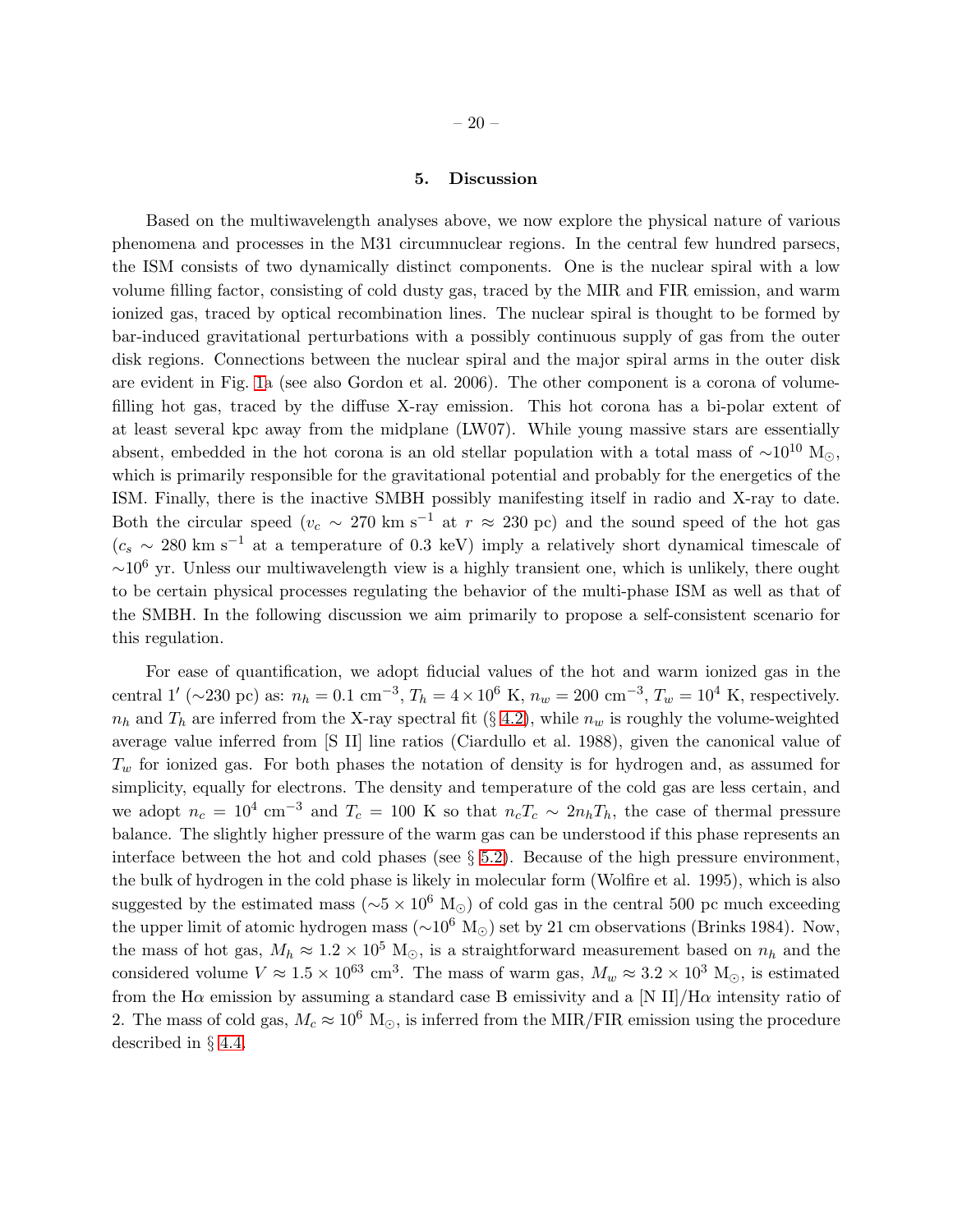### 5.1. Accretion and feedback of the nucleus

M31<sup>\*</sup>, with an 0.3-7 keV luminosity of  $1.2 \times 10^{36}$  ergs s<sup>-1</sup> if the observed emission from P2 entirely arising from the SMBH (§ [4.1\)](#page-7-1), ranks as the second faintest galactic nucleus detected in Xray, after Sgr A<sup>∗</sup> , but comparable to M32<sup>∗</sup> (Ho, Terashima & Ulvestad 2003, who found a 2-10 keV luminosity of  $10^{36}$  ergs s<sup>-1</sup>). Assuming that the X-ray emission typically accounts for ~10% of the bolometric luminosity, we have  $L_{\text{bol}} \sim 10^{37}$  ergs s<sup>-1</sup>, in comparison to the Eddington luminosity of  $L_{\text{Edd}} \approx 10^{46} (M_{\text{BH}}/10^8 \text{ M}_{\odot}) \text{ ergs s}^{-1}$ , where  $M_{\text{BH}}$  is the mass of the SMBH. Either the hot gas or the cold gas in the circumnuclear environment is sufficiently abundant to feed M31<sup>∗</sup> for a time up to 10 Gyr at its present accretion rate. For instance, assuming that M31<sup>∗</sup> is powered by the Bondi accretion (1952) of the soft X-ray-emitting hot gas, the accretion rate can be estimated as:

$$
\dot{M}_{\text{Bondi}} \approx 4\pi \lambda m_{\text{H}} n_h (GM_{\text{BH}})^2 c_s^{-3}
$$
\n
$$
\approx 5.5 \times 10^{-5} (\frac{n_h}{0.1 \text{ cm}^{-3}}) (\frac{M_{\text{BH}}}{10^8 \text{ M}_{\odot}})^2 (\frac{c_s}{300 \text{ km s}^{-1}})^{-3} \text{ M}_{\odot} \text{ yr}^{-1},
$$
\n(2)

where  $\lambda$  is a numerical factor taken to be 0.25 and the rest symbols are of conventional meanings if not yet defined above. The corresponding Bondi luminosity is  $L_{\text{Bondi}} \equiv \eta \dot{M}_{\text{Bondi}} c^2 \approx$  $3.1 \times 10^{41} (\eta/0.1)$  ergs s<sup>-1</sup>, where  $\eta$  is the radiation efficiency. It follows that  $L_{\text{bol}}/L_{\text{Bondi}} \sim 10^{-5}$ , indicating that the radiation of M31<sup>\*</sup> is highly inefficient, i.e.,  $\eta \ll 0.1$ . The estimated Bondi accretion rate could be somewhat biased, as we do not have precise knowledge on the physical properties of the accretion flow on pc-scales. Regardless, the radiation efficiency of M31<sup>∗</sup> is likely low, as predicted by models of advection-dominated accretion flow with typically low accretion rates ( $\dot{M}_{\rm acc}/\dot{M}_{\rm Edd} \ll 1$ ; Narayan & Yi 1995).

On the other hand, it is not fully understood what mechanisms act to remove the angular momentum of gas originating from the  $r\sim100$  pc regions and transport the gas to the sub-pc vicinity of the SMBH (Wada 2004). In any case, this theoretical difficulty does not seem to pertain to M31. We recall that there is no clear evidence of gas gathering into the central few parsecs of M31 (§ [4.4\)](#page-14-0); any coherent entity of cold gas is apparently located at distances  $\geq 50$  pc. This is contradicted by the presence of gas inflow, favorably induced by the bar potential and forming the nuclear spiral. It is sometimes suggested by numerical models (e.g., Maciejewski 2004) that the inflowing gas ultimately settles in semi-circular orbits, where the orbital energy is minimal for a given angular momentum, forming a so-called nuclear ring. Accumulations of gas on such orbits are expected to be subject to gravitational instabilities that leads to star formation, by which the ring manifests itself in observations (e.g., Sarzi et al. 2007), or to a further infall to the galactic center, activating the nucleus. Neither situation is observed in M31, whereas there is no reason to argue that the global gas inflow has been stopped. In this regard, the right question to ask for M31 seems to be: what mechanism prevents the gas from gathering into the central few parsecs? We shall further address this issue below.

Alternatively, M31<sup>∗</sup> can obtain fuel from its immediate surroundings, i.e., the eccentric stellar disk consisting of old stars with a total mass of  $\sim$ 2 × 10<sup>7</sup> M<sub>☉</sub> (Tremaine 1995). It is expected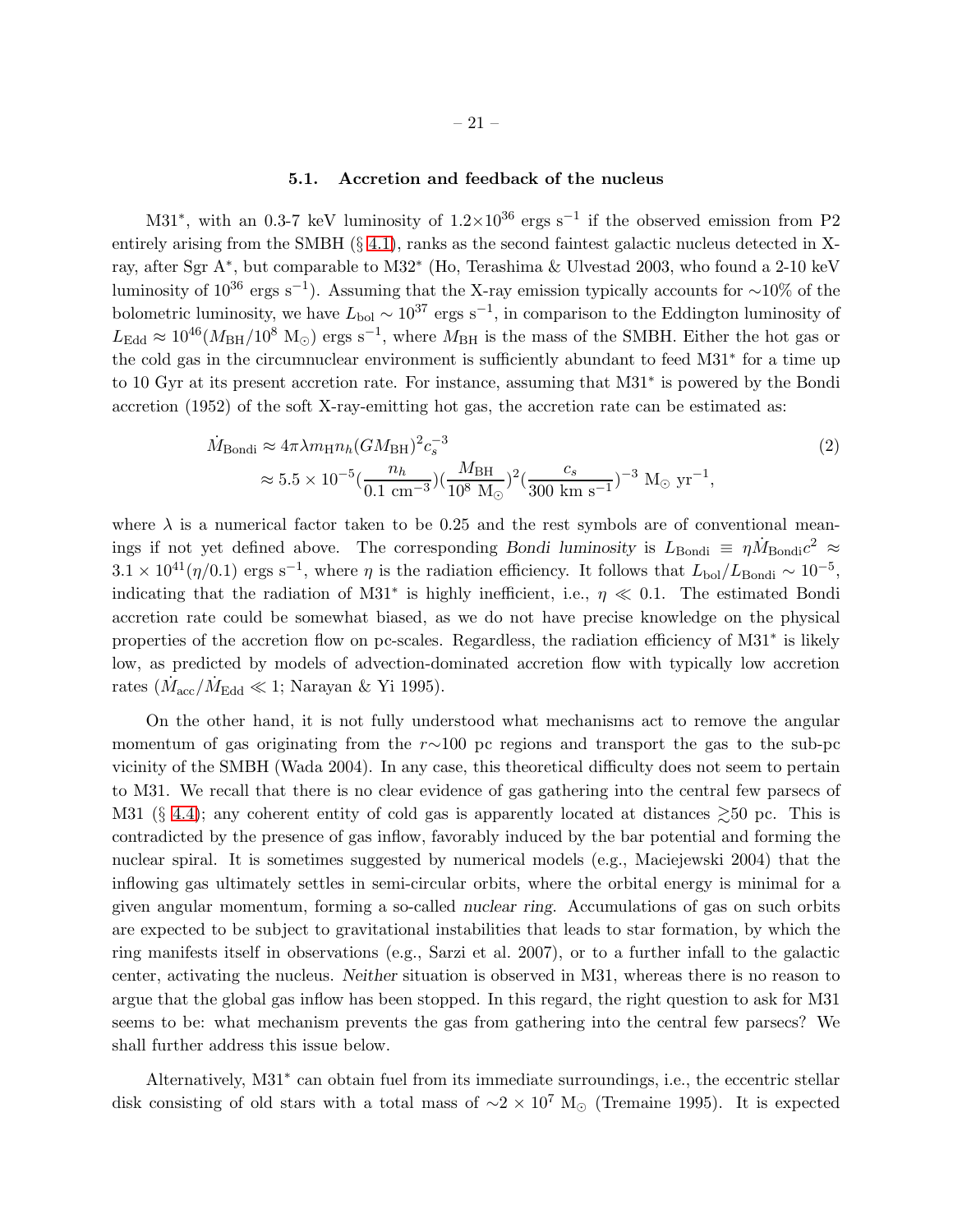that these stars lose mass via stellar winds at a rate of  $\sim 10^{-4}$  M<sub>☉</sub> yr<sup>-1</sup> (e.g., Ciotti et al. 1991), a value comparable to the above estimated Bondi accretion rate. Chang et al. (2007) argued that the stellar winds are gravitationally bound and would eventually collapse owing to radiative cooling to form a thin gaseous disk orbiting around the SMBH on pc-scales, and that star formation can be triggered from the gaseous disk every 0.1-1 Gyr, consistent with the 200 Myr starburst proposed for P3 (§ [2\)](#page-3-0). These authors noticed that, given the estimated mass of a few  $10^3$  M<sub> $\odot$ </sub> for P3, the star formation efficiency is ∼10%-20%. The remaining gas could then be accreted by the SMBH, although details of such a process remain unclear.

It is not trivial to quantify feedback from galactic nuclei, even for the inactive ones such as M31<sup>∗</sup> . Much of the feedback is expected to be carried out by jets of relativistic particles, especially for "faint" nuclei showing a low radiation efficiency. Allen et al. (2006) found an empirical relation between accretion rate and jet power in X-ray-bright elliptical galaxies, quantitatively as:  $\log(L_{\text{Bondi}}/10^{43} \text{ ergs s}^{-1}) = 0.65 + 0.77 \log(L_{\text{jet}}/10^{43} \text{ ergs s}^{-1})$ . The Bondi accretion rate of their sample nuclei ranges from  $3.5 \times 10^{-4}$  M<sub>☉</sub> yr<sup>-1</sup> to  $4.6 \times 10^{-2}$  M<sub>☉</sub> yr<sup>-1</sup>. It is not known as a priori how the relation behaves at lower accretion rates. If it holds for M31<sup>∗</sup> , the jet power would then be  $\sim 1.6 \times 10^{40}$  ergs s<sup>-1</sup>, or about 5% of the Bondi luminosity. In principle, this powerful nuclear feedback can result in an X-ray cavity, as hinted at by the central flattening of the X-ray intensity (Fig. [3c](#page-9-1) and Fig. [8b](#page-18-0)). Another possible signature of the feedback is the energetic particles inferred to be present along the nuclear spiral  $(\S 2)$  $(\S 2)$ , although it is also possible that they originate from SN events. High-resolution, high-sensitivity radio observations will help to clarify this issue.

### 5.2. Origin, role, and fate of the hot gas

<span id="page-22-0"></span>The study of the circumnuclear diffuse X-ray emission  $(\S 4.2)$  $(\S 4.2)$  reveals the unambiguous presence of hot gas in the core of M31. The next question to address is what supplies the hot gas. Diffuse hot gas is commonly found in the cores of early-type galaxies. Proposed origins of hot gas include accretion of the intergalactic medium (IGM), typically prevalent in massive, high- $L_X$  elliptical galaxies, and the collective ejecta of local evolved stars, likely predominant in low- $L_X$  early-type galaxies. In the latter case, the most important heating source of the stellar ejecta is thought to be Type Ia SNe (e.g., Ciotti et al. 1991; David et al. 2006). This should be the case in the M31 bulge, where the SMBH is quiescent and there is no recent massive star formation. In the present-day universe, a stellar spheroid empirically deposits energy and mass at rates of  $\sim$ 1.1 × 10<sup>40</sup>[L<sub>K</sub>/(10<sup>10</sup>L<sub>⊙,K</sub>)] ergs s<sup>-1</sup> (Mannucci et al. 2005) and  $\sim 2 \times 10^{-2} [L_K/(10^{10} L_{\odot},k)]$  M<sub>☉</sub> yr<sup>-1</sup> (Knapp, Gunn & Wynn-Williams 1992), respectively, given an energy release of  $10^{51}$  ergs per SN Ia. Assuming an SN heating efficiency  $\epsilon \sim 1$  and that the stellar mass loss is wholly involved, an average energy input of  $\sim 3.6$  keV per gas particle is inferred. The gravitational potential of a normal galaxy is unlikely to confine the gas with such a high temperature. Therefore the gas is expected to escape, at least from inner regions of the host galaxy. Indeed, for many early-type galaxies the observed X-ray luminosity of hot gas,  $L_X$ , is typically no more than a few percent of the expected energy input rate from SNe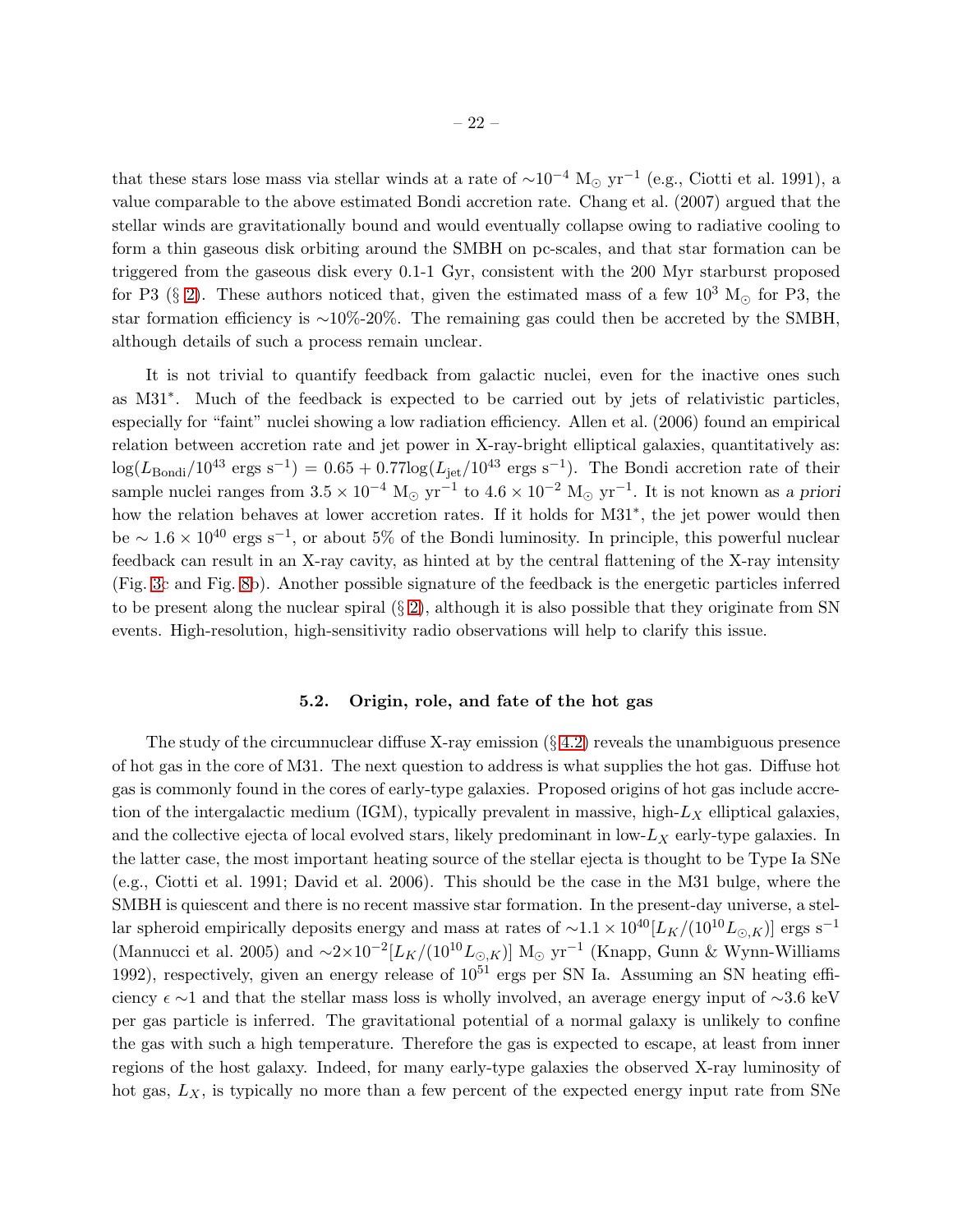Ia (e.g., David et al. 2006; Li, Wang & Hameed 2007; LW07); the inferred gas mass is also much less than expected if the stellar ejecta has been accumulating for a substantial fraction of the host galaxy's lifetime. Such discrepancies can be explained naturally with the presence of an outflow of hot gas, in which the "missing" energy and mass are transported outside the regions covered by the observations.

It can be shown that the stellar feedback is also largely missing in the core of M31. For the central arcmin we have  $L_X \approx 7 \times 10^{37}$  ergs s<sup>-1</sup> and  $M_h \approx 10^5$  M<sub>☉</sub>, whereas the SN heating rate is  $\sim 5 \times 10^{39}$  ergs s<sup>-1</sup> and the mass input rate is  $\sim 0.01 \text{ M}_{\odot} \text{ yr}^{-1}$  (taking only  $\sim 10^{7} \text{ yr}$  to accumulate the observed amount of hot gas). Clearly, these suggest an outflow launched in the circumnuclear regions, as already hinted at by the X-ray morphology (§ [4.2\)](#page-9-0). On the other hand, the fitted gas temperature in the M31 core,  $\sim 0.3$  keV (§ [4.2\)](#page-9-0), is much lower than the maximum allowed temperature of  $\sim$ 3.6 keV ( $\epsilon \sim 1$ ),

That  $\epsilon \sim 1$  is often implicitly assumed in the context of early-type galaxies, in which individual SNe occur in volume-filling hot gas. The SN blast wave does not dissipate easily and can effectively convert mechanical energy into thermal energy (i.e.,  $\epsilon \sim 1$ ; Tang & Wang 2005). In the case of M31, dissipation of the blast wave could become important when it encounters the cold, dense gas of the nuclear spiral. The amount of energy loss in such a process, via mechanical and radiational dissipations, depends on the geometry of the encounter and the local gas density (e.g., McKee  $\&$ Cowie 1975), but is unlikely large enough to result in  $\epsilon < 0.5$ , as the solid angle covered by the nuclear spiral with respect to the wave front must be less than  $2\pi$ .

Alternatively, a reduced gas temperature is expected given a mass input in addition to the stellar deposition. In particular, this is conceivable via thermal evaporation of the nuclear spiral. Such evaporation at an appropriate rate would result in a "mass-loading" of the hot gas, a process we shall now consider. We assume that the nuclear spiral is composed of discrete cloudlets. The geometry of these cloudlets, which determines the evaporation rate, is rather uncertain. As a first order approximation we consider spherical cloudlets having a characteristic radius  $R_s = R_{\text{pc}}$  pc. Only those cloudlets that are smaller than a critical radius,  $R_{\text{crit}} \approx 4.8 \times 10^5 T_h^2 n_h^{-1}$  $\frac{1}{h}$  cm  $\approx 25$ pc, would be evaporating; condensation would be more likely to take place for larger ones upon radiative cooling (McKee & Cowie 1977). While the large CO Clump may be an example of this latter case, most cloudlets in the region, essentially unresolved under the few-arcsec resolution, appear to be small enough to undergo evaporation. In regions where the  $H\alpha$  and MIR emission are associated, the cold neutral gas most likely resides in the cores of the cloudlets with evaporating, ionized outer layers; in regions where only the  $H\alpha$  emission is prominent, the cloudlets are likely in the late stages of evaporation and nearly fully ionized. The number of cold cloudlets,  $N_c$ , satisfies  $(4\pi/3)R_s^3N_cn_cm_H = M_c$ , or  $N_cR_{pc}^3 \approx 960(M_c/10^6 \text{ M}_{\odot})$ . Similarly, for the warm cloudlets we have  $(4\pi/3)R_s^3N_wn_wm_H = M_w$ , or  $N_wR_{pc}^3 \approx 160$ . If  $N_c \sim N_w$ , the size of the warm cloudlets is about half that of the cold cloudlets, consistent with a reduced size due to early evaporation. The classical thermal conductivity (Spitzer 1962) holds when the mean free path of conducting electrons,  $\lambda \approx 10^4 T_h^2 n_h^{-1}$  $h^{-1}$  cm  $\approx 0.5$  pc, is shorter than the scale-length of temperature variation, roughly being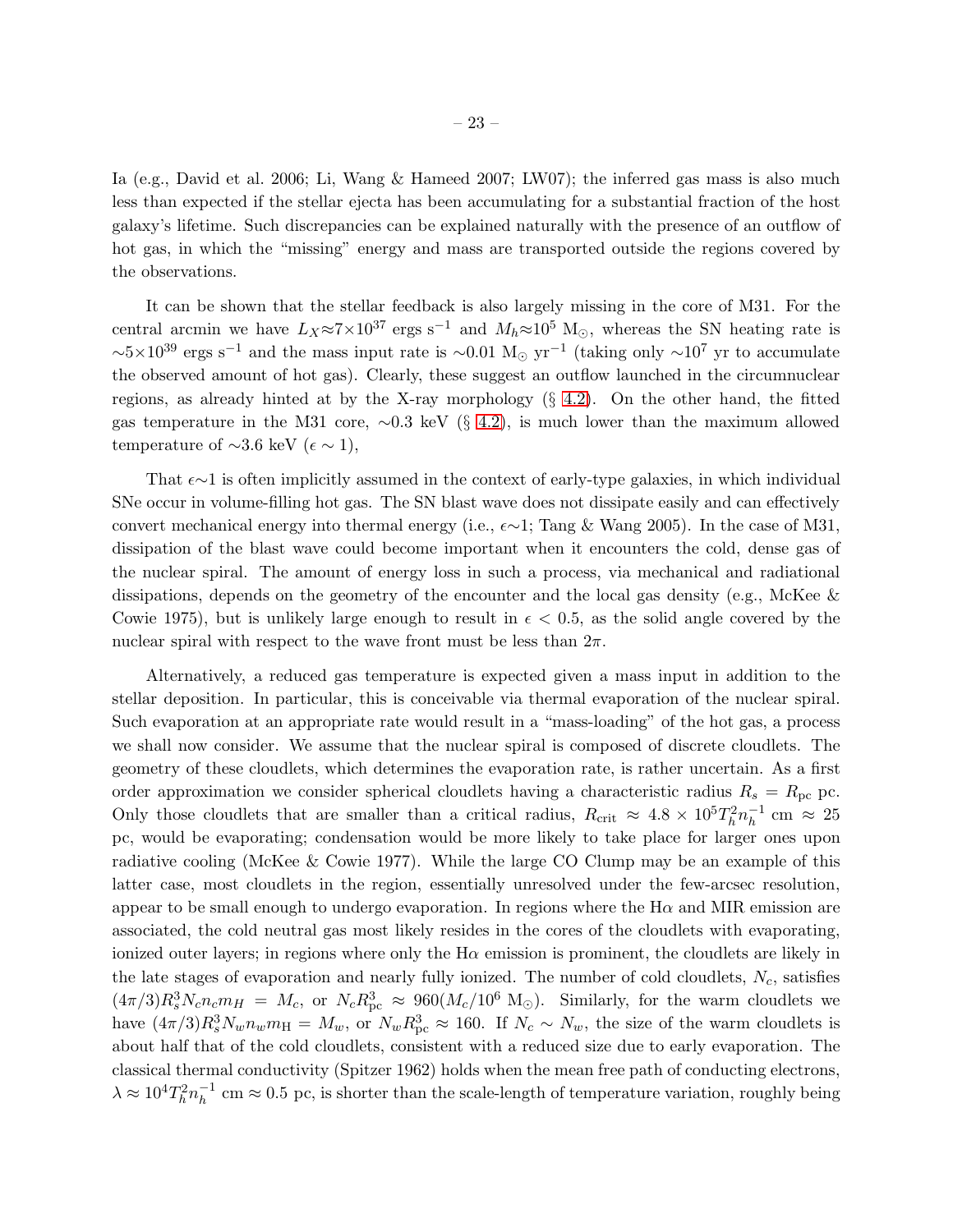the cloudlet radius. Adopting  $R_{\text{pc}} = 0.5$  and assuming that classical evaporation applies, the total evaporation rate of the cold cloudlets is  $\dot{M}_{\rm evap} \approx 2.75 \times 10^4 T_h^{5/2} R_{\rm pc} N_c$  g s<sup>-1</sup>  $\approx 0.05 \, \rm\,M_\odot \, \rm \,yr^{-1}$  (Cowie & McKee 1977), implying a corresponding mass input rate about five times that of the stellar ejecta to the r  $\leq$  230 pc region. An additional evaporation of ~0.01 M<sub>⊙</sub> yr<sup>-1</sup> may arise from the fully ionized cloudlets. For cloudlets of smaller initial sizes, the conduction becomes saturated and the evaporation rate from individual cloudlets drops significantly (Cowie & McKee 1977), but the correspondingly number of cloudlets must increase to conserve the total gas mass and hence could result in a comparable  $\dot{M}_{\text{evap}}$ .

Several self-consistency checks are needed before concluding the likelihood of the above scenario. First, the evaporation timescale is  $t_{\text{evap}} \sim 2 \times 10^7$  yr, not much longer than the time needed for the cold gas to spiral an angle of  $2\pi$ ,  $t_{\text{evap}} \approx 2\pi r/v_c \sim 5 \times 10^6$  yr. Thus the gas is likely to have evaporated before spiraling into the very central regions. This naturally explains the observed X-ray enhancement coincident with the Inner Arm as well as the lack of cold gas observed in the  $r \lesssim 50$ pc regions (§ [4.4;](#page-14-0) Fig. [8\)](#page-18-0). Second, although difficult to measure, a gas inflow rate of ~0.05 M<sub>☉</sub> yr<sup>-1</sup> from the outer disk regions of M31 is entirely possible. Typical gas inflow rates of 0.1-1 M<sub>☉</sub> yr<sup>-1</sup> are suggested for barred spirals (e.g., Quillen et al. 1995; Sakamoto et al. 1999), which often lead to an observed concentration of  $10^8$ - $10^9$  M<sub>☉</sub> neutral gas in the central kpc. In contrast, the gas mass in the central kpc of M31 is merely  $\sim 10^7$  M<sub>⊙</sub>. Without consumption of gas by star formation, this lack of gas concentration is most likely due to the evaporation process discussed above. In this regard, the maximum evaporation rate afforded by a hot corona in barred spirals is likely  $\sim$ 0.1 M<sub>☉</sub> yr<sup>-1</sup>. Third, the implied mass-loading rate to the corona results in a reduced heating per gas particle that is about right for the measured temperature of the hot gas. The mass-loading also predicts a dilution of metallicity for the hot gas. In particular, the iron abundance is expected to be  $Z_{\text{Fe}} \approx 10(M_{\text{Fe}}/0.7M_{\odot})$  due to SN Ia enrichment (Nomoto, Thielemann & Yokoi 1984) of the collective stellar ejecta alone. The measured  $Z_{\text{Fe}} \sim 1 - 2$  solar (Table [1\)](#page-15-0), is consistent with the predicted dilution. It is not immediately clear, however, how a supersolar abundance of Mg and a subsolar abundance of O are simultaneously derived from the mass-loading. One possibility is that the Mg abundance reflects the primary Type II SNe enrichment at the outer disk regions before gas inflowing to the nuclear spiral. The O abundance, on the other hand, might have been underestimated, in a sense that the resonance scattering of the O VII and O VIII  $K\alpha$  line emission is not properly accounted for in the spectral fit, since these lines are optically thick if the velocity dispersion of the hot gas is not far from its thermal broadening.

#### 5.3. Origin of the O VI absorption lines

<span id="page-24-0"></span>The detection of the O VI absorption lines  $(\S$  [4.3\)](#page-12-0) provides direct evidence for the presence of interstellar gas with temperatures of a few  $10^5$  K associated with M31. The next question to address is the origin of this gas. In view of the discussed scenario above, gas with intermediate temperatures (between  $10^4 - 10^6$  K) is naturally expected to exist in the evaporating layers of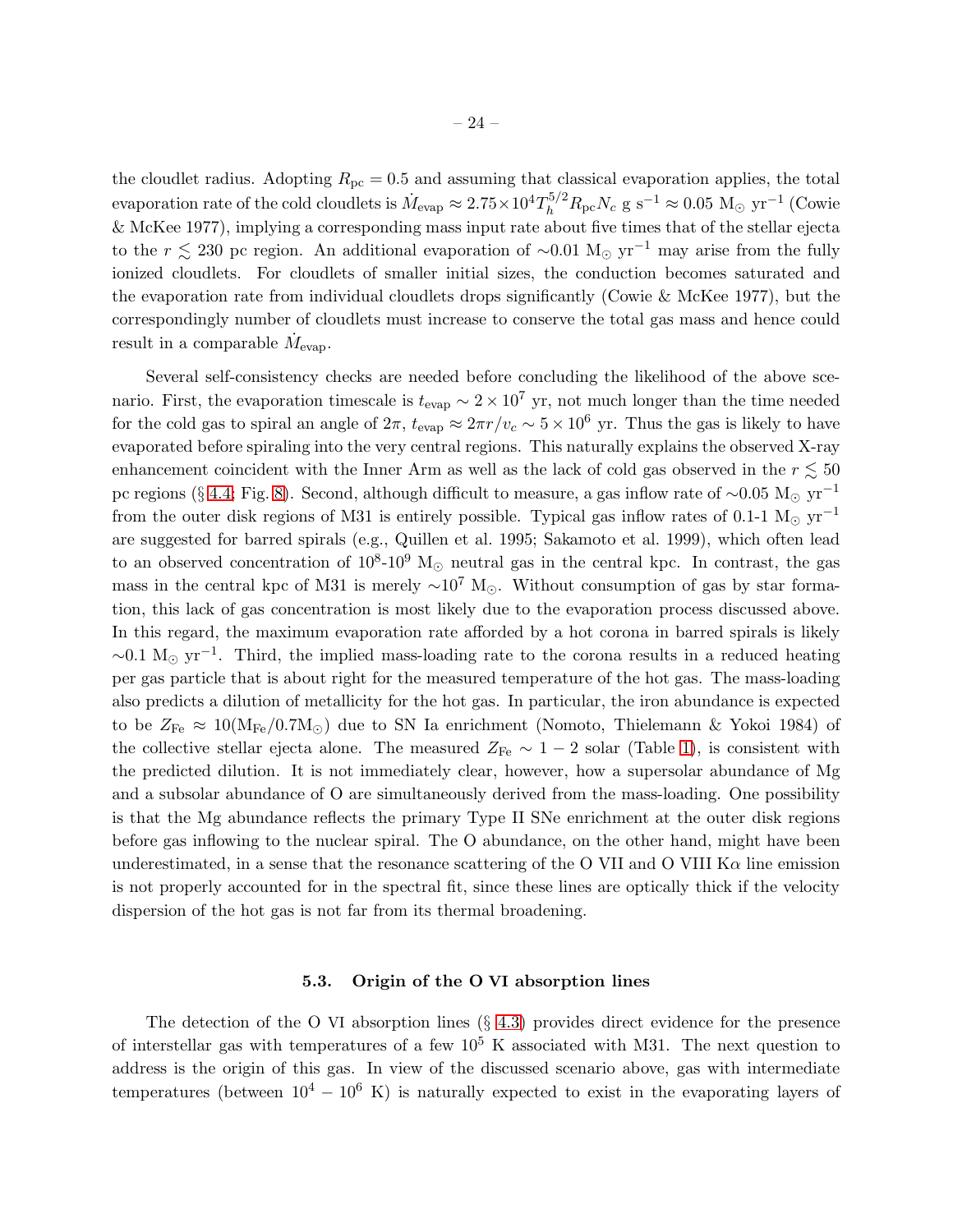the nuclear spiral, which may be enhanced by turbulent mixing (Slavin, Shull, & Begelman 1993) induced by the SNe Ia shock waves. For individual classically evaporating cloudlet, the absorption column is (McKee & Cowie 1977),

$$
N_{\rm OVI,c} = \int 2.5 (T/T_h)^{1/2} n_h X_{\rm O^{5+}}[n_{\rm O}/n_{\rm H}] R_s d(T/T_h) \approx 5.2 \times 10^{18} n_h X_{\rm O^{5+}}[n_{\rm O}/n_{\rm H}] R_{\rm pc} \text{ cm}^{-2}, \tag{3}
$$

where  $X_{\text{O}^{5+}}$  is the ionization fraction of  $\text{O}^{5+}$  ions. In collisional ionization equilibrium (CIE),  $X_{\text{O}^{5+}}$ peaks at ~0.24 at a temperature of  $\sim$ 3 × 10<sup>5</sup> K (Mazzotta et al. 1998), whereas in the evaporating layers where the ionization structures are determined by the gas dynamics and typically of nonequilibrium (NIE),  $X_{\text{O}^{5+}}$  can be as high as ∼0.6 (Böhringer & Hartquist 1987). Taking the NIE value of  $X_{\mathrm{O}^{5+}}$ , a solar oxygen abundance  $[n_{\mathrm{O}}/n_{\mathrm{H}}] \approx 6.8 \times 10^{-4}$  (Grevesse & Sauval 1998), and our fiducial values of  $n_h$  and  $R_{\text{pc}}$  (§ [5.2\)](#page-22-0), we have  $N_{\text{OVI},c} \sim 10^{14} \text{ cm}^{-2}$ . Therefore, a circumnuclear origin for the observed column of  $4 \times 10^{14}$  cm<sup>-2</sup> requires on average multiple conductive interfaces along the sight-line, which does not seem warranted given the small volume filling factor  $(f\sim10^{-4})$ of the cloudlets. Moreover, while the conductive interfaces are likely to absorb the bulge starlight from the far-side (i.e., behind the nuclear spiral) to some extent, the starlight from the near-side bulge likely compensates the absorption to the extent that no prominent O VI absorption lines would be detected, if O VI-absorbing gas only exists in the circumnuclear regions. The fact that a column density as high as  $4 \times 10^{14}$  cm<sup>-2</sup> is observed thus implies a subtantial fraction of the O VI-absorbing gas distributed in and around the near-side bulge.

In a two-dimensional spectroscopic study covering approximately the same field of view as the FUSE observations, del Burgo et al. (2000) identified several features of ionized gas, which they desigated as clouds A-F, via H $\beta$ , [O III], H $\alpha$  and [N II] emission lines. At resolutions of  $0.75-2.77$  (∼2-10 pc), these clouds are found to have typical diameters of ~2 pc and  $\gtrsim$ 10 pc. The small ones exhibit a narrow velocity range and are likely truly isolated with a size consistent with that of our fiducial cloudlets, whereas the larger ones tend to have an elongated shape and exhibit velocity gradients and thus are likely composed of multiple cloudlets. The cloud velocities (corrected for the systemic velocity of  $-310 \text{ km s}^{-1}$ ) range from  $-256$  to 234 km s<sup>-1</sup>, with a mean value of  $-39 \pm 9$  km s<sup>-1</sup> and a typical velocity dispersion of 60 km s<sup>-1</sup>. Thus the O VIabsorbing gas responsible for the observed lines with a centroid velocity of  $\sim$ 40 km s<sup>-1</sup>, blueshifted with respect to the systemic velocity of M31  $(\S$  [4.3\)](#page-12-0), appears to be dynamically distinct from the circumnuclear ionzied gas. This supports the above argument that a subtantial fraction of the observed O VI column density arises from the near-side bulge. Moreover, the blueshifted velocity of the O VI-absorbing gas implies that it is also not dynamically coupled with the global outflow of hot gas. A probable origin of the O VI-absorbing gas is the ejecta of bulge stars (e.g., red giant winds, planetary nebulae) being heated by the ambient hot gas (Parriott & Bregman 2008). A quantitative accounting of the observed quantities demands a proper modelling of the stellar SED, the distribution and evolution of the stellar ejecta and radiation transfer along the sightline, and is beyond the scope of the present study. Alternatively, the observed O VI column density may mostly arise from in front of the bulge, i.e., the highly inclined thick disk of M31. If the amount of O VI-absorbing gas in the M31 disk is similar to that of our Galaxy, we would then expect an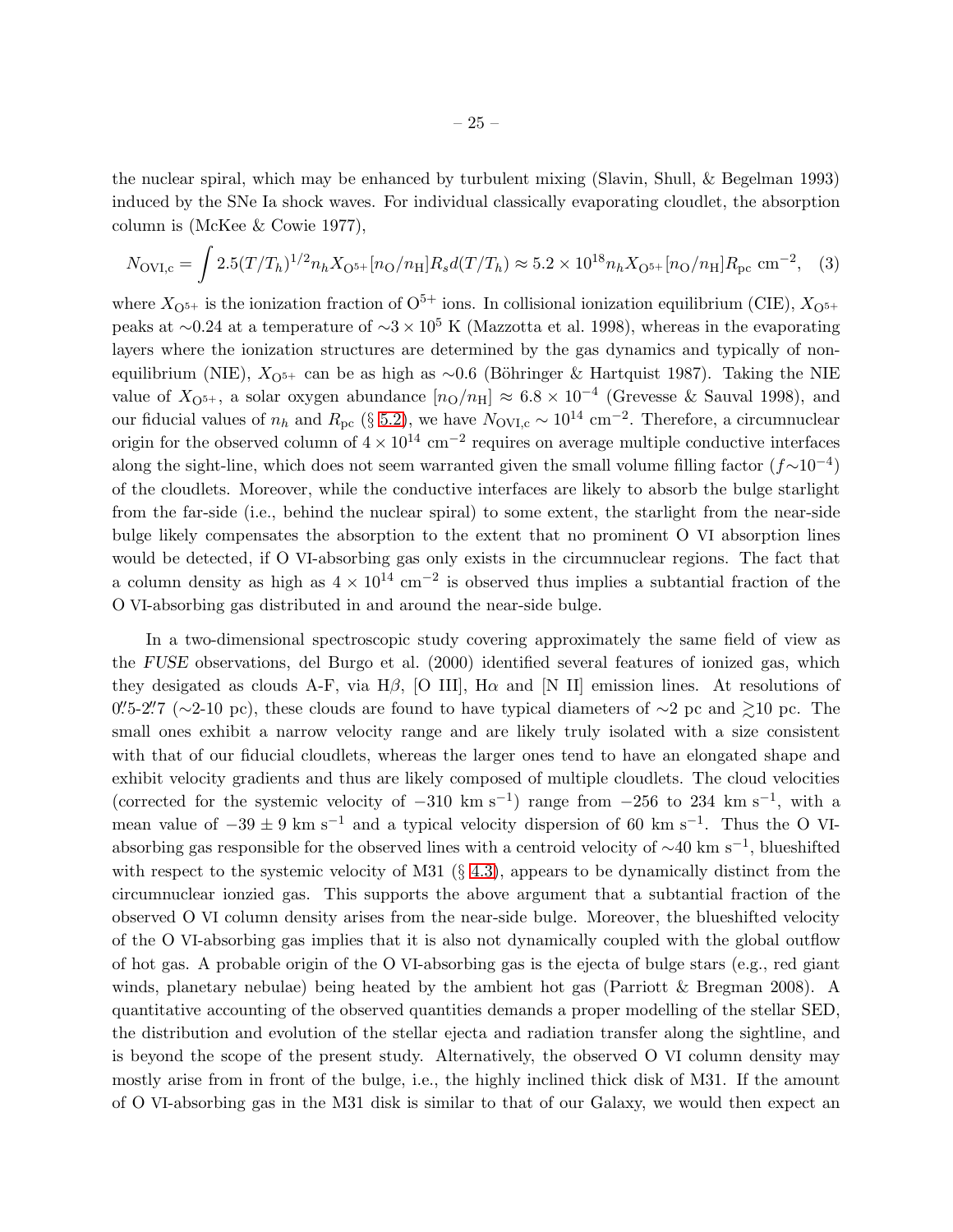amount of  $10^{14.2}$ cm<sup>-2</sup>/sin(12.5 deg)  $\approx 7.3 \times 10^{14}$  cm<sup>-2</sup>, where 12.5 deg accounts for the inclination of the disk and  $10^{14.2}$  cm<sup>-2</sup> is the average vertical column density observed in the Galaxy (Savage et al. 2000). Of course, the O VI column varies by a factor of 2 between the two sides of the Galactic disk, and the amount of O VI-absorbing gas is probably less in M31 than in the Galaxy, as the latter is substantially more active in star formation. Nevertheless, within the uncertainties, the bulk of the observed O VI column density can be attributed to the highly inclined thick disk of M31.

In Fig. [8d](#page-18-0) we have noted the FUV enhancement apparently associated with the nuclear spiral. It is possible that this enhancement arises from the evaporating gas with a temperature of few  $10<sup>5</sup>$  K. This is illustrated in Fig. [9,](#page-26-0) in which CIE volume emissivities of the GALEX FUV and NUV bands are shown as a function of gas temperature. While NIE is more likely the case for the evaporating gas, we expect reasonable order-of-magnitude estimates based on CIE values. At a temperature of  $\sim 10^5$  K, gas exhibits its peak FUV emissivity and an FUV/NUV ratio of  $\sim 5$ . Ideally, one wants to isolate and quantify the FUV emission intrinsic to the evaporating gas, but this is hampered by the large uncertainties in the stellar SED and dust extinction. We derive a not quite tight constraint for the O VI absorption column density,  $\leq 10^{16}$  cm<sup>-2</sup>, associated with the evaporating gas, from the total FUV flux of  $\sim 6.2 \times 10^{-14}$  ergs s<sup>-1</sup> observed within the central 15″.



<span id="page-26-0"></span>Fig. 9.— Temperature-dependent volume emissivities of selected lines and bands, for a gas of solar abundance in CIE.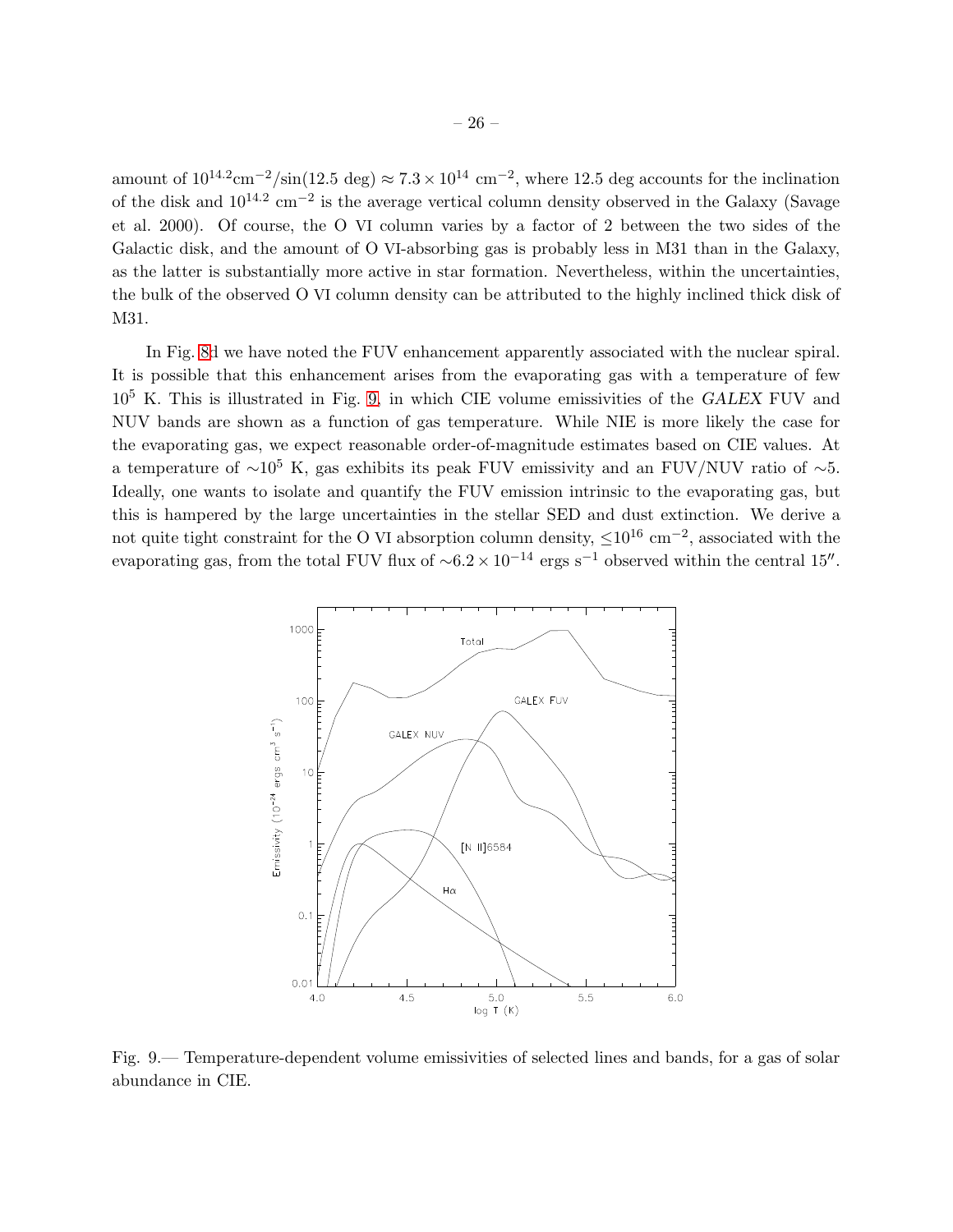### 5.4. Ionizing sources of the nuclear spiral

With the above findings and scenarios in mind, we now revisit the ionizing source of the nuclear spiral in M31, a long-standing puzzle (Devereux et al. 1994). Assuming a [N II]/H $\alpha$  intensity ratio of 2 and that every recombination produces 0.45 H $\alpha$  photons, the observed H $\alpha$ +[N II] flux of  $1.1 \times 10^{-11}$  ergs s<sup>-1</sup> cm<sup>-2</sup> within the central arcmin implies a recombination rate  $R \approx 2 \times 10^{50}$  s<sup>-1</sup>. In the absence of massive young stars, possible sources for the ionizing photons include: i) UV radiation of old stars; ii) X-ray photons from the hot gas as well as stellar objects; iii) UV photons induced by thermal conduction; iv) UV photons induced by shocks; and v) cosmic-rays produced by the nucleus or SN events. Below we assess the relative importance of these sources.

Extended recombination line emission, particularly  $H\alpha$  emission, is often observed in elliptical galaxies. Binette et al. (1994) demonstrated that the ionizing photons from post-AGB stars with effective temperatures of  $\sim 10^5$  K are typically sufficient to account for the observed H $\alpha$  emission. The  $H\alpha$  intensity is found to be correlated with the optical luminosity within regions of the line emission (Macchetto et al. 1996), further suggesting a stellar origin of the ionizing photons in elliptical galaxies. According to Binette et al. (1994), post-AGB stars provide ionizing photons (i.e., shortward of 912 Å) at a rate of  $7.3 \times 10^{40} \text{ s}^{-1} \text{ M}_{\odot}^{-1}$ . In the central arcmin of M31, this gives a recombination rate of  $R \approx 2.9g \times 10^{50} \text{ s}^{-1}$ , where  $g \lesssim 0.5$  is a geometric factor that determines the fraction of ionizing photons received by the nuclear spiral.

It is also possible that the ionizing photons are related to the so-called UV-upturn, a rise in the SED shortward of ∼2500 Å observed in elliptical galaxies as well as the M31 core (Burstein et al. 1988). In view of the lack of young stars, the UV-upturn is generally attributed to the emission of hot horizontal branch (HB) stars (e.g., Brown et al. 1998), with an effective temperature of a few  $10<sup>4</sup>$  K. Such stars could also be partially responsible for the recombination line emission observed in M31. According to the latest model for the UV-upturn (Han et al. 2007; Han 2008, private communication), HB stars produce ionizing photons at a rate of  $1.4 \times 10^{40} \text{ s}^{-1} \text{ M}_{\odot}^{-1}$ , corresponding to a recombination rate of  $R \approx 5.6g \times 10^{49} \text{ s}^{-1}$  in the central arcmin of M31.

Ionization could also be induced by X-rays via secondary ionization by photoelectrons. Assuming that on average each incident X-ray photon from the hot gas produces a 0.3 keV primary photoelectron, the number of secondary ionizations is ∼10 (Shull 1979). The recombination rate induced by X-ray photons is then  $R \approx 1.2g \times 10^{48} \text{ s}^{-1}$ , according to the photon luminosity of  $\sim$ 1.2 × 10<sup>47</sup> s<sup>-1</sup> within the central arcmin. While stellar objects dominate the overall X-ray luminosity of M31, there are only 33 sources detected within the central arcmin (Voss & Gilfanov 2007), the corresponding covering factor  $g$  of which must be small compared to that of the volume-filling hot gas. Hence the X-ray ionization by stellar objects is negligible.

The thermal conduction proposed above is accompanied by ionizations. Ionizing photons are generated at a rate of  $R \approx 2 \times 10^{-8} n_h^2 T_h^{-0.6} R_s S \text{ s}^{-1}$  (McKee & Cowie 1977), where  $S = 4 \pi R_s^2 N_c$  is the effective area of the conduction front and other symbols are defined above. With  $N_c R_{pc}^3 = 960$ ,  $R \approx 8 \times 10^{45} \text{ s}^{-1}.$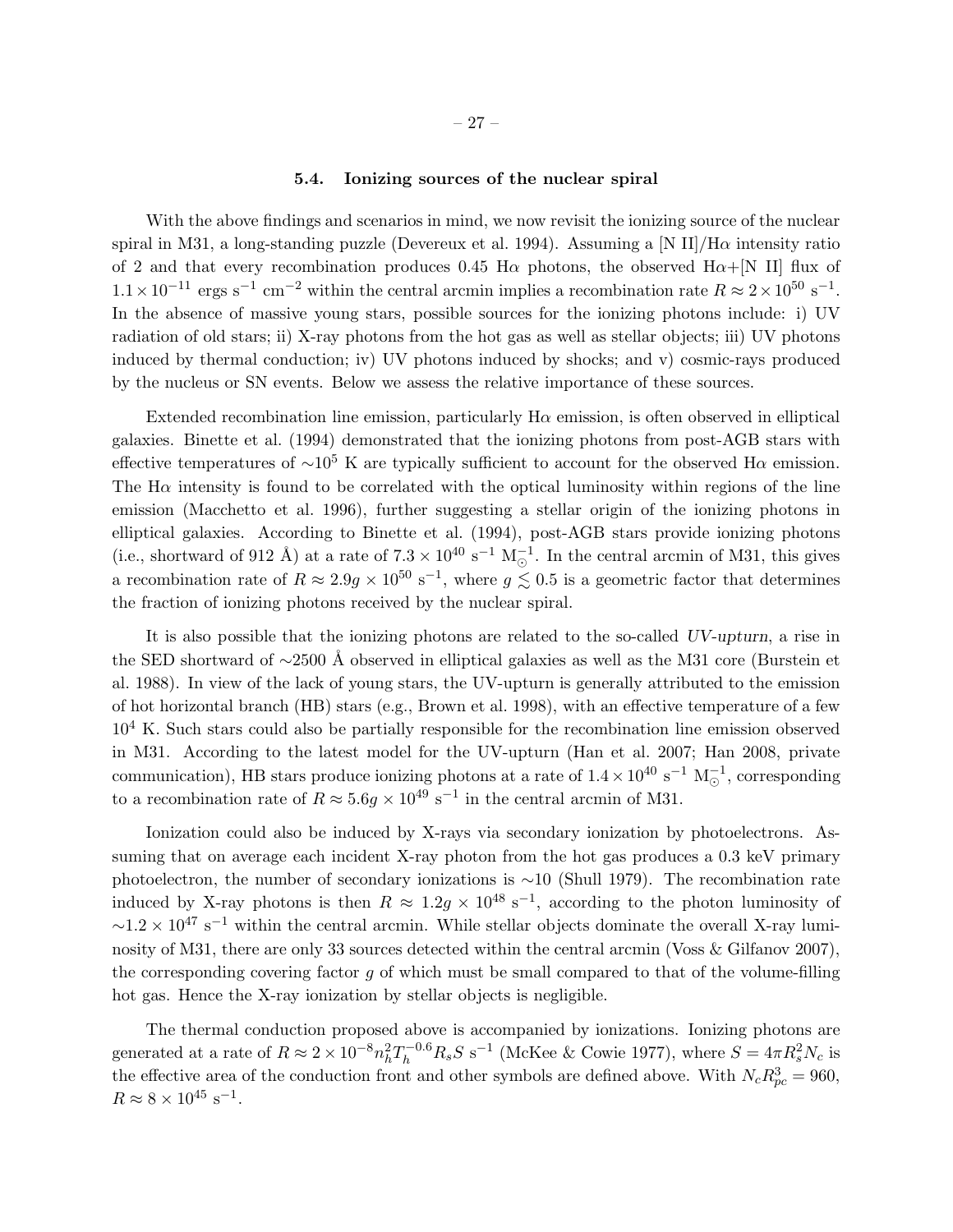Shocks are likely present in the nuclear spiral either due to orbital dissipation (e.g., Englmaier & Shlosman 2000) or the propagation of SN blast wave into the cold gas. Such shocks produce ionizing photons at a rate of  $R = \kappa n_c v_s S$  (Shull & McKee 1979), where  $v_s$  is the shock velocity,  $\kappa$  a tabulated numerical factor and  $S$  the rather uncentain effective area of the shock front. Adopting  $v_s = 40 \text{ km s}^{-1} \text{ and } S = (100 \text{ pc})^2$ , we have  $R \approx 3 \times 10^{48} \text{ s}^{-1}$ .

Finally, ionizations can be induced by cosmic-rays. We adopt an ionization rate per hydrogen atom of  $5.4f^{-4/7} \times 10^{-15}$  s<sup>-1</sup> for 2 MeV protons (Goldsmith, Habing & Field 1969), with an energy density of  $0.5f^{-4/7}$  eV cm<sup>-3</sup> inferred from the central regions of M31 (§ [2\)](#page-3-0). With a hydrogen mass of 10<sup>3</sup> M<sub>☉</sub>, the recombination rate is inferred to be  $R \approx 1.2 \times 10^{48} \text{ s}^{-1}$ , given a filling factor  $f \approx 10^{-4}$ .

From the above estimates, it is evident that the only likely ionizing source for the nuclear spiral is the stellar UV radiation predominantly contributed by the post-AGB stars, with an additional contribution from HB stars. The other sources all fall short of accounting for the required ionizing photons. The stellar radiation being the ionizing source is consistent with the observed limb-brightened H $\alpha$  emission of the filaments on the sides facing the M31 center (§ [4.4\)](#page-14-0), where the radiation intensity presumably peaks. However, it has been a concern that models for the photoionization due to post-AGB stars predict an [N II] $\lambda$ 6584/H $\alpha$  intensity ratio of ~1.2 for gas with an abundance up to 3 solar (Binette et al. 1994), which is inconsistent with the high ratios (generally  $\geq$ 1.3, as large as ∼2.7) observed in M31 (Ciardullo et al. 1988). The relatively high [N II]/Hα ratio implies that heating in addition to photoionization contributes substantially to the production of the nitrogen ions. For instance, a temperature of  $\sim 10^{4.35}$  K is needed for gas in CIE to produce a [N II]/H $\alpha$  ratio of 2 (Fig. [9\)](#page-26-0), while at temperatures below 10<sup>4.2</sup> K the ratio is essentially below 1.

If a substantial fraction of the observed [N II] line emission indeed arises from gas heated to  $\sim$ 10<sup>4.5</sup> K, the total [N II] luminosity of  $\sim$ 5 × 10<sup>38</sup> ergs s<sup>-1</sup> then implies a heating rate on the order of  $10^{40}$  ergs s<sup>-1</sup>, as the [N II] lines typically account for only few percent of the total radiative cooling (Fig. [9\)](#page-26-0). The energy input from SNe Ia, while responsible for the heating of the hot gas, alone may not be sufficient to account for this radiative loss. In this regard, energetic particles ejected by the nucleus may serve as an additional heating source, given the above estimated jet power of  $1.6 \times 10^{40}$  ergs s<sup>-1</sup>.

#### 6. Summary and concluding remarks

<span id="page-28-0"></span>We have carried out a comprehensive analysis of the multiwavelength data on the circumnuclear environment of M31. We summarize our major results and comment on relevant prospects as follows:

• We have derived a tight constraint on the X-ray luminosity of M31<sup>\*</sup>,  $L_{0.3-7 \text{ keV}} \lesssim 1.2 \times$  $10^{36}$  ergs s<sup>-1</sup>. The estimated jet power from M31<sup>\*</sup>,  $1.6 \times 10^{40}$  ergs s<sup>-1</sup>, probably significantly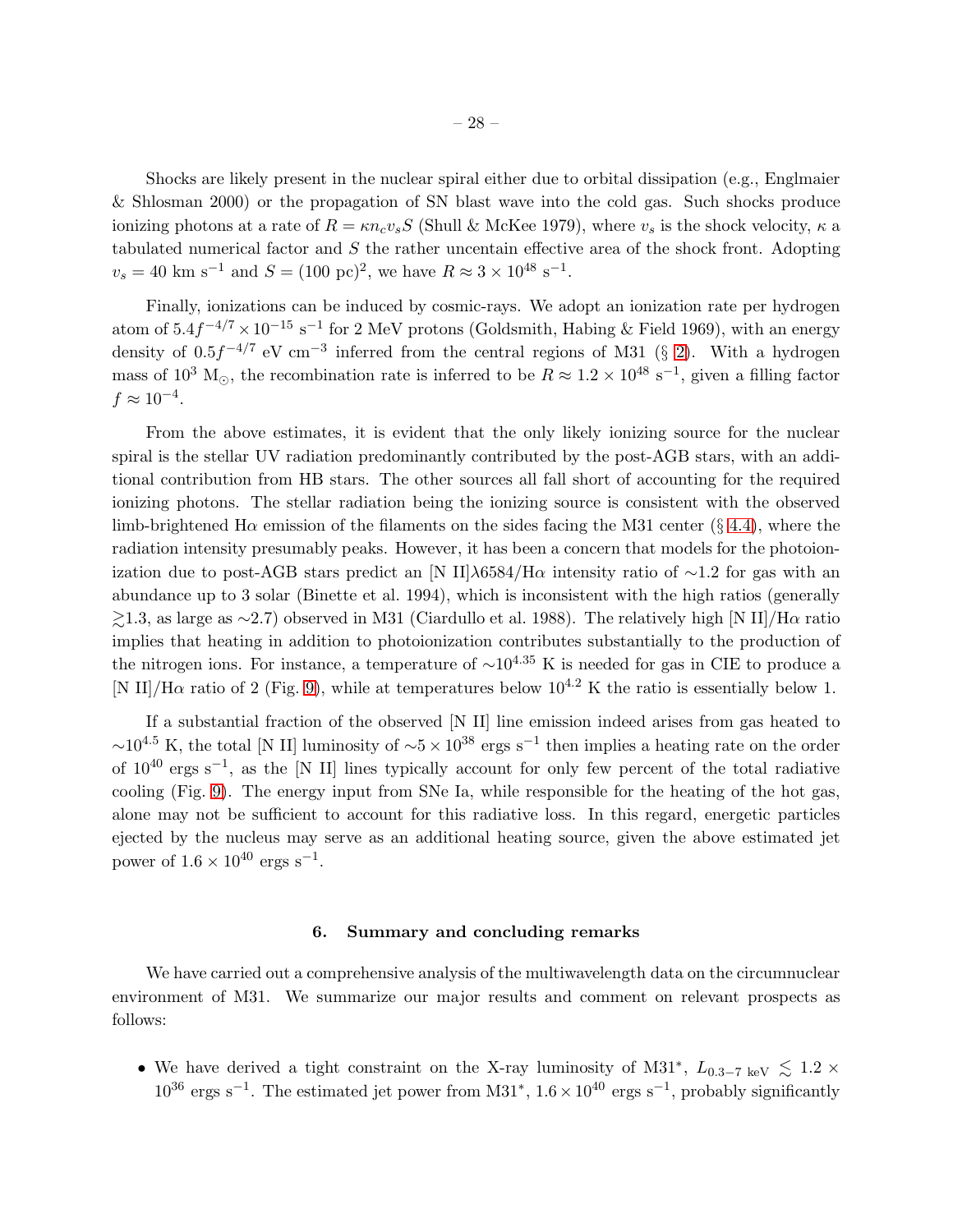contributes to balancing the radiative cooling of the nuclear spiral. Future high-sensitivity, long-duration and simulteneous X-ray/radio observations may lead to the detection of timing variabilities intrinsic to M31<sup>∗</sup> and help to establish its appearance in X-ray as suggested by the present study. Such observations are also crucial for assessing the relative importance of feedback from inactive nuclei.

- We have determined a temperature of 0.3 keV and a mass of  $\sim 10^5$  M<sub>☉</sub> for the circumnuclear X-ray-emitting hot gas within the central 230 pc. For the dusty cold gas residing in the nuclear spiral, we have revealed its dust emission and morphological evidence of its interaction with the hot gas.
- We have proposed a self-consistent scenario for understanding much of the multiwavelength phenomena, in which thermal conduction between the hot corona and the nuclear spiral plays a crucial role in regulating the evolution of the SMBH and the circumnuclear ISM. Further tests of the scenario are needed, including high-resolution imaging-spectroscopic observations of optical and UV emission lines arising from the conductive interfaces. The scenario, albeit crude in details at the moment, should have important applications for similar circumnuclear environments of spiral galaxies, in particular our Galaxy. It is also reasonable to invite its further application to elliptical galaxies (e.g., Sparks, Macchetto & Golombek 1989), in which hot and cold gas are often observed to co-exist and sometimes show morphological correlations (e.g., Trinchieri, Noris & di Serego Alighieri 1997). In the absence of a largescale disk, elliptical galaxies may obtain a substantial supply of cold gas from galaxy mergers. In any case, thermal conduction is expected to be prevalent in the core of early-type galaxies containing typically dense, multi-phase ISM, a process previously overlooked. Numerical modeling of such a scenario will help to derive characteristics of the dynamical and thermal properties of both the hot and cold gas.
- We have detected O VI absorption against the bulge UV starlight. While the circumnuclear conductive interfaces may give rise to O VI absorption, a subtantial fraction of the observed absorption column density probably arises from the outer bulge and/or the highly inclined disk.
- Understanding the ISM evolution in the circumnuclear regions also allows for a better understanding of its evolution on large scales. A detailed modeling of the hot gas as well as the O VI-absorbing gas in the M31 bulge will be the goal of a forthcoming paper.

We are indebted to Dr. N. Devereux for providing the  $H\alpha$  image and to Dr. L. Ji for providing the numerical data ultilized in Fig. [9.](#page-26-0) It is a pleasure to thank Drs. D. Calzatti, M. Garcia, Z. Han and L. Ho for stimulating and helpful discussions. This work is supported by the SAO grant AR7-8006X.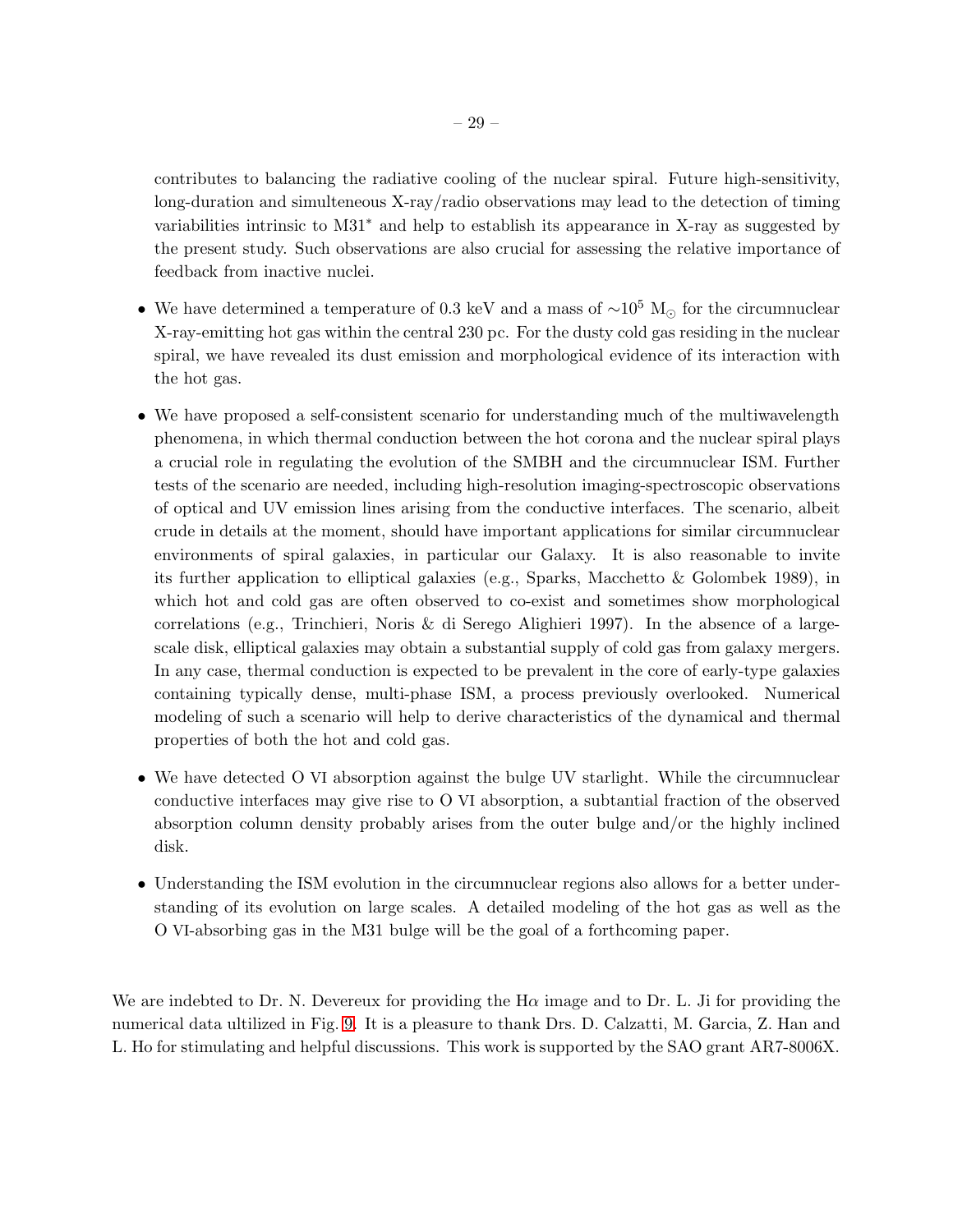### REFERENCES

- Allen S.W., Dunn R.J.H., Fabian A.C., Taylor G.B., Reynolds C.S. 2006, MNRAS, 372, 21
- Athanassoula E. & Beaton R.L. 2006, MNRAS, 370, 1499
- Bacon R., Emsellem E., Monnet G., Nieto J.L. 1994, A&A, 281, 691
- Barmby P., et al. 2006, ApJ, 650, L45
- Beaton, R. L., et al. 2007, ApJ, 658, L91
- Bell E.F., & de Jong R.S. 2001, ApJ, 550, 212
- Bender R., et al. 2005, ApJ, 631, 280
- Binette L., Magris C.G., Stasinska G., Bruzual A.G. 1994, A&A, 292, 13
- Block D.L., et al. 2006, Nature, 443, 832
- Bogdán Á., & Gilfanov M. 2008, MNRAS, 388, 56
- Bondi H. 1952, MNRAS, 112, 195
- Böhringer & Hartquist 1987, MNRAS, 228, 915
- Bressan A., Granato G.L., Silva L. 1998, A&A, 311, 425
- Brinks E. 1984, Ph.D. Thesis, University of Leiden
- Braun R., Thilker D.A., 2004, A&A, 417, 421
- Brown T.M., Ferguson H.C., Davidsen A.F. 1996, ApJ, 472, 327
- Brown T.M., Ferguson H.C., Stanford S.A., Deharveng J.-M. 1998, 504, 113
- Brown T.M. 2004, Ap&SS, 291, 215
- Burstein D., Bertola F., Buson L.M., Faber S.M., Lauer T.R. 1988, ApJ, 328, 440
- Buzzoni A., Gariboldi G., Mantegazza L. 1992, AJ, 103, 1814
- Cardelli J.A., Clayton G.C., Mathis J.S. 1989, ApJ, 345, 245
- Chang P., Murray-Clay R., Chiang E., Quataert E. 2007, ApJ, 668, 236
- Ciardullo, R., Rubin V.C., Jacoby G.H., Ford H.C., Ford W.K.Jr. 1988, AJ, 95, 438
- Ciotti L., D'Ercole A., Pelegrini S., Renzini A. 1991, ApJ, 376, 380
- Cowie L.L. & McKee C.F. 1977, ApJ, 211, 135
- Crane P.C., Dickel J.R., Cowan J.J. 1992, ApJ, 390, L9
- David L.P., Jones C., Forman W., Vargas I.M., Nulsen P. 2006, ApJ, 653, 207
- del Burgo C., Mediavilla E., Arribas S. 2000, ApJ, 540, 741
- Devereux N.A., Price R., Wells L.A., Duric N. 1994, AJ, 108, 1667
- Englmaier P., & Shlosman I. 2000, ApJ, 528, 677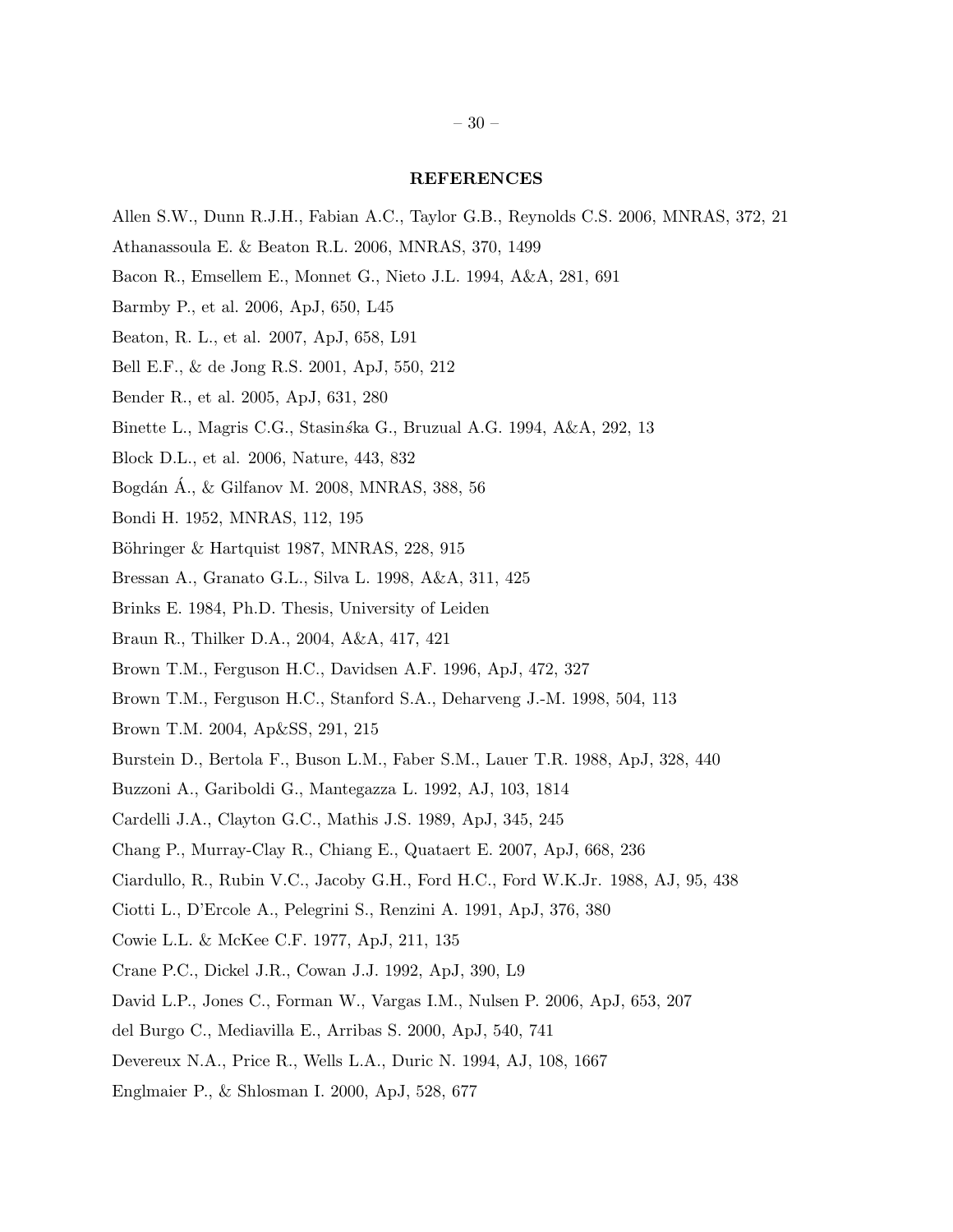- Garcia M., et al. 2005, ApJ, 632, 1042 (G05)
- Gil de Paz A., et al. 2007, ApJS, 173, 185
- Gilfanov, M. 2004, MNRAS, 349, 146
- Goldsmith D.W., Habing H.J., Field G.B. 1969, ApJ, 158, 173
- Gordon K.D., et al. 2006, ApJ, 638, L87
- Goudfrooij P., & de Jong T. 1995, A&A, 298, 784
- Grevesse N., Sauval A.J. 1998, Space Science Reviews, 85, 161
- Han Z., Podsiadlowski Ph., Lynas-Gray A.E. 2007, MNRAS, 380, 1098
- Hjellming R.M. & Smarr L.L. 1982, ApJ, 257, L13
- Ho L.C., Filippenko A.V., Sargent W.L.W. 1997, ApJS, 112, 315
- Ho L.C., Terashima Y., Ulvestad J.S. 2003, ApJ, 589, 783
- Hoernes P., Beck R., Berkhuijsen E.M. 1998, IAUS, 184, 351
- Jacoby G.H., Ford H., Ciardullo, R. 1985, ApJ, 290, 136
- Jarrett T.H., Chester T., Cutri R., Schneider S.E., Huchra J.P., 2003, AJ, 125, 525
- Johnson H.M., & Hanna M.M. 1972, ApJ, 174, L71
- King I.R., et al. 1992, ApJ, 397, L35
- Knapen J.H. 2005, A&A, 429, 141
- Knapp G.R., Gunn J.E., Wynn-Williams C.G., 1992, ApJ, 399, 76
- Lauer T.R., et al. 1993, AJ, 106, 1436
- Lauer T.R., Faber S.M., Ajhar E.A., Grillmair C.J., Scowen P.A. 1998, AJ, 116, 2263
- Li A. & Draine B.T. 2001, ApJ, 554, 778
- Li J., Kastner J.H., Prigozhin G.Y., Schulz N.S. 2003, 590, 586
- Li Z., & Wang Q.D. 2007, ApJ, 688, L39 (LW07)
- Li Z., Wang Q.D., Hameed, S. 2007, MNRAS, 376, 960
- Macchetto F., et al. 1996, A&AS, 120, 463
- Maciejewski W. 2004, MNRAS, 354, 892
- Mannucci F., et al. 2005, A&A, 433, 807
- Mazzotta P., Mazzitelli G., Colafrancesco S., Vittorio, N. 1998, A&AS, 133, 403
- McKee C.F. & Cowie L.L. 1975, ApJ, 195, 715
- McKee C.F. & Cowie L.L. 1977, ApJ, 215, 213
- Melchior A.-L., Viallefond F., Guélin M., Neininger N. 2000, MNRAS, 312, L29
- Merrett H.R. et al. 2006, MNRAS, 369, 120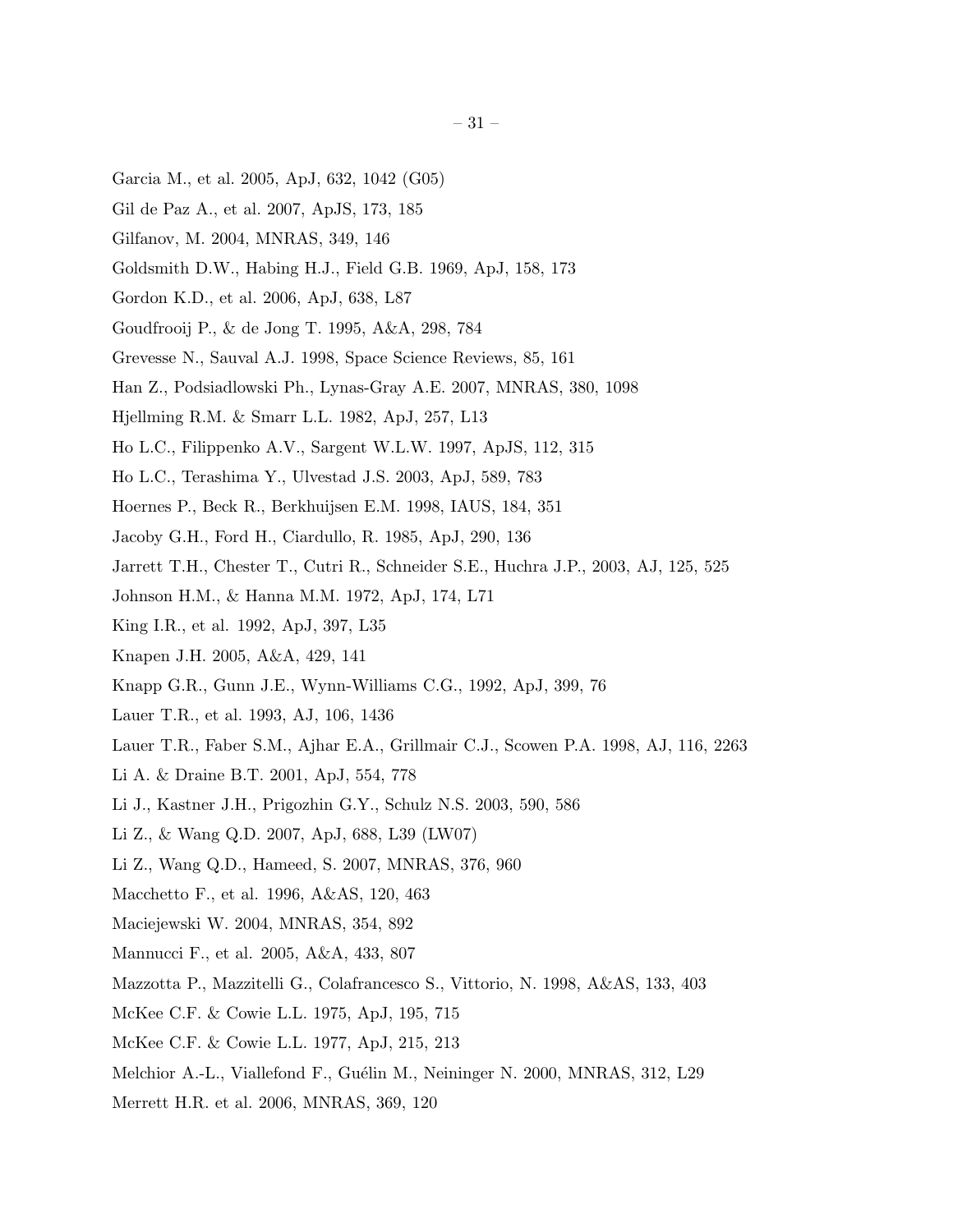- Morris M. 1993, ApJ, 408, 496
- Münch G. 1960, AJ, 65, 55
- Narayan R. & Yi I. 1995, ApJ, 452, 710
- Nayakshin S. & Sunyaev R. 2007, MNRAS, 377, 1647
- Nomoto K., Thielemann F.K., Yokoi K., 1984,ApJ, 286, 644
- Parriott J.R., Bregman J.N. 2008, ApJ, 681, 1215
- Quillen A.C., Frogel J.A., Kenney, J.D.P., Pogge R.W., Depoy D.L. 1995, ApJ, 441, 549
- Regan M.W. & Mulchaey, J.S. 1999, AJ, 117, 2676
- Revnivtsev M., Churazov E., Sazonov S., Forman W., Jones C. 2007, A&A, 473, 783
- Rubin V.C. & Ford W.K.Jr. 1971, ApJ, 170, 25
- Sakamoto K., Okumura S.K., Ishizuki S., Scoville N.Z. 1999, ApJ, 525, 691
- Sarzi M., Allard E.L., Knapen J.H., Mazzuca L.M. 2007, MNRAS, 380, 949
- Savage B.D. et al. 2000, ApJ, 538, L27
- Sazonov S., Revnivtsev M., Gilfanov M., Churazov E., Sunyaev R. 2006, A&A, 450, 117
- Sembach K.R. et al. 2003, ApJS, 146, 165
- Shull J.M. 1979, ApJ, 234, 761
- Shull J.M. & McKee C. 1979, ApJ, 227, 131
- Singh K.P., White N.E., Drake S.A. 1996, ApJ, 456, 766
- Slavin, J., Shull, J.M.,& Begelman, M.C. 1993, ApJ, 407, 83
- Sofue Y. et al. 1994, PASJ, 46, 1
- Sparks W.B., Macchetto F., Golombek D. 1989, ApJ, 345, 153
- Spitzer L.Jr. 1962, Physics of Fully Ionized Gases (New York: Interscience)
- Stark A.A. & Binney J. 1994, ApJ, 426, L31
- Tang S.K., & Wang Q.D. 2005, ApJ, 628, 205
- Thilker D.A., et al. 2005, ApJ, 619, L79
- Tremaine S. 1995, AJ, 110, 628
- Trinchieri G., Noris L., di Serego Alighieri S. 1997, A&A, 326, 565
- Tsunemi H., et al. 2001, ApJ, 554, 496
- van Dokkum P.G., & Franx M. 1995, AJ, 110, 2027
- Voss, R., Gilfanov, M. 2007, A&A, 468, 49
- Wada K. 2004, in Carnegie Observatories Astrophysics Series, Vol. 1: Coevolution of Black Holes and Galaxies, ed. L.C. Ho (Cambridge: Cambridge Univ. Press), 187